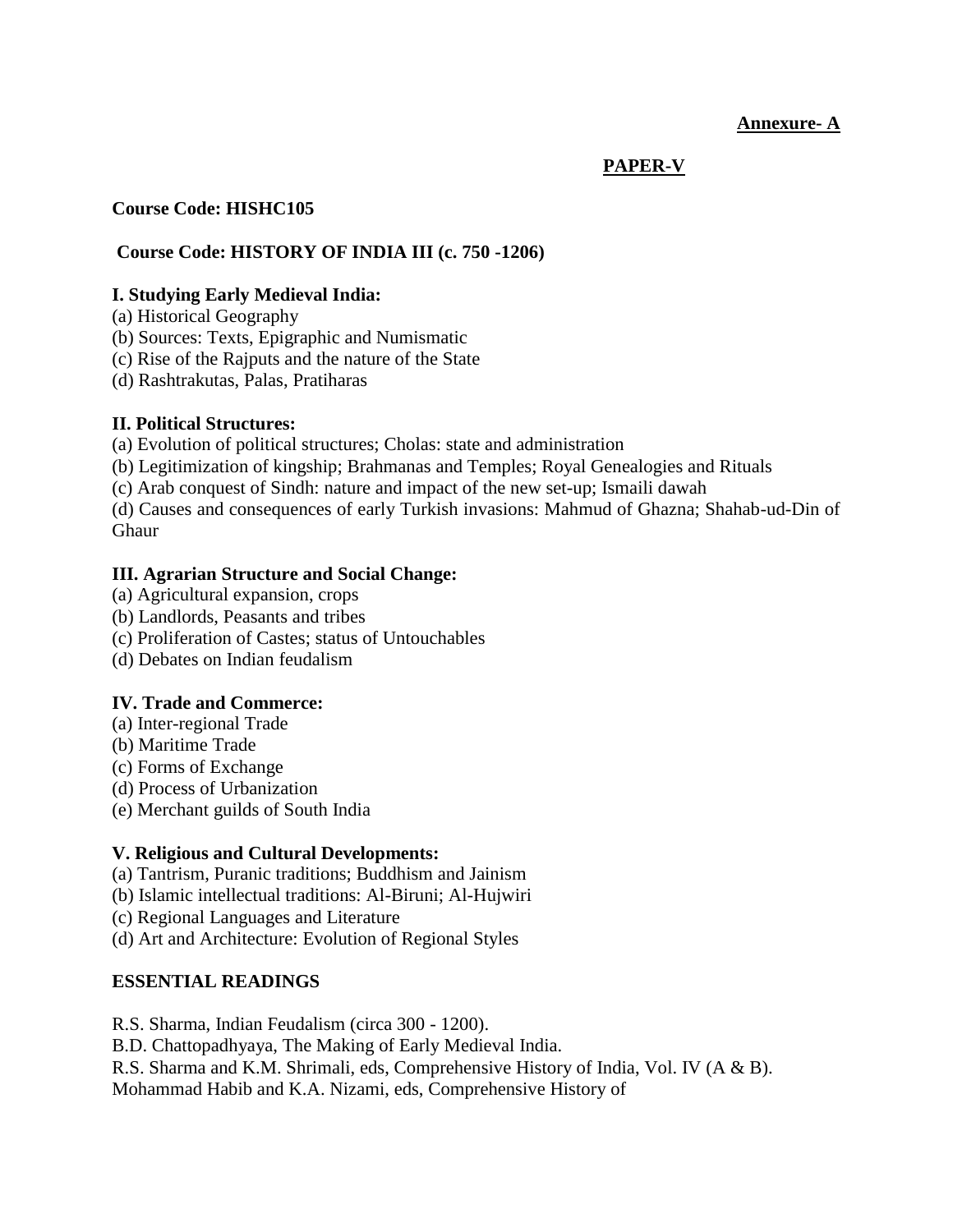India, Vol. V, The Delhi Sultanate

Hermann Kulke, ed., The State in India (AD 1000 - AD 1700). N. Karashima, South Indian History and Society (Studies from Inscriptions, AD 850 -1800 Derryl N. Maclean, Religion and Society in Arab Sindh. Irfan Habib, Medieval India: The Study of a Civilization.

## **SUGGESTED READINGS**

Richard Davis Lives of Indian Images.

Romila Thapar, Somanatha: The Many Voices of a History.

John S. Deyell, Living Without Silver: The Monetary History of Early Medieval North India. Vijaya Ramaswamy, Walking Naked: Women, Society, and Spirituality in South India.

Burton Stein, Peasant State and Society in Medieval South India.

R. Champakalakshmi, Trade, Ideology and Urbanization: South India, 300 BC to 1300 AD.

Al. Beruni's India, NBT edition.

Ali Hujwiri, Kashful Mahjoob, tr. R.Nicholson.

S C Mishra, Rise of Muslim Communities in Gujarat.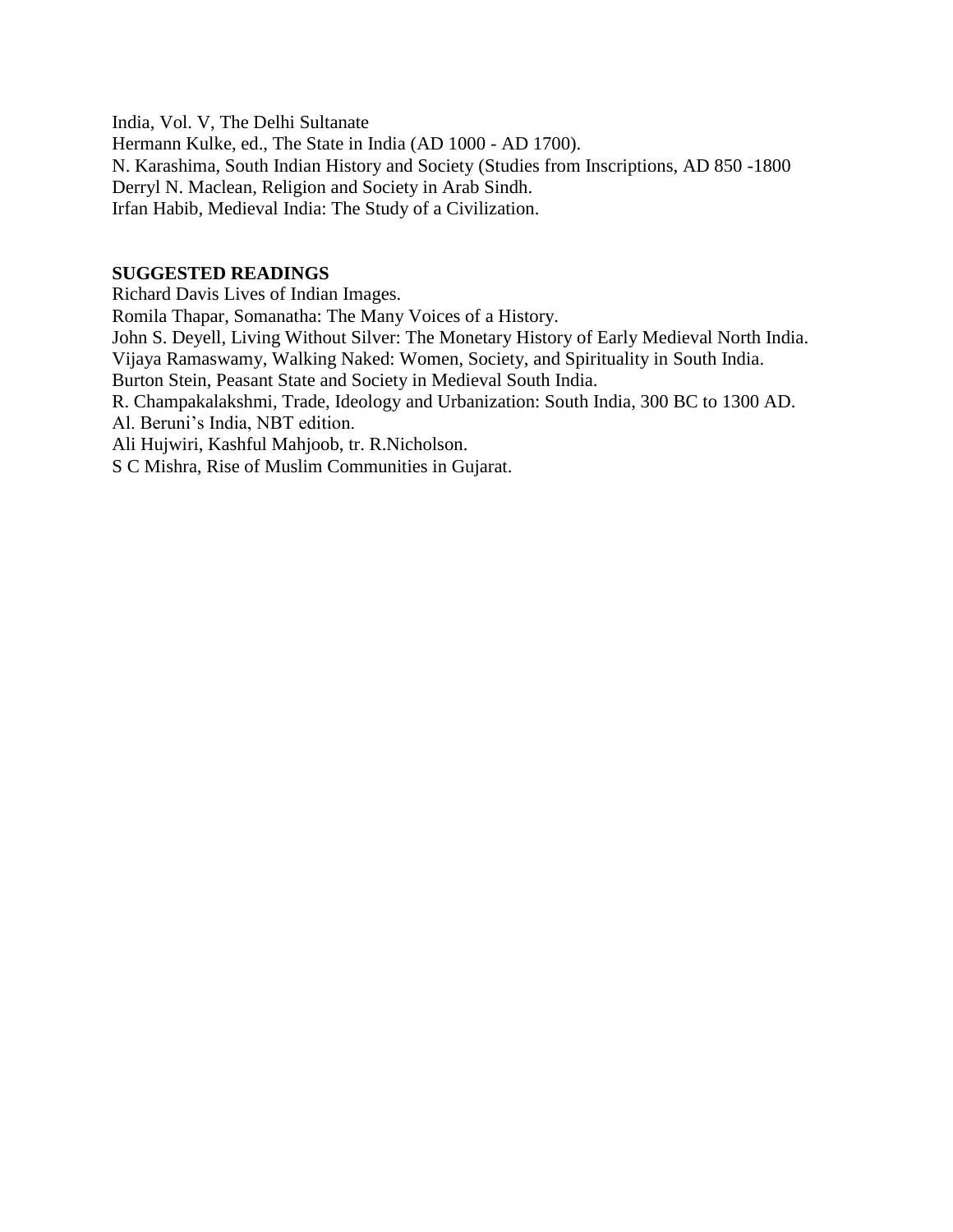## **PAPER VI**

#### **Course Code: HISHC106 Course Title: RISE OF THE MODERN WEST - I**

**I.** 

(a) Transition from Feudalism to Capitalism**:** Problems and Theories

(b) Early Colonial Expansion: Motives, Voyages and Explorations

(c) The Conquests of the Americas: Beginning of the era of Colonization; Mining and Plantation

(d) The African Slaves.

## **II.**

(a) Renaissance: its Social Roots

(b) City-states of Italy

(c) Spread of Humanism in Europe

(d) Renaissance Art.

## **III.**

(a)Origins and social background of Reformation

**(**b) Martin Luther, John Calvin, Huldrych Zwingli

(c) Anglicanism

(d)Impact of Reformation and Counter-Reformation

## **IV.**

(a)Economic developments of the sixteenth century**:** Shift of economic balance from the Mediterranean to the Atlantic

(b) Commercial Revolution

(c) Influx of American Silver

(d) The Price Revolution.

## **V.**

(a) Emergence of European State System, Thirty Years War and Rise of Absolutism

- (b) Absolutism in Spain
- (c) Absolutism in France
- (d) Absolutism in England

(e) Absolutism in Russia.

#### **ESSENTIAL READINGS**

T.S. Aston and C. H. E. Philpin (eds.), The Brenner Debate H. Butterfield, The Origins of Modern Science. Carlo M. Cipolla, Fontana Economic History of Europe, Vols. II and III. Carlo M. Cipolla, Before the Industrial Revolution, European Society and Economy. 1000 -1700. 3rd ed. (1993) D. C. Coleman (ed.), Revisions in Mercantilism. Ralph Davis, The Rise of the Atlantic Economics.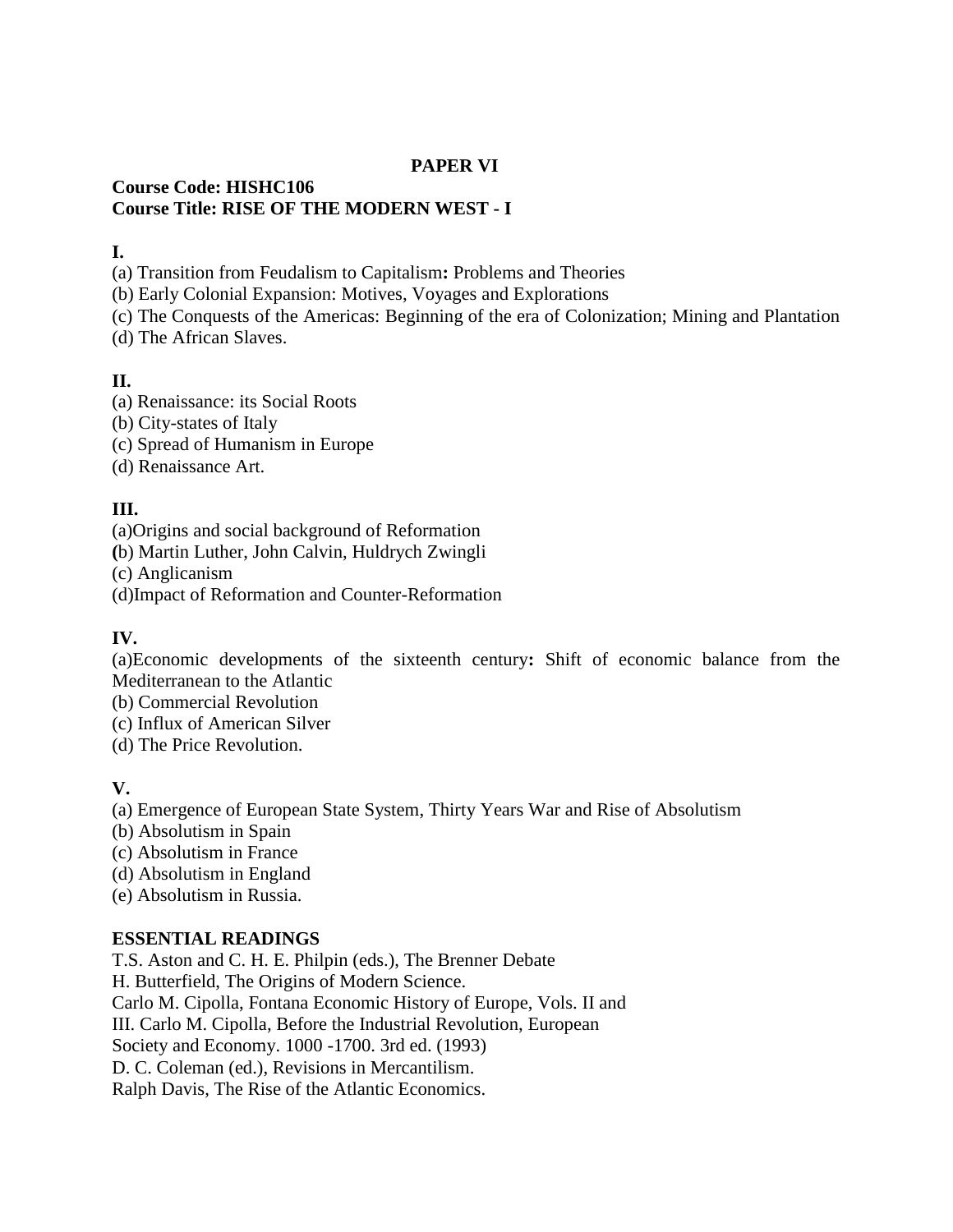Maurice Dobb, Studies in the Development of Capitalism.

J. R. Hale, Renaissance Europe.

R. Hall, From Galileo to Newton.

Christopher Hill, A Century of Revolutions.

Rodney Hilton, Transition from Feudalism to Capitalism.

H. G. Koenigsberger and G. L. Mosse, Europe in the Sixteenth Century.

Stephen J. Lee, Aspects of European History, 1494 - 1789.

G. Parker, Europe in Crisis. 1598- 1648.

G. Parker and L. M. Smith, General Crisis of the Seventeenth Century.

J. H. Parry, The Age of Reconnaissance.

Meenaxi Phukan, Rise of the Modern West: Social and Economic

History of Early Modern Europe.

V. Poliensiky, War and Society in Europe, 1618 - 48.

Theodore K. Rabb, The Struggle for Stability in Early Modern Europe.

V. Scammell, The First Imperial Age: European Overseas Expansion, 1400 - 1715.

Jan de Vries, Economy of Europe in an Age of Crisis 1600-1750.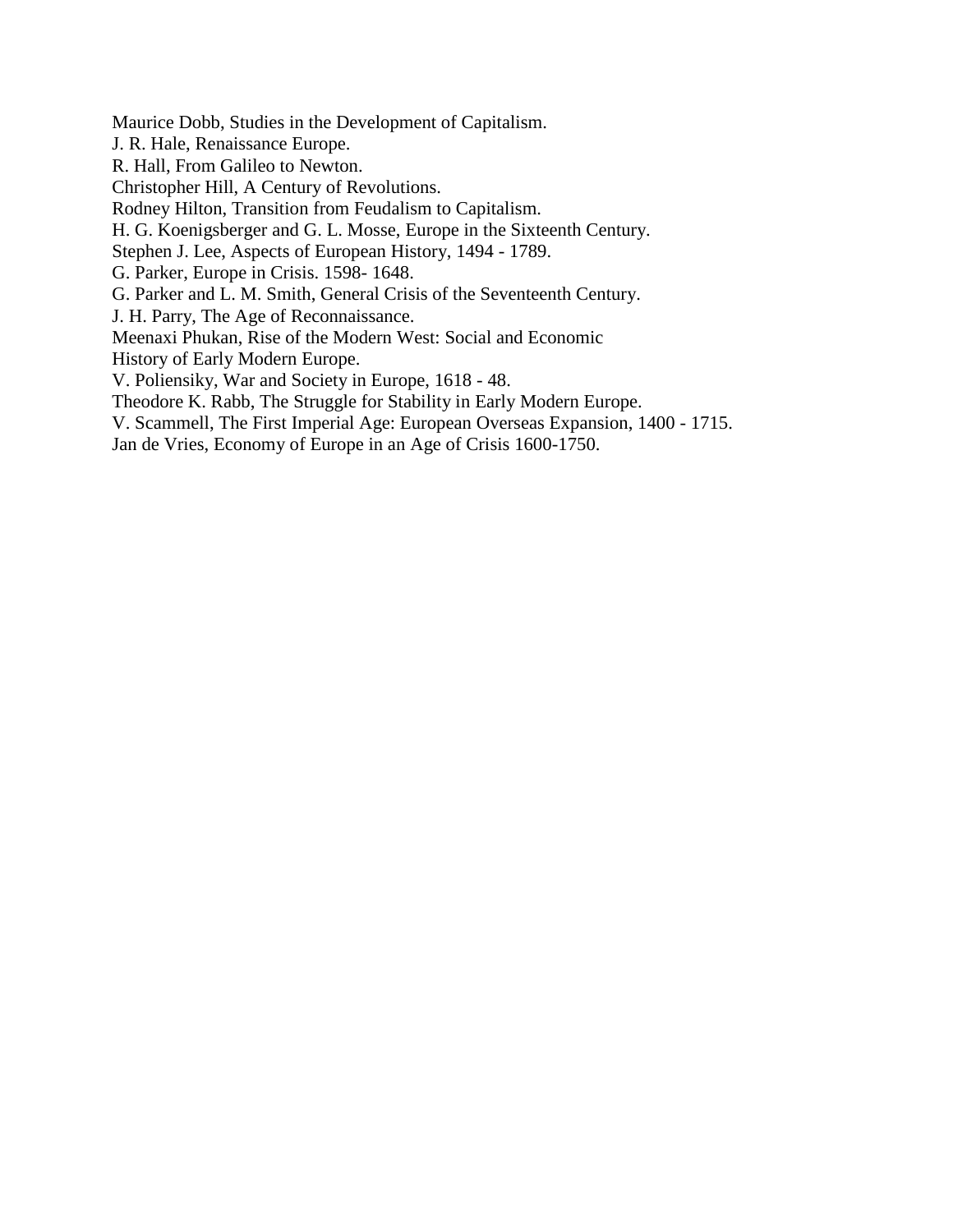## **PAPER VII**

#### **Course Code: HISHC107**

#### PAPER VII: HISTORY OF INDIA IV (c.1206 - 1550)

#### **I. Interpreting the Delhi Sultanate: Survey of sources**:

(a) Persian *tarikh* tradition ( Hasan Nizami's Taj-ul maasir, Minhaj-i Siraj Juzjani's Tabqat-i Nasiri, Ziauddin Barani's Tarikh-i Feroz shahi and Fatwa-i Jahandari)

(b) Vernacular histories: *Virgatha* tradition and *Premakhyans* (Chand Bardai's *Prthviraj Raso*, Malik Muhammad Jayasi's *Padmavat*

(c) Epigraphy and numismatic

#### **II. Sultanate Political Structures:**

(a) Foundation, expansion and consolidation of the Sultanate of Delhi:The Khaljis and the Tughluqs; Mongol threat and Timur's invasion;

(c)The Lodis: Conquest of Bahlul and Sikandar; Ibrahim Lodi and the battle of Panipat

(b) Theories of kingship: Ruling elites; Sufis, ulema and the political authority; imperial monuments and coinage

#### III. **Emergence of provincial Dynasties:**

- (a) Vijaynagar and Bahmani
- (b) Bengal
- (c) Consolidation of regional identities through art, architecture and literature

#### **IV. Society and Economy:**

(a) Agricultural production; technology, *Iqta* and the revenue-free grants

(b) Nature of rural society: village community and rural gentry

 (c) Trade and commerce: Monetization; market regulations; growth of urban centers; Inland and maritime trade

#### **V. Religion, Society and Culture:**

(a) Sufis and Sufism: doctrines and practices; Silsilas: Chishtis and Suhrawardis; social roles

(b) Bhakti movements and monotheistic traditions in South and North India; Nathpanthis, Kabir, Nanak and the Sant tradition, Women Bhaktas (Meera,Lal Ded) ,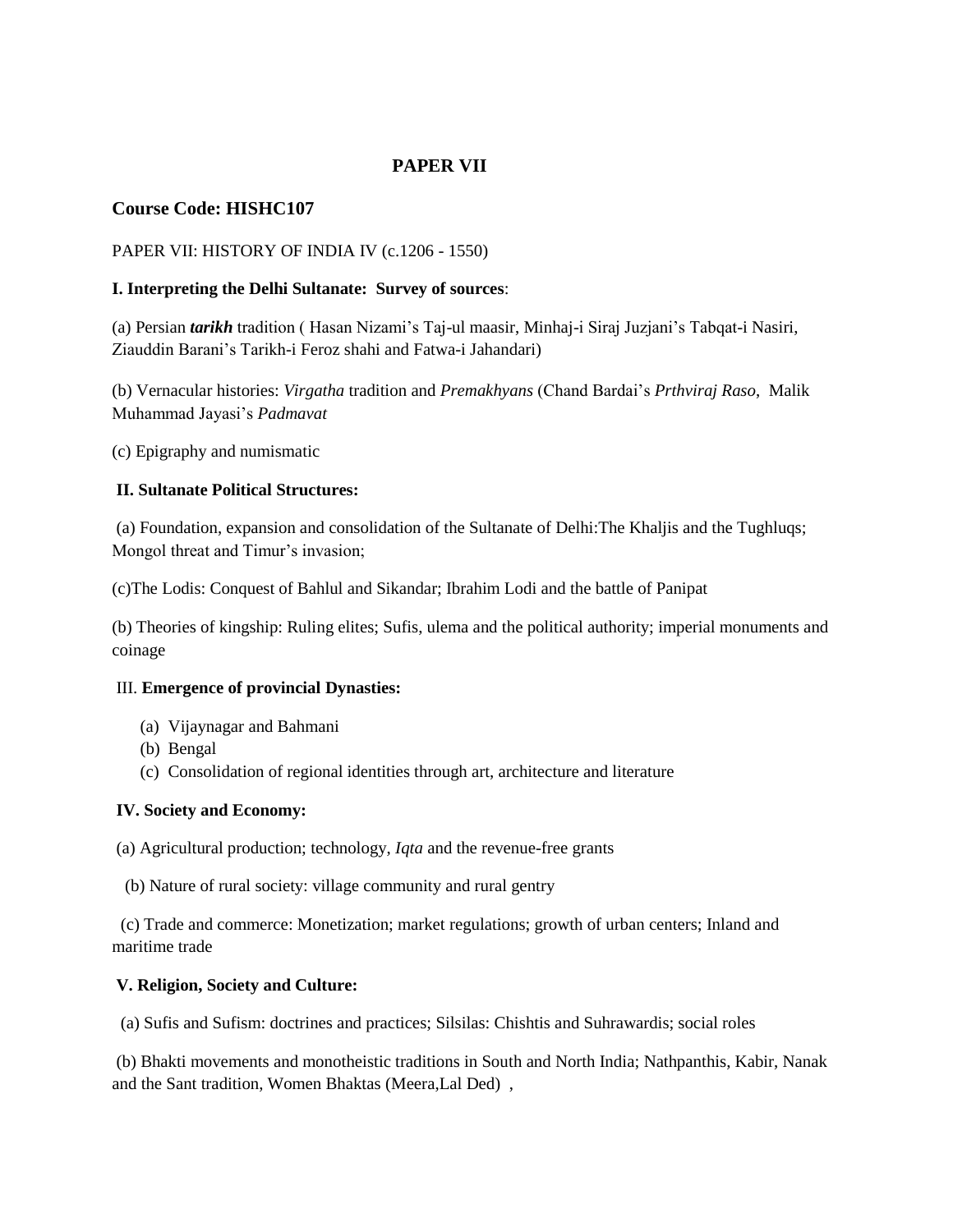(c) Sufi literature; Bhakti movements and Vernacular literature

#### ESSENTIAL READINGS

Mohammad Habib and K.A. Nizami, eds, Comprehensive History of India, Vol. V,

The Delhi Sultanate. Satish Chandra, Medieval India I.

Peter Jackson, The Delhi Sultanate.

Catherine Asher and Cynthia Talbot, India Before Europe.

Tapan Raychaudhuri and Irfan Habib, eds, Cambridge Economic History of India, Vol. I.

K.A. Nizami, Religion and Politics in the Thirteenth Century.

W.H. McLeod, Karine Schomer, et al, Eds, The Sants.

S.A.A. Rizvi, A History of Sufism in India, Vol. I.

Mohibul Hasan, Historians of Medieval India.

#### SUGGESTED READINGS

Cynthia Talbot, Pre-colonial India in Practice.

Simon Digby, War Horses and Elephants in the Delhi Sultanate.

I.H. Siddiqui, Afghan Despotism.

Burton Stein, New Cambridge History of India: Vijayanagara.

Richard M. Eaton, ed., India's Islamic Traditions.

--------------,India in the Persianate Age 1000\_1765

Vijaya Ramaswamy, Walking Naked: Women, Society, and Spirituality in South India.

Sheldon Pollock, Languages of the Gods in the World of Men.

Pushpa Prasad, Sanskrit Inscriptions of the Delhi Sultanate.

Andre Wink, Al-Hind, Vols. I-III.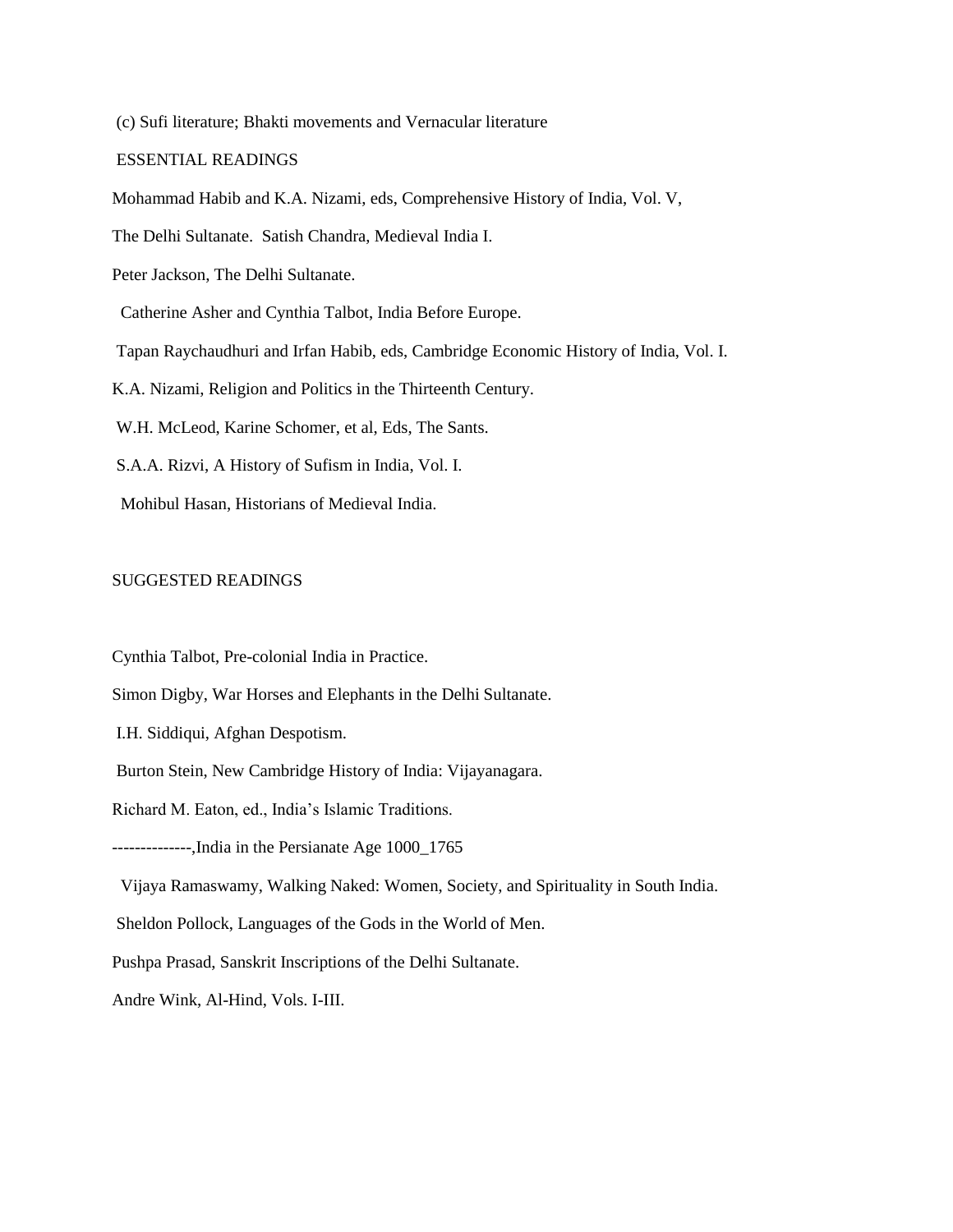## **PAPER VIII**

## **Course Code: HISHC108**

## **Course Title: RISE OF THE MODERN WEST - II**

## **I.**

(a) Agriculture and Industry in Europe in the  $17<sup>th</sup>$  century

(b)  $17<sup>th</sup>$  century European crisis: economic dimensions

(c) Political and social dimension of the  $17<sup>th</sup>$  century European crisis

(d) Impact of the  $17<sup>th</sup>$  century crisis on Italy, France, Spain and England

## **II.**

(a)Origin of English Civil war (b)Major issues in Civil War (c) Restoration and aftermath (d)Religious settlement and land settlement

## **III.**

(a) Rise of Modern Science: Scientific Revolution (From Renaissance to  $18<sup>th</sup>$  century)

(b) Mercantilism: development of mercantile thought in the  $17<sup>th</sup>$  century

(c) Colonial policies in European states: Portuguese, Spanish, French and English

## **IV.**

(a)Development of Enlightenment (b)Enlightened Despotism in Europe (c)Russia, Austria and Prussia

## **V.**

(a)Origin and development of American Revolution (b)Political and economic issues of American Revolution  $(c)$ Economy and Society in Europe in  $18<sup>th</sup>$  Century: Netherlands, France and England

#### **ESSENTIAL READINGS**

T.S. Aston and C.H.E. Philpin (eds.), The Brenner Debate. H. Butterfield, The Origins of Modern Science. Carlo M. Cipolla, Fontana Economic History of Europe, Vols. II and III.Carlo M. Cipolla, Before the Industrial Revolution, European Society and Economy, 1000 - 1700. 3rd ed. (1993) D.C. Coleman (ed.), Revisions in Mercantilism. Ralph Davis, The Rise of the Atlantic Economics. Maurice Dobb, Studies in the Development of Capitalism. J.R. Hale, Renaissance Europe.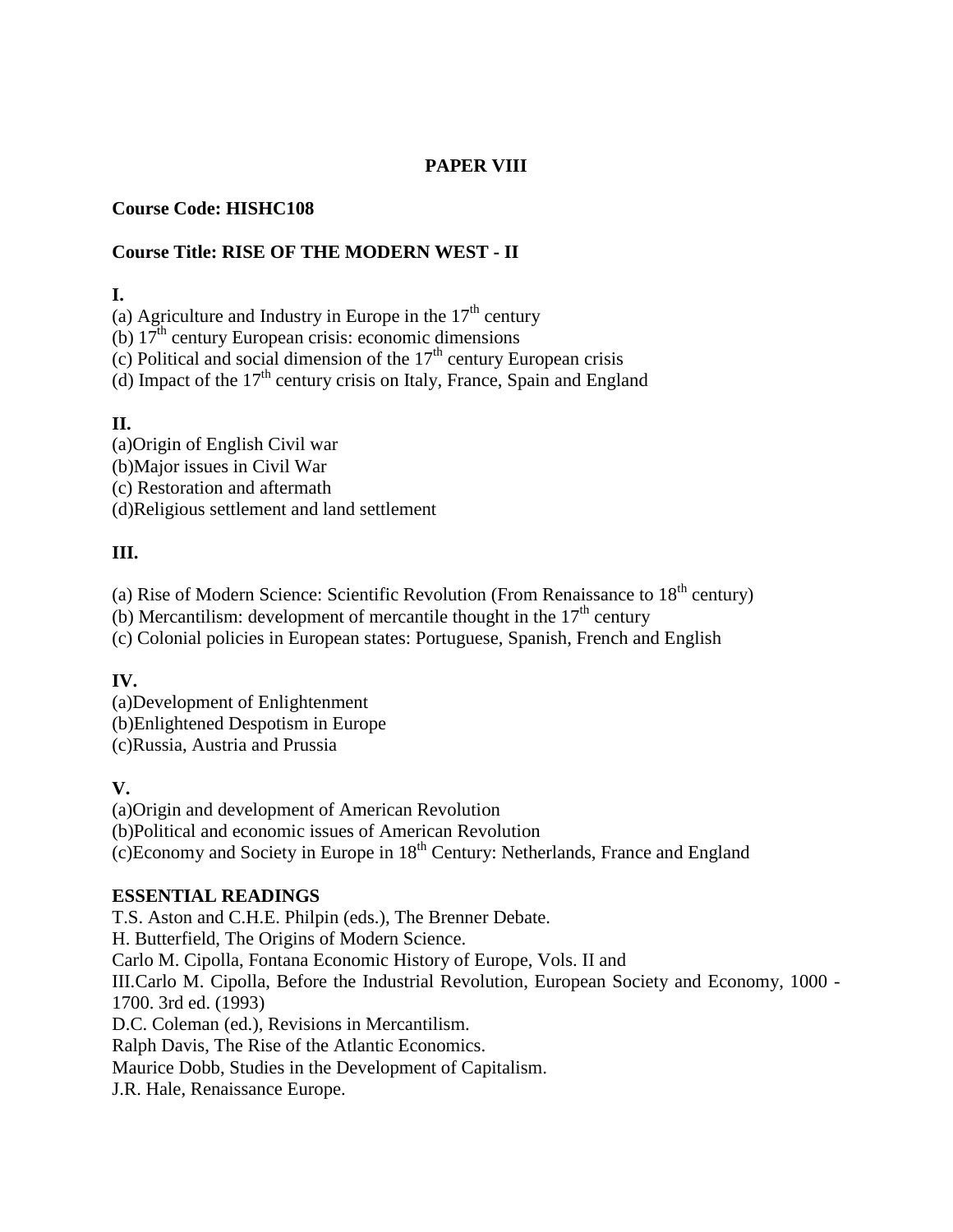R. Hall, From Galileo to Newton.

Christopher Hill, A Century of Revolutions.

Rodney Hilton, Transition from Feudalism to Capitalism.

H.G. Koenigsberger and G.L. Mosse, Europe in the Sixteenth Century.

Stephen J. Lee, Aspects of European History, 1494 - 1789.

G. Parker, Europe in Crisis, 1598 - 1648.

G. Parker and L.M. Smith, General Crisis of the Seventeenth Century.

J.H. Parry, The Age of Renaissance.

Meenaxi Phukan, Rise of the Modern West: Social and Economic History of Early Modern Europe.

V. Poliensiky, War and Society in Europe. 1618 -48.

Theodore K. Rabb, The Struggle for Stability in Early Modern Europe.

V. Scammell, The First Imperial Age: European Overseas Expansion, 1400-1715.

Jan de Vries, Economy of Europe in an Age of Crisis 1600 û 1750.

#### **SUGGESTED READINGS**

M. S. Anderson, Europe in the Eighteenth Century.

Perry Anderson, The Lineages of the Absolutist State.

Stuart Andrews, Eighteenth Century Europe.

B. H. Slicher von Bath, The Agrarian History of Western Europe. AD. 500 - 1850.

The Cambridge Economic History of Europe. Vol. I - VI.

James B. Collins, The State in Early Modern France, New Approaches to European History.

G. R. Elton, Reformation Europe, 1517-1559.

M. P. Gilmore, The World of Humanism. 1453-1517.

Peter Kriedte, Peasants, Landlords and Merchant Capitalists.

J. Lynch, Spain under the Hapsburgs.

Peter Mathias, First Industrial revolution.

Harry Miskimin, The Economy of Later Renaissance Europe: 1460-1600.

Charles A. Nauert, Humanism and the Culture of the Renaissance (1996).

The New Cambridge Modern History of Europe, Vols. I - VII.

L. W. Owie, Seventeenth Century Europe.

D. H. Pennington, Seventeenth Century Europe.

F. Rice, The Foundations of Early Modern Europe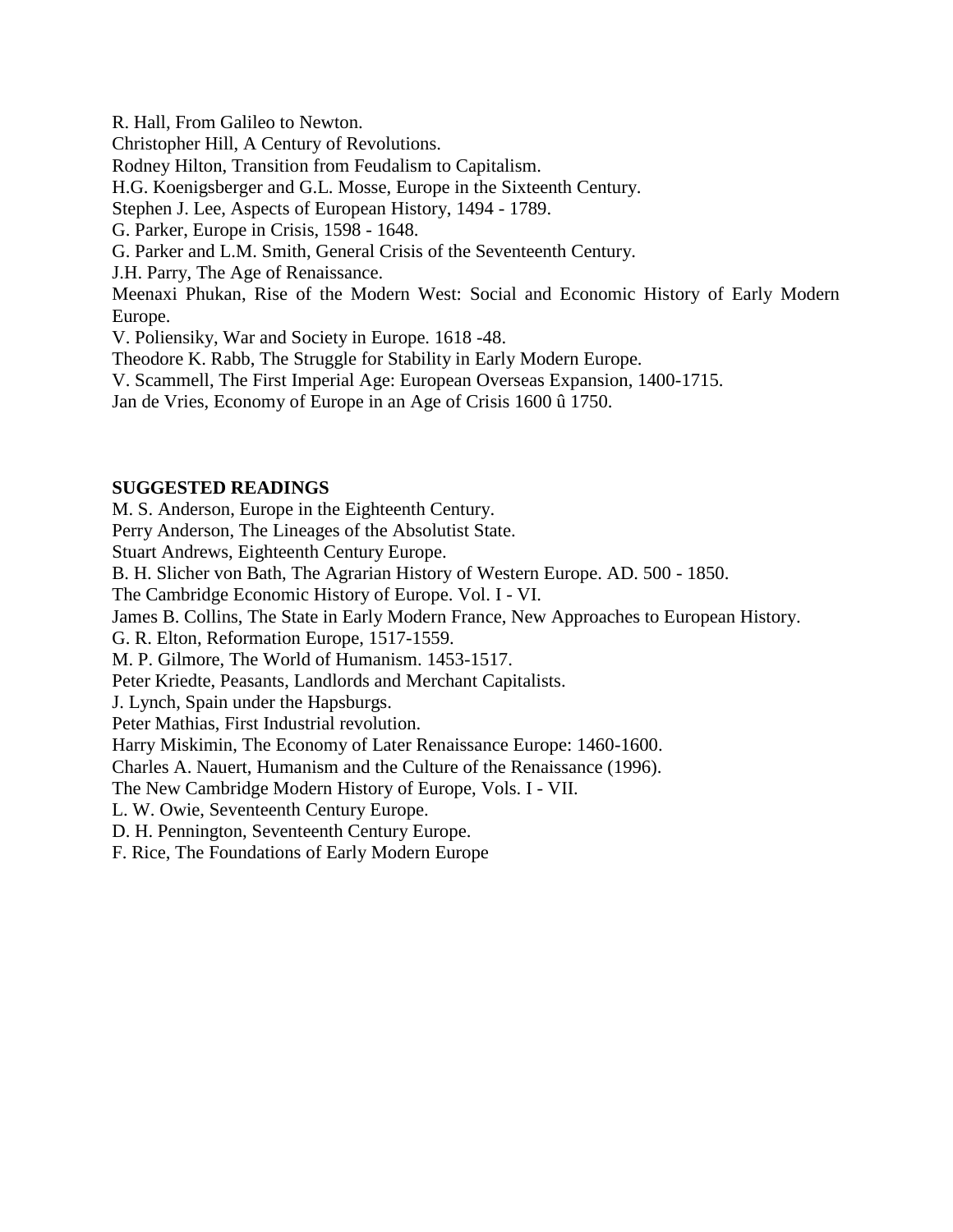#### **Course Code: HISHC109**

#### PAPER IX: HISTORY OF INDIA V (c. 1550 - 1605)

#### I. **Sources and Historiography**:

(a) Persian Sources (*Tuzuk-i Babari, Humayunnama, Akbarnama and Ain-i Akbari, Munthakhab-ul Tawarikh*)

- (b) Vernacular literary traditions (*bakhar,buranji)*
- (c) Modern Interpretations

#### **II. Establishment of Mughal rule**:

(a) India on the eve of Babur's invasion and establishment of the Mughal rule under Babur; Military technology and warfare (use of firearms)

(b) Humayun's struggle for empire

(c) Sher Shah, his administrative and revenue reforms

#### **III. Consolidation of Mughal rule under Akbar**:

(a) Campaigns and conquests: Mughal- Rajput diplomacy, annexations in North-West frontier, Conquest of Bengal

(b) Evolution of administrative institutions and apparatus: *zabt, mansab, jagir, madad-i-maash*

(c) Revolts and resistance

#### **I V. Society and Economy:**

(a) Land rights and revenue system; Zamindars and peasants; rural tensions

(b) Extension of agriculture; agricultural production; crop patterns

(c) Trade routes and patterns of internal commerce; overseas trade

#### **V. Political and religious ideals:**

- (a) Religion and the State: theory and practice (Divine theory of Kingship)
- (b) Religious tolerance and *sulh-i-kul*; *Din-i Ilahi*
- (c) Sufi mystical and intellectual interventions and pressure from the *ulema*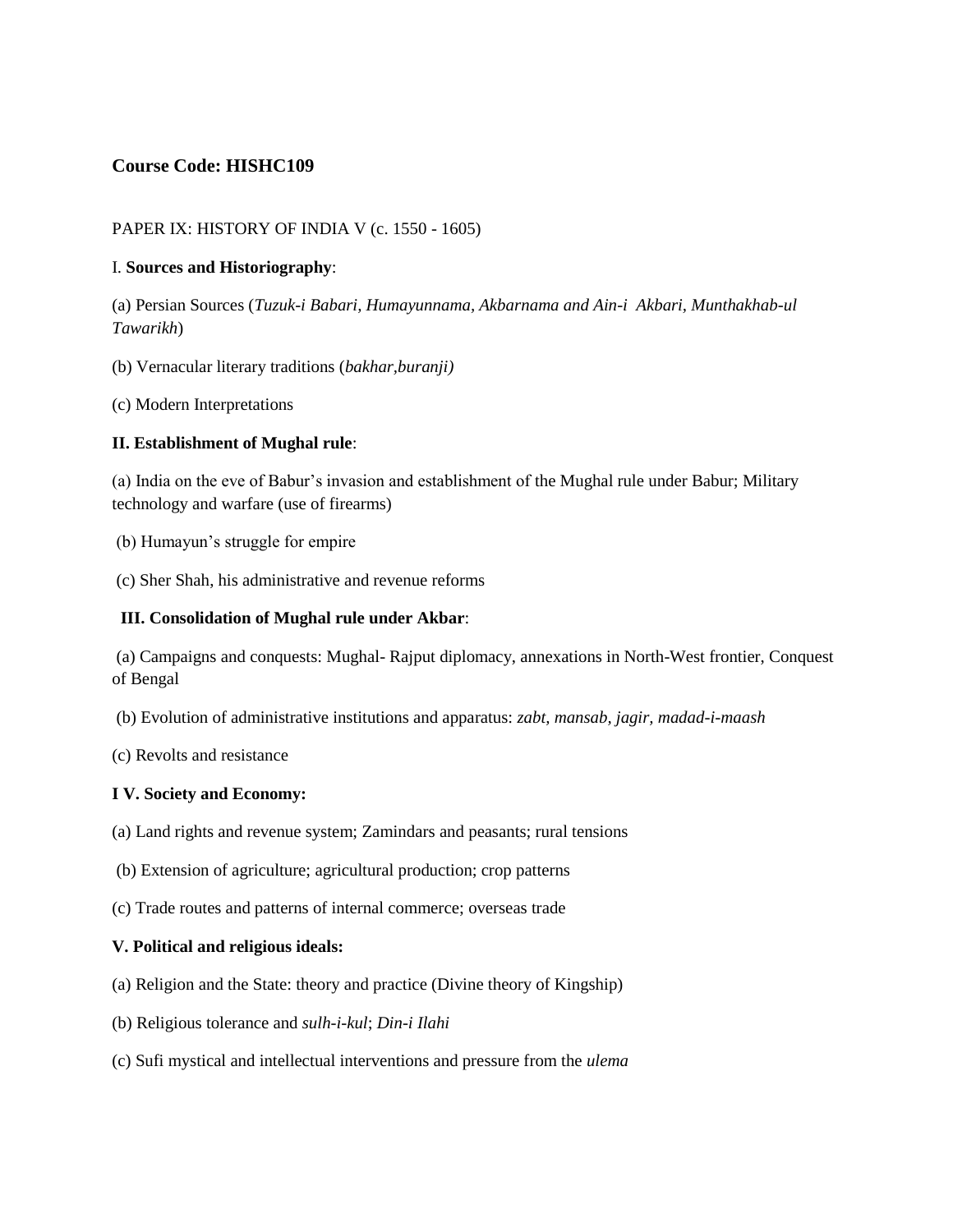#### ESSENTIAL READINGS

Richard M. Eaton,India in the Persianate Age 1000\_1765 Salma Ahmed Farooqui, A Comprehensive History of Medieval India Muzaffar Alam and Sanjay Subramanian, eds, The Mughal State, 1526 - 1750. J.F. Richards, The Mughal Empire. Satish Chandra, Essays on Medieval Indian History. ---------------------,Medieval India, Vol 2 Irfan Habib, Agrarian System of Mughal India, 1526 û 1707. Ashin Dasgupta, Indian Merchants and the Decline of Surat, 1700 - 1750. Ebba Koch, Mughal Art and Imperial Ideology. SUGGESTED READINGS S. Nurul Hasan, Religion, State, and Society in Medieval India. S. Arsaratnam, Maritime India in the Seventeenth Century. Catherine Asher, Architecture of Mughal India. Satish Chandra, Parties and Politics at the Mughal Court. Andre Wink, Land and Sovereignty in India. Harbans Mukhia, The Mughals of India.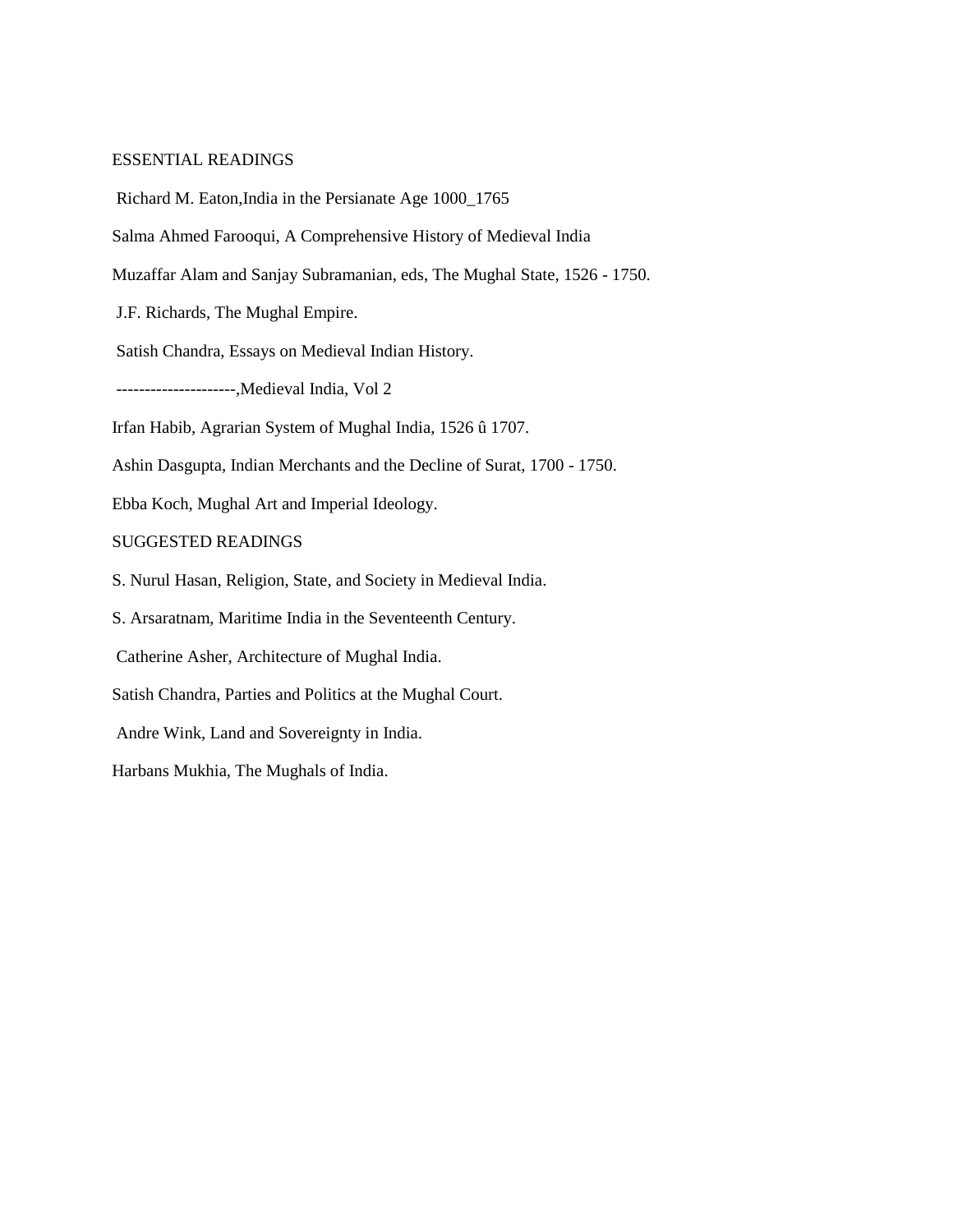#### PAPER X: HISTORY OF INDIA VI (c. 1605 - 1750s)

#### I. **Sources:**

- (a) Persian Sources: (Tuzuk-i Jahangiri, Padshahnama, Maasir-i Alamgiri)
- (b)Vernacular sources: *bhakhar,buranji*, Banarasidas's *Ardhakathanaka*
- (c) Travelogues : Francois Bernier, Nicolo Manucci, Travernier, Thomas Roe)

#### **II. Political Culture under Jahangir and Shah Jahan:**

- (a) Consolidation and expansion of Empire
- (b) Extension of Mughal rule: changes in *mansab* and *jagir* systems
- (c) Orthodoxy and syncretism Naqshbandi Sufis, Miyan Mir, Dara Shukoh, Sarmad

#### III. **Mughal Empire under Aurangzeb and after:**

(a) State and religion under Aurangzeb: the war of succession; policies regarding Religious groups and nobility.

(b) Emergence of successor states: Awadh, Bengal, Emergence of the Marathas- Shivaji and expansion under the Peshwas

(c) Interpreting eighteenth century India: recent debates

#### IV. **Visual Culture**:

(a)Paintings : Mughal Miniatures and Regional style of painting: Pahari, Rajput, *pattachitra* (b)Architecture: Mughal Imperial style

© Regional style (Bengal and Awadh)

#### V. **Trade and Commerce**:

- (a) Crafts and technologies; Monetary system
- (b) Markets; urban centres
- (c) Inland trade and maritime trade, trading communities

(d) Beginning of the European Settlements in India–the Portuguese –the Dutch –the French and the English.

#### ESSENTIAL READINGS

Richard M. Eaton,India in the Persianate Age 1000\_1765 Salma Ahmed Farooqui, A Comprehensive History of Medieval India M. Athar Ali, The Mughal Nobility under Aurangzeb. Muzaffar Alam and Sanjay Subramanian, eds, The Mughal State, 1526 - 1750. J.F. Richards, The Mughal Empire. Satish Chandra, Essays on Medieval Indian History. ---------------------,Medieval India, Vol 2

Irfan Habib, Agrarian System of Mughal India, 1526 û 1707.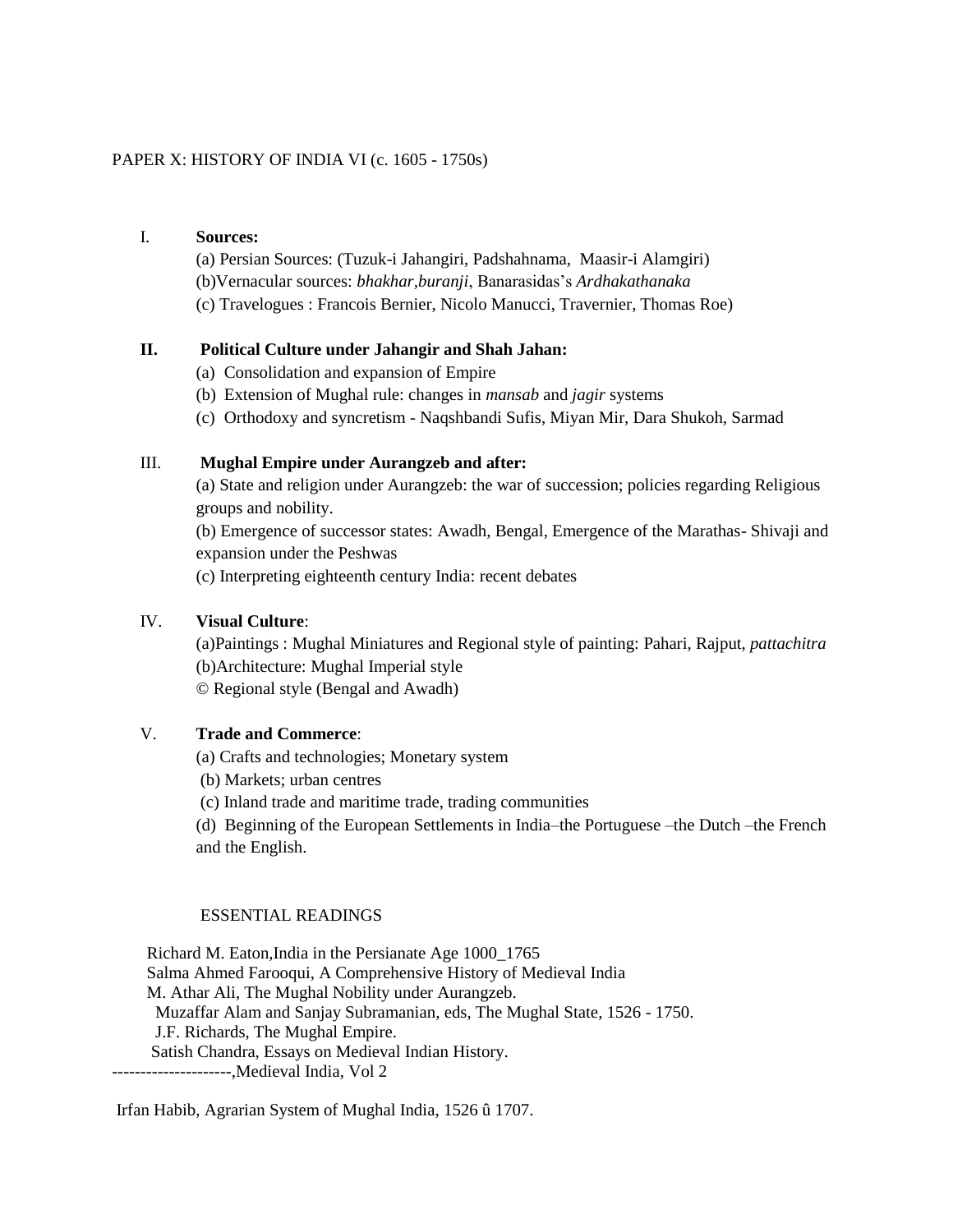Ashin Dasgupta, Indian Merchants and the Decline of Surat, 1700 - 1750. Stewart Gordon, The Marathas 1600 - 1818. Ebba Koch, Mughal Art and Imperial Ideology. S.A.A. Rizvi, Muslim Revivalist Movements in Northern India. K. R. Qanungo, Dara Shikoh.

#### SUGGESTED READINGS

S. Nurul Hasan, Religion, State, and Society in Medieval India.

S. Arsaratnam, Maritime India in the Seventeenth Century.

Muzaffar Alam, The Crisis of Empire in Mughal North India.

Catherine Asher, Architecture of Mughal India.

Milo Beach, Mughal and Rajput Paintings.

Satish Chandra, Parties and Politics at the Mughal Court.

Andre Wink, Land and Sovereignty in India.

Harbans Mukhia, The Mughals of India.

J.F. Richards, Mughal Administration in Golconda.

Z.U. Malik, The Reign of Muhammad Shah.

Iqbal Husain, Ruhela Cheiftancies in 18th Century India.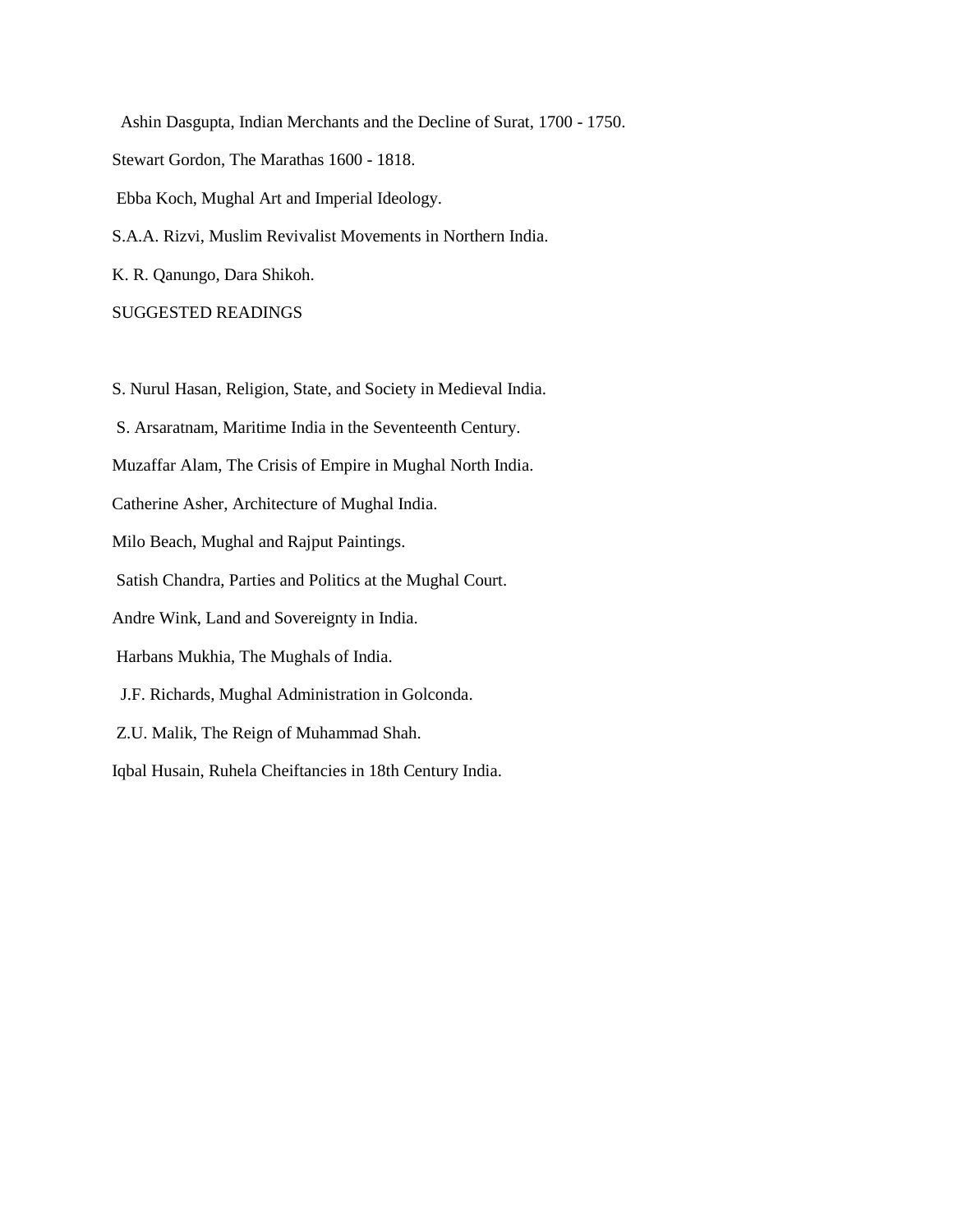#### **PAPER III**

## **COURSE CODE:** HISGE 3

## **COURSE TITLE: HISTORY OF INDIA: 1526 - 1947**

#### **Unit I:**

| 1.01      |                        | Political Conditions in Northern India in the beginning of the $16th$ century- The Afghan<br>Empire and the Mughals-Resistance vs. Struggle for Hegemony. |
|-----------|------------------------|-----------------------------------------------------------------------------------------------------------------------------------------------------------|
| 1.02      | $\ddot{\cdot}$         | The Age of the Mughals- Foundation of the Mughal Empire- Humayun and His struggle-<br>Conflict with Sher Shah                                             |
| 1.03      | $\ddot{\phantom{1}}$ : | Akbar to Aurangzeb-Political Supremacy and Administrative Developments                                                                                    |
| Unit II:  |                        |                                                                                                                                                           |
| 2.01      | $\ddot{\cdot}$         | The later Mughals and the Decline of the Mughal Empire                                                                                                    |
| 2.02      |                        | Rise of the Marathas in the Deccan- Sivaji and His career                                                                                                 |
| 2.03      |                        | Society, Economy, Religion and Culture under the Mughals                                                                                                  |
| 2.04      | $\ddot{\cdot}$         | Beginning of the European Settlements in India-the Portuguese -the Dutch -the French<br>and the English.                                                  |
| Unit III: |                        |                                                                                                                                                           |
| 3.01      | $\ddot{\phantom{1}}$ : | British Conquests of India -British occupation of Bengal, Anglo-French rivalry-the<br>Battle of Plassey and its effects                                   |
| 3.02      |                        | Expansion and consolidation of the British rule in India up to 1857-Conflict with the<br>Marathas, Mysore, Awadh, Punjab and Sindh.                       |
| 3.03      |                        | Administrative Developments and Socio-Economic Reform up to 1857                                                                                          |

## **Unit IV:**

| $4.01$ : |          | Revolt of 1857 and its Aftermath, Post 1857 Administrative Developments till 1919 |
|----------|----------|-----------------------------------------------------------------------------------|
|          | $4.02$ : | Socio-religious reform movements in the post 1857 period                          |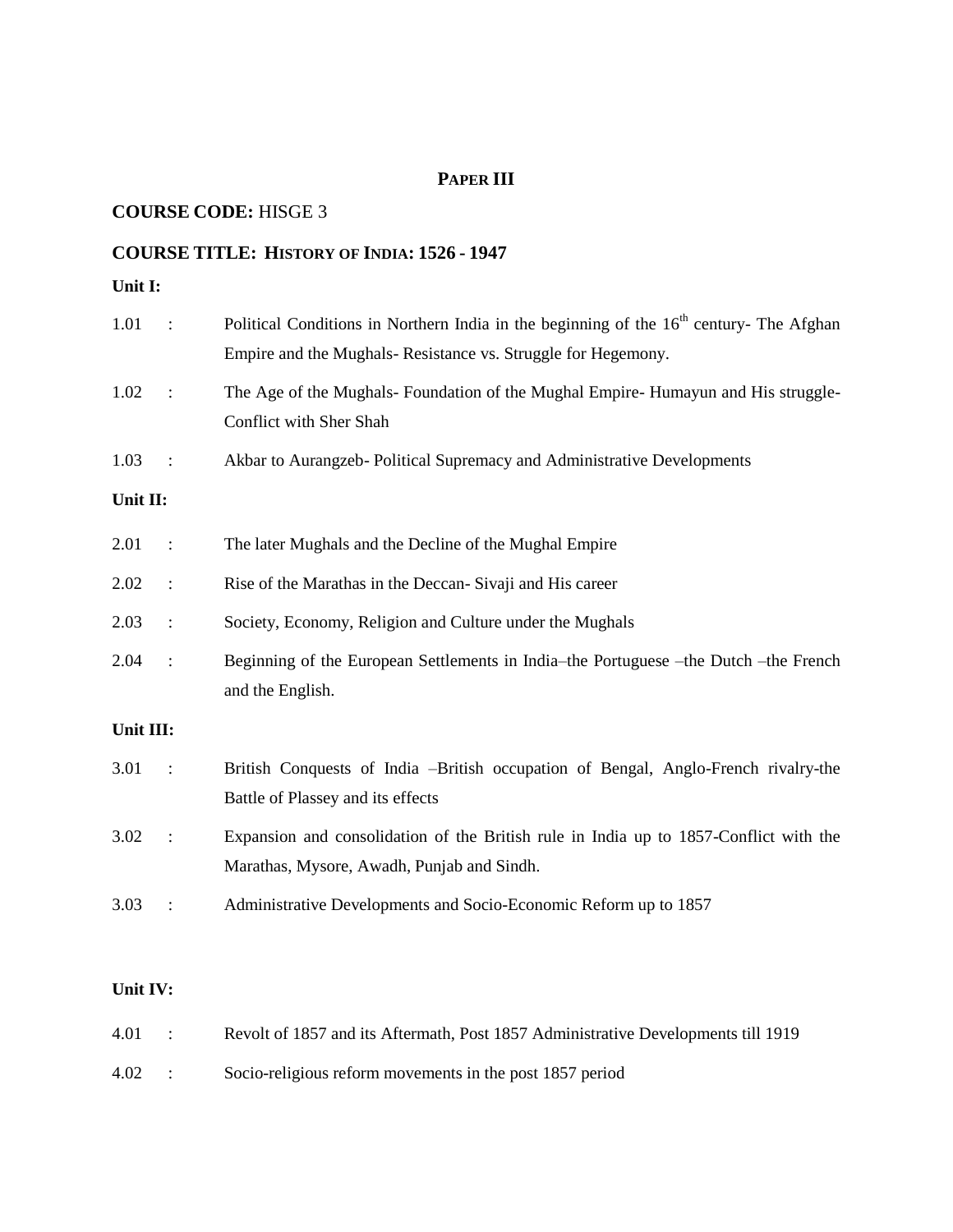| 4.03    | $\ddot{\phantom{a}}$   | Growth of the Press, Rise of National Consciousness; Formation of Indian National<br>Congress                                          |
|---------|------------------------|----------------------------------------------------------------------------------------------------------------------------------------|
| 4.04    | $\ddot{\cdot}$         | Freedom Struggle up to 1919 –Partition of Bengal and the Swadeshi Movement, Home<br>Rule League, Rise of Muslim Politics               |
| Unit V: |                        |                                                                                                                                        |
| 5.01    | $\ddot{\phantom{1}}$ : | Freedom Struggle from 1919 to 1939 - Gandhi in Indian Politics–Khilafat and Non-<br>Cooperation Movement - Civil Disobedience Movement |
| 5.02    | $\ddot{\cdot}$         | Government of India Act, 1935; Ambedkar and Anti Untouchability Movements                                                              |
| 5.03    | $\ddot{\cdot}$         | Rise of Communalism, Revolutionary Extremism, Trade Union and Labour Movements,<br>Leftist Politics.                                   |
| 5.04    | $\ddot{\cdot}$         | Cripps Mission – Quit India Movement-Second World War-INA                                                                              |
| 5.05    |                        | Post-War Development – Cabinet Mission and Transfer of Power                                                                           |

## **Suggested Readings:**

| Bandyopadhya, Sekhar                | : From Plassey to Partition A History of Modern India              |
|-------------------------------------|--------------------------------------------------------------------|
| Chandra, B, Mukherjee, M and et, al | : India's Struggle for Independence                                |
| Chandra, B                          | : The Rise and Growth of Economic Nationalism in India.            |
| Desai, A. R.                        | :Social Background of Indian Nationalism                           |
| Fisher, Micheal                     | : The Politics of the British Annexation of India, $1757 - 1857$ , |
| Gopal, S                            | : The British Policy in India, 1858-1905                           |
| Grewal, J. S.                       | : The Sikhs of the Punjab                                          |
| Grover B.L & Grover, S              | : A New Look at Modern Indian History                              |
| Jones, K.W.                         | : Socio-Religious Reform Movements in British India                |

## **Course Code: HISGE 4.1**

## **Course Title: HISTORY OF MODERN ASSAM: 1826 –1947**

#### **Unit I:**

1.01 : Political Condition in Assam on the Eve of the British rule.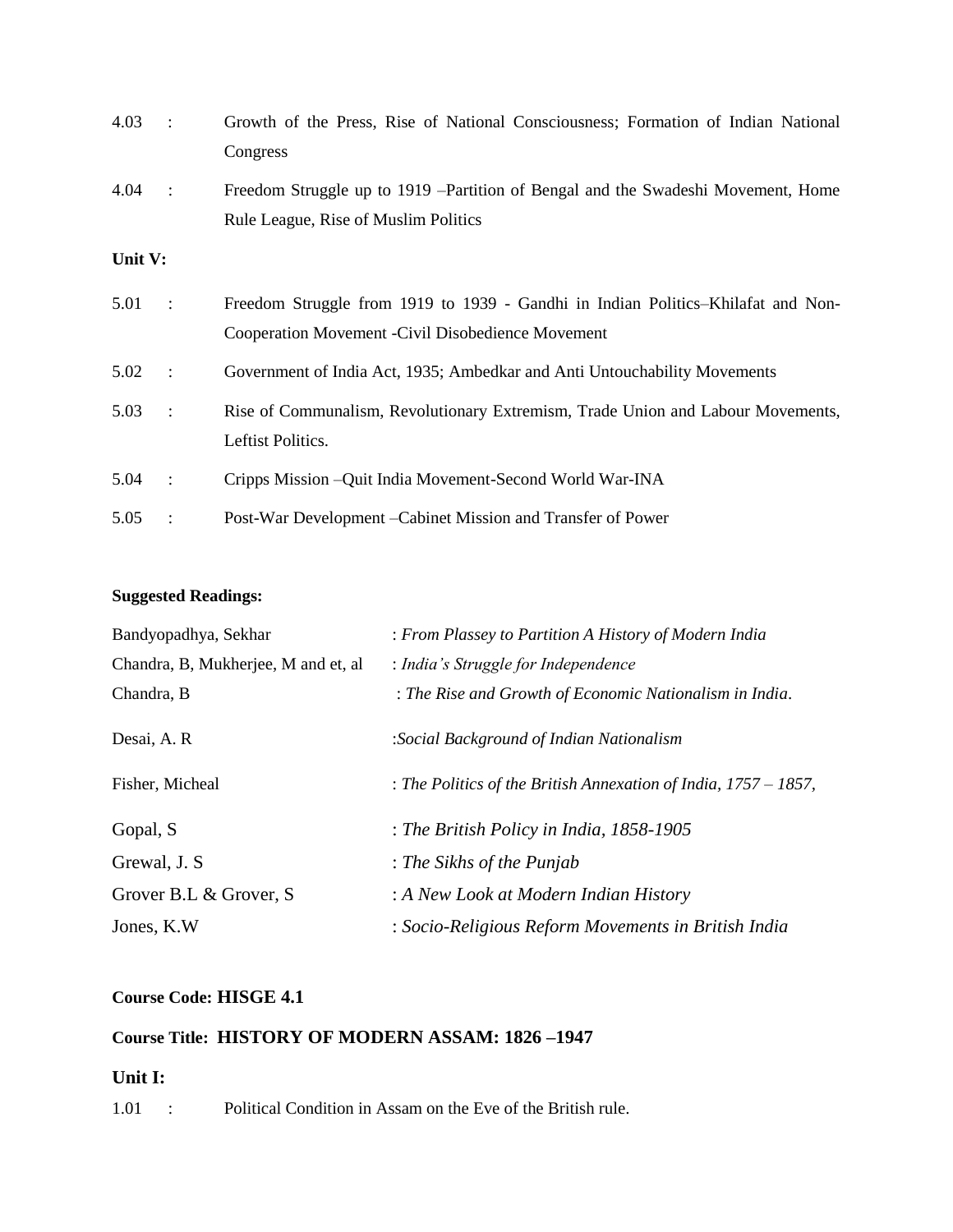| 1.02      | $\ddot{\cdot}$       | Establishment and Consolidation of the British rule – Reforms and                     |
|-----------|----------------------|---------------------------------------------------------------------------------------|
|           |                      | Reorganizations - David Scott, Jenkins and Robertson - Annexation of Lower Assam,     |
|           |                      | Administrative Reorganization and Revenue Measures                                    |
| 1.03      | $\ddot{\cdot}$       | Ahom Monarchy in Upper Assam (1833-38)                                                |
| 1.04      |                      | Early phase of Revolts and Resistance to British rule- Gomdhar Konwar, Piyali Phukan, |
|           |                      | <b>U.Tirut Singh</b>                                                                  |
| Unit: II  |                      |                                                                                       |
| 2.01      | $\ddot{\phantom{a}}$ | Annexation of Cachar                                                                  |
| 2.02      | $\ddot{\cdot}$       | The Khamti and the Singpho Rebellion                                                  |
| 2.03      |                      | The 1857 Revolt in Assam and its Aftermath.                                           |
| 2.04      |                      | Establishment of Chief Commissionership in Assam                                      |
| Unit: III |                      |                                                                                       |
| 3.01      |                      | Land Revenue Measures and Peasant Uprisings in 19 <sup>th</sup> century Assam         |
| 3.02      | $\ddot{\cdot}$       | Growth of National Consciousness - Assam Association, Sarbajanik Sabhas, and the      |
|           |                      | <b>Ryot Sabhas</b>                                                                    |
| 3.03      |                      | Impact of Partition of Bengal and Swadeshi Movement in Assam.                         |
| 3.04      |                      | Assamese periodicals and Emergence of Linguistic Consciousness                        |

## **Unit :IV**

| 4.01     | $\sim$ 1 | Government of India Act, 1919 – Dyarchy on Trial in Assam. |
|----------|----------|------------------------------------------------------------|
| 4.02     | $\sim$ 1 | Non Co-operation Movement and Swarajist Politics in Assam  |
| 4.03     | $\sim$ 1 | The Civil Disobedience Movement                            |
| 4.04     | $\cdot$  | <b>Student Movement in Assam</b>                           |
| $4.05$ : |          | Tribal League and Politics in Assam                        |
| Unit: V  |          |                                                            |
| 5.01     |          | Trade Union and Allied Movements                           |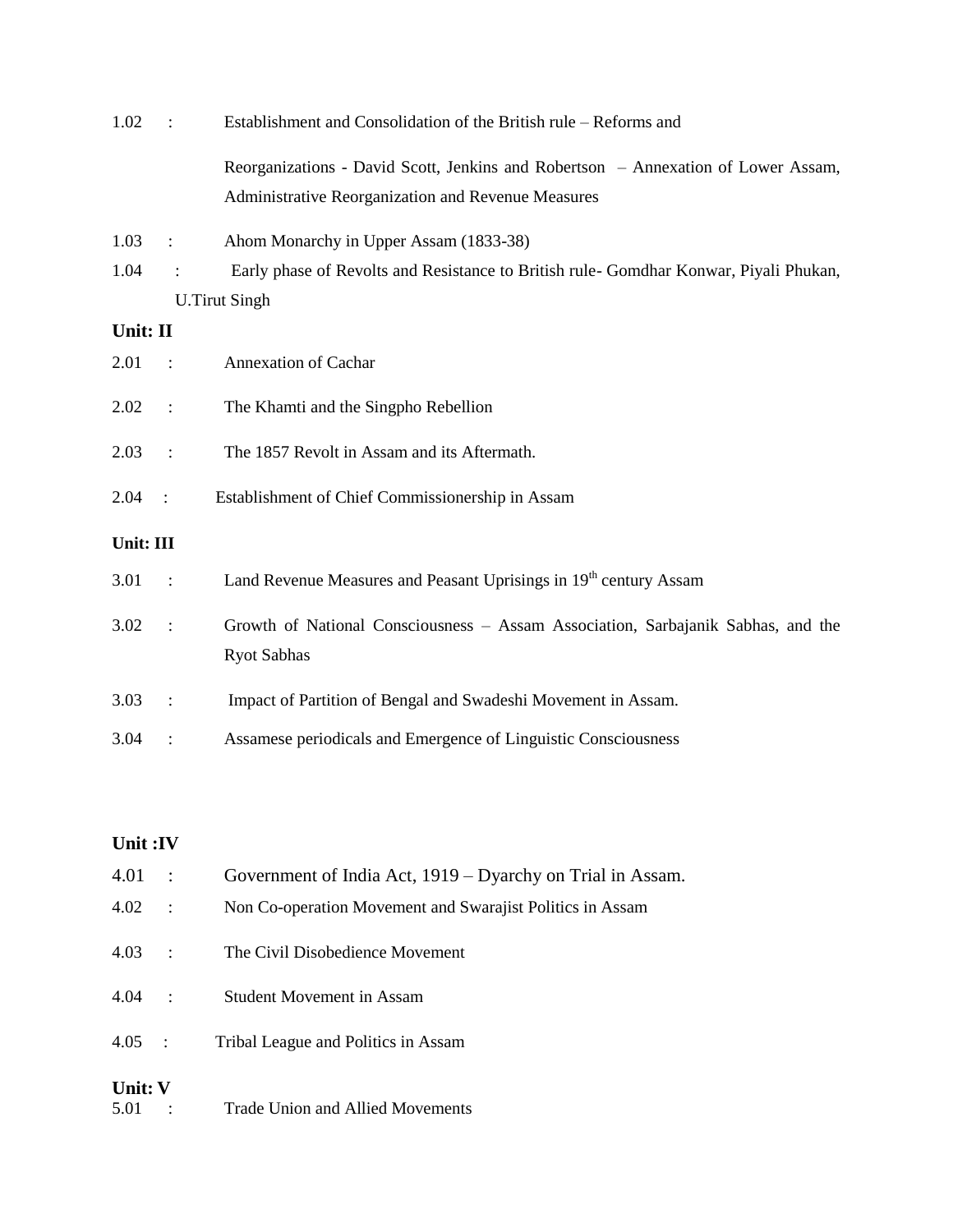|      | $5.02$ :                 | Congress and Provincial Politics in Assam                                 |
|------|--------------------------|---------------------------------------------------------------------------|
|      | $5.02$ :                 | Migration, Line System and its Impact on Politics in Assam                |
|      | $5.03$ :                 | Quit India Movement in Assam and Impact of World War II.                  |
| 5.04 | $\sim 1000$ km s $^{-1}$ | Cabinet Mission Plan and the Grouping Controversy, the Sylhet Referendum. |

## **Suggested Readings**:

Barpujari, H. K : *Assam in the Days of the Company*.

|                 | : (ed) Francis Jenkins Report on the North- East Frontier of India.            |
|-----------------|--------------------------------------------------------------------------------|
| ,               | : (ed) Political History of Assam, Vol. I.                                     |
| ,               | $: (ed)$ The Comprehensive History of Assam, Vols. IV & V.                     |
| Baruah, S. L.   | : A Comprehensive History of Assam.                                            |
| Bhuyan, A.C.    | : (ed) Political History of Assam, Vols. I, II & III.                          |
| Bhuyan, A.C.    | : (ed) Nationalist Upsurge in Assam.                                           |
| Bora .S.        | : Student Revolution in Assam.                                                 |
| Dutta, Anuradha | : Assam in the Freedom Movement.                                               |
| Guha, Amalendu  | : Planters Raj to Swaraj, Freedom Struggle and Electoral<br>Politics in Assam. |
| Lahiri, R.M     | : Annexation of Assam                                                          |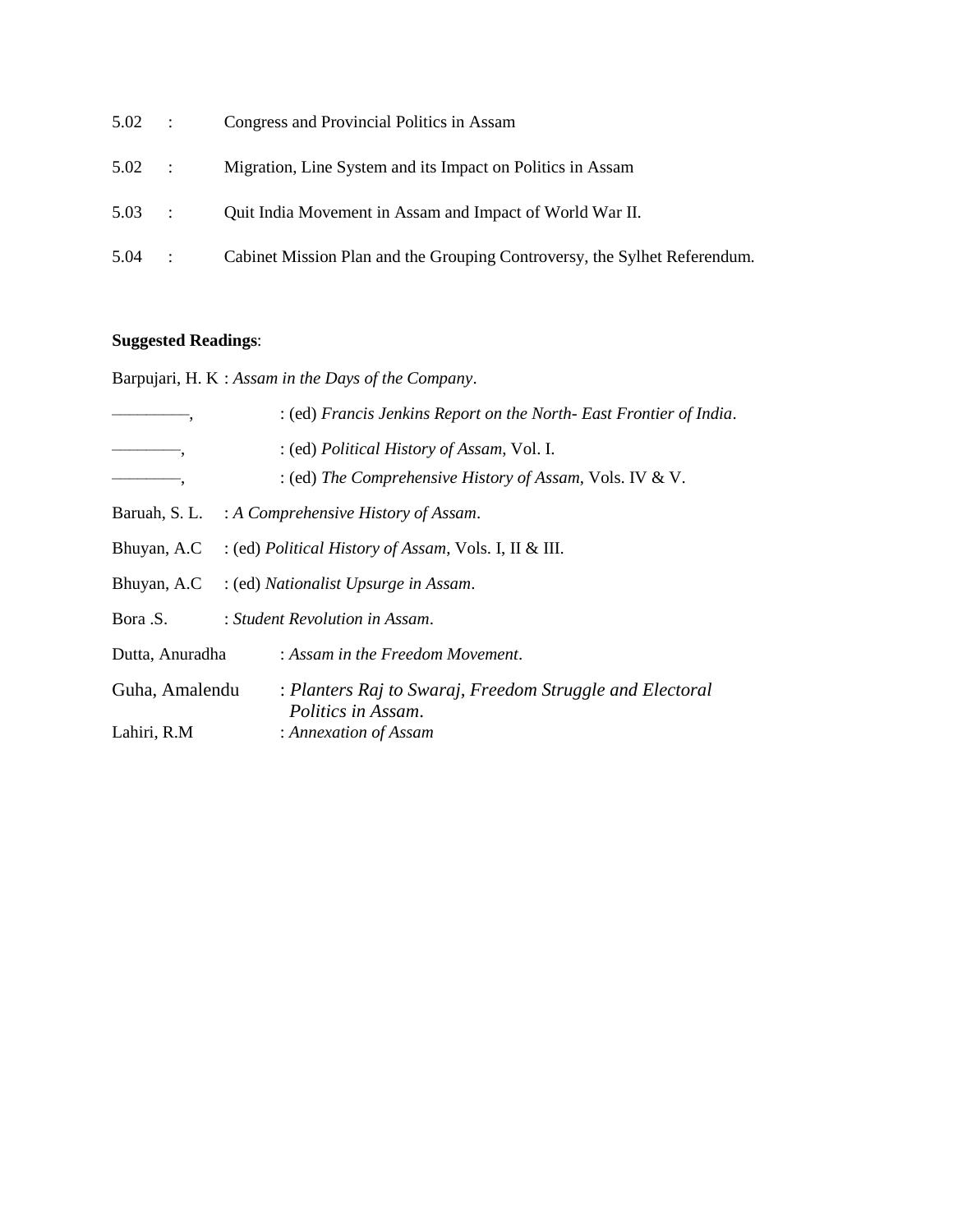## **PAPER IV**

## **COURSE CODE:** HISGE 4.2

#### **COURSE TITLE: HISTORY OF EUROPE: 1453-1815**

#### **Unit I:**

| 1.01     | <b>Contract Contract</b> | Renaissance meaning -background-impacts                            |
|----------|--------------------------|--------------------------------------------------------------------|
| $1.02$ : |                          | Reformation- origin, courses and consequences; Counter Reformation |
| $1.03$ : |                          | The Thirty Years War-causes and consequences                       |

#### **Unit II:**

|          | 2.01 : Colonial Expansion in the $15th - 16th$ centuries – Causes, Extent and Implication |
|----------|-------------------------------------------------------------------------------------------|
|          | 2.02 : Commercial Revolution in Europe                                                    |
|          | 2.03 : Absolute monarchy in Europe-Spain, France, England and Russia                      |
| $2.04$ : | The Glorious Revolution – Background and results                                          |
|          |                                                                                           |

#### **Unit III:**

| $3.01$ : |                     | The Scientific Revolution in the $16th - 17th$ centuries - extent, nature and results |
|----------|---------------------|---------------------------------------------------------------------------------------|
| 3.02 :   |                     | Mercantilism and European Economy during $17th$ and $18th$ Centuries                  |
| 3.03 :   |                     | Enlightenment in Europe – its Impact; Enlightened Despotism in Europe – Russia,       |
|          | Prussia and Austria |                                                                                       |

## **Unit IV:**

| 4.01    | $\mathbf{L}$   | American War of Independence - Political and Economic Issues and Significance     |
|---------|----------------|-----------------------------------------------------------------------------------|
| 4.03    | $\sim$ 1.      | The Industrial Revolution in Europe- causes and significance                      |
| 4.04    | $\sim$ 1.      | Transition from Feudalism to Capitalism                                           |
| Unit: V |                |                                                                                   |
| 5.01    | $\mathbb{R}^2$ | The French Revolution- Causes, Courses and Significance                           |
| 5.02    | $\sim$ 1       | Napoleon Bonaparte- internal and external polices- downfall of Napoleon Bonaparte |
| 5.03    | $\mathbf{L}$   | The Congress of Vienna and Europe in 1815.                                        |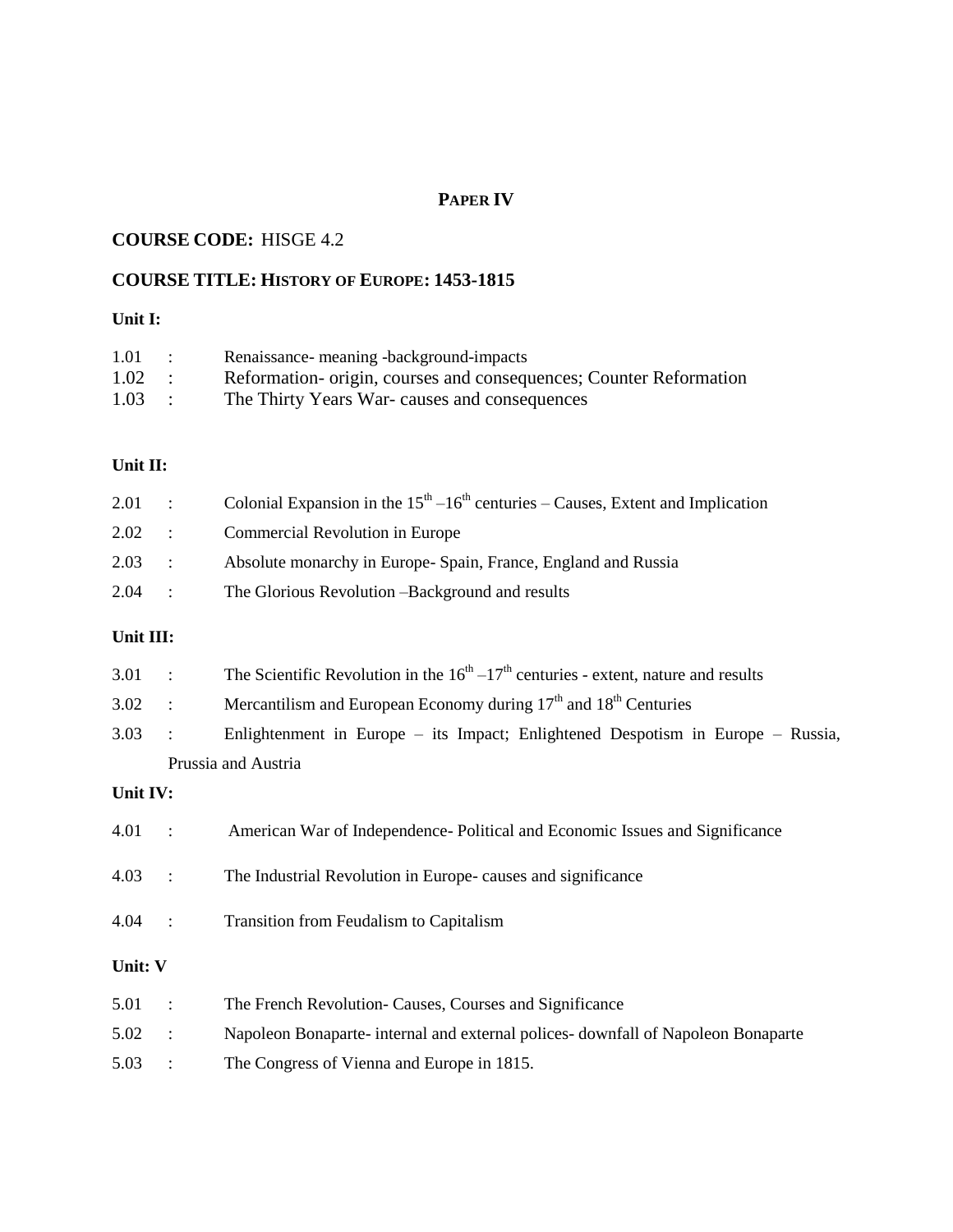#### **SUGGESTED READINGS**

M. S. Anderson, Europe in the Eighteenth Century. Perry Anderson, The Lineages of the Absolutist State. Stuart Andrews, Eighteenth Century Europe. B. H. Slicher von Bath, The Agrarian History of Western Europe. AD. 500 - 1850. The Cambridge Economic History of Europe. Vol. I - VI. James B. Collins, The State in Early Modern France, New Approaches to European History. G. R. Elton, Reformation Europe, 1517-1559. M. P. Gilmore, The World of Humanism. 1453-1517. Peter Kriedte, Peasants, Landlords and Merchant Capitalists. J. Lynch, Spain under the Hapsburgs. Peter Mathias, First Industrial revolution. Harry Miskimin, The Economy of Later Renaissance Europe: 1460-1600. Charles A. Nauert, Humanism and the Culture of the Renaissance (1996). The New Cambridge Modern History of Europe, Vols. I - VII. L. W. Owie, Seventeenth Century Europe. D. H. Pennington, Seventeenth Century Europe. F. Rice, The Foundations of Early Modern Europe

## **Paper III**

## **COURSE CODE: HISGC301**

#### **COURSE TITLE: History of Modern India**

#### **Unit I:**

| 1.01     |                      | Decline and the Disintegration of the Mughal Empire and the Growth of Regional Powers              |
|----------|----------------------|----------------------------------------------------------------------------------------------------|
| 1.02     | $\ddot{\cdot}$       | Eighteenth Century Debate in Indian History                                                        |
| 1.02     | $\ddot{\cdot}$       | The Battle of Plassey and the Battle of Buxar - the Establishment of the British Rule in<br>India. |
| 1.03     | $\ddot{\phantom{a}}$ | Robert Clive- Dual Administration in Bengal.                                                       |
| Unit II: |                      |                                                                                                    |
| 2.01     | $\sim$ 1             | Expansion and Consolidation of the British Rule under Warren Hastings and Lord                     |
|          |                      | Cornwallis                                                                                         |
| 2.02     |                      | British relations with the Marathas and Mysore                                                     |
| 2.03     | $\cdot$ :            | Lord Wellesley and the Policy of Subsidiary Alliance                                               |
| 2.04     | $\cdot$ :            | Lord Hastings and the relations with the Indian States                                             |
|          |                      |                                                                                                    |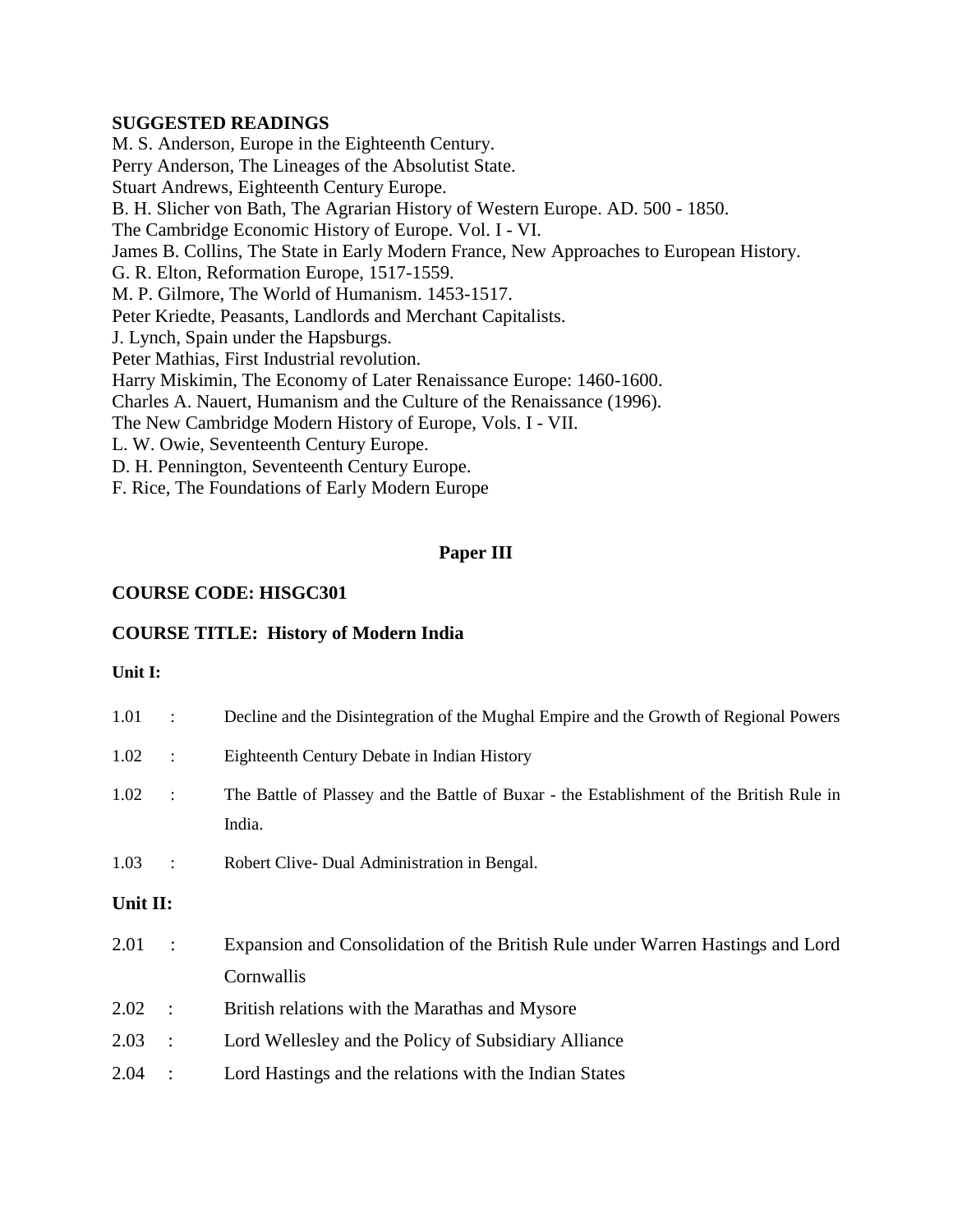## **Unit III:**

| 3.01 | $\mathbb{R}^2$   | Lord Bentinck-His Reforms; Raja Ram Mohan Roy and the Growth of Progressive     |
|------|------------------|---------------------------------------------------------------------------------|
|      |                  | Ideas in India                                                                  |
| 3.02 | $\mathbb{R}^n$   | The Growth and expansion of Sikh power under Ranjit Singh                       |
| 3.03 | $\sim$ 100 $\pm$ | Lord Dalhousie and his policy of expansion- the Doctrine of Lapse               |
| 3.04 |                  | The Revolt of 1857-Causes and Consequences, the Government of India Act of 1858 |

#### **Unit IV:**

| 4.01 | $\sim 10^6$   | The British Economic Policy in India – Land Revenue, Trade, Commercialization of     |
|------|---------------|--------------------------------------------------------------------------------------|
|      |               | Agriculture, the Drain Theory                                                        |
| 4.02 | $\mathcal{L}$ | Growth of the Press and Rise of National Consciousness, Socio Religious Reform       |
|      |               | Movements                                                                            |
| 4.04 | $\mathcal{L}$ | Establishment of the Indian National Congress, Moderate Phase of Indian              |
|      |               | <b>National Congress</b>                                                             |
| 4.05 | $\cdot$ :     | Lord Curzon and the Partition of Bengal – the Swadeshi Movement in India – Growth of |
|      |               | <b>Revolutionary Extremism</b>                                                       |
|      |               |                                                                                      |

## **Unit V:**

| 5.02 | $\sim$ 100 $\sim$        | Gandhi in Indian politics- the Khilafat and the Non Co-operation Movement, the Civil |
|------|--------------------------|--------------------------------------------------------------------------------------|
|      |                          | Disobedience Movement                                                                |
| 5.03 | $\sim$ 100 $\pm$         | The growth of the Left, Muslim League and Communal politics in India                 |
| 5.04 | $\sim 1000$ km s $^{-1}$ | Ambedkar and Anti Untouchability Movements, Peasant and Labour Movements             |
| 5.04 |                          | The Quit India Movement – The INA and Partition of India.                            |

## **Suggested Readings:**

| Bandyopadhya, Sekhar                | : From Plassey to Partition A History of Modern India  |
|-------------------------------------|--------------------------------------------------------|
| Chandra, B, Mukherjee, M and et, al | : India's Struggle for Independence                    |
| Chandra, B                          | : The Rise and Growth of Economic Nationalism in India |
| Desai, A. R                         | :Social Background of Indian Nationalism               |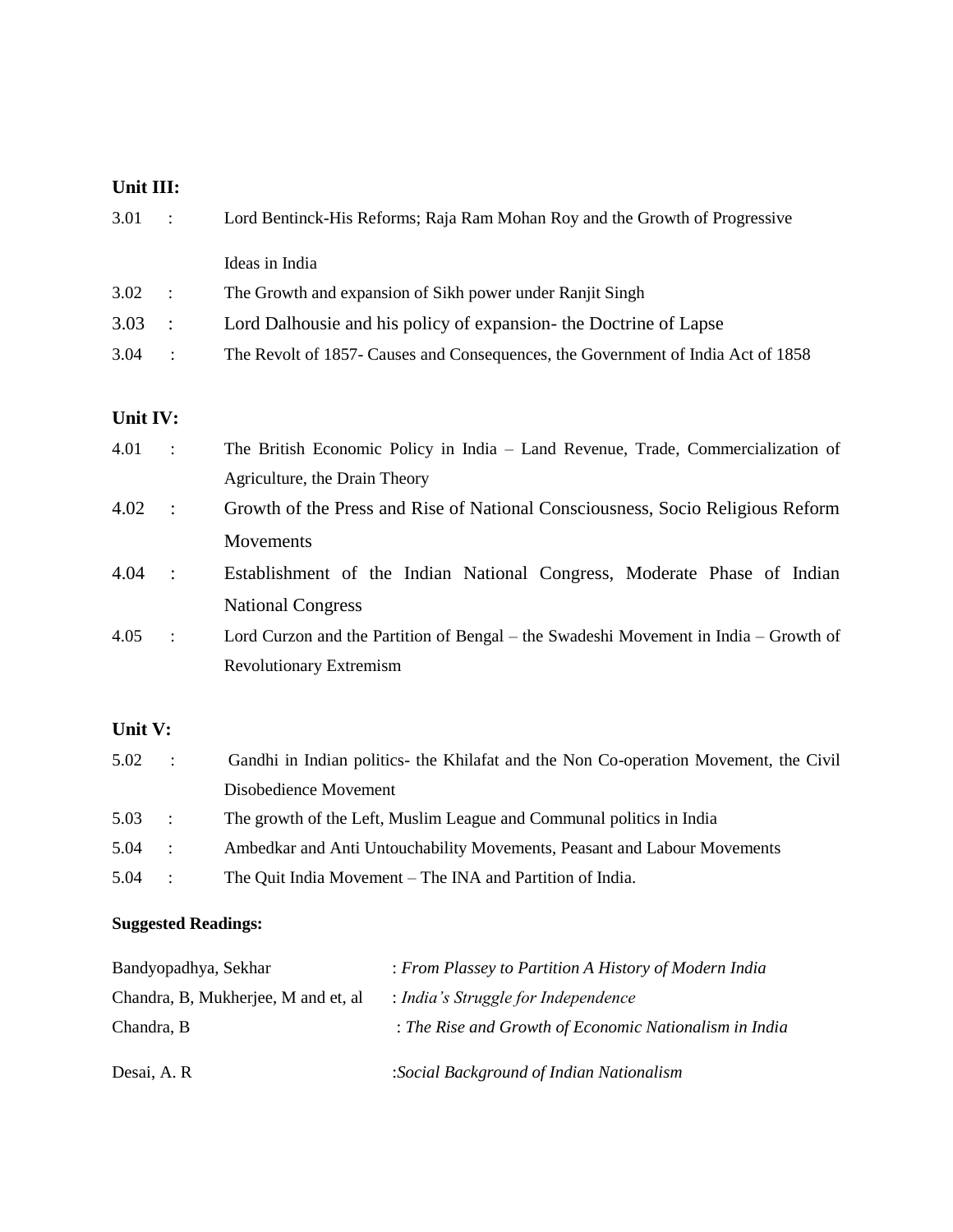| Fisher, Micheal         | : The Politics of the British Annexation of India, $1757 - 1857$ , |
|-------------------------|--------------------------------------------------------------------|
| Gopal, S                | : The British Policy in India, 1858-1905                           |
| Grewal, J. S.           | : The Sikhs of the Punjab                                          |
| Gordon, Stuart          | : The Marathas                                                     |
| Grover B.L & Grover, S. | : A New Look at Modern Indian History                              |
| Jones, K.W.             | : Socio-Religious Reform Movements in British India,               |
| Majumdar, R.C.          | : (ed) British Paramountcy and the Indian Renaissance              |
| Sarkar, Sumit           | : Modern India, 1885 - 1947                                        |

# **Paper IV**

## **COURSE CODE: HISGC401**

## **COURSE TITLE: EARLY AND MEDIEVAL ASSAM TILL 1826**

**Unit 1:** 

| 1.01      | $\sim$ 1             | Sources: Archaeological, Numismatic, Epigraphy, Literary Sources                  |
|-----------|----------------------|-----------------------------------------------------------------------------------|
| 1.02      | $\ddot{\cdot}$       | <b>State Formation in Early Assam</b>                                             |
| 1.03      |                      | Varmana, Salastambha and Pala dynasty                                             |
| Unit II:  |                      |                                                                                   |
| 2.01      | $\ddot{\phantom{1}}$ | Ahom State Formation and its Consolidation                                        |
| 2.02      | $\cdot$ :            | State Formation in the Brahmaputra Valley-the Chutiya, Kachari, the Koch States   |
|           |                      | and Bara-Bhuyans                                                                  |
| 2.03      | $\cdot$              | Expansion of the Ahom Kingdom in the $16th$ century                               |
| 2.04      |                      | Political Developments in the $17th$ century, Ahom-Mughal Conflict                |
| Unit III: |                      |                                                                                   |
| 3.01      | $\ddot{\cdot}$       | Tribal Kingdoms and Chiefdoms in Lower Assam region-their relations with the Ahom |
|           |                      | <b>State</b>                                                                      |
| 3.02      | $\ddot{\cdot}$       | Post-Saraighat Assam, the Court crisis and Political Developments                 |
| 3.03      |                      | Ascendancy of the Tungkhungia Dynasty                                             |
|           |                      |                                                                                   |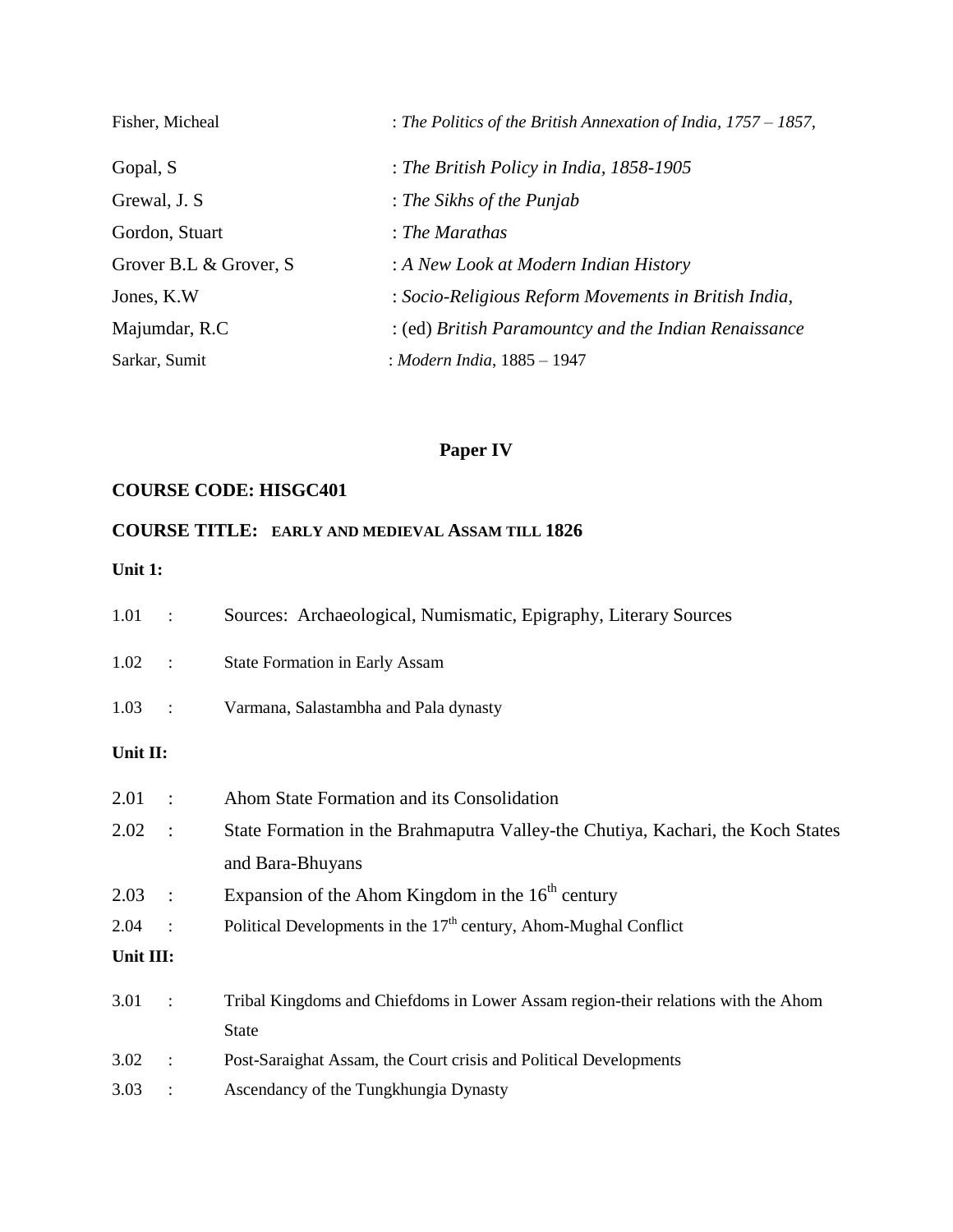3.04 : Ahom Rule at its zenith

#### **Unit: IV**

| Unit : $V$ |                                                                                |
|------------|--------------------------------------------------------------------------------|
| $4.03$ :   | The English East India Company in Assam Politics- the Treaty of Yandaboo, 1826 |
|            | 4.02 : The Burmese Invasions                                                   |
| $4.01$ :   | Decline of the Ahom Kingdom, the Moamariya Rebellion                           |

- 5.01 : The Ahom System of Administration-the *Paik* and the *Khel* system,
- 5.02: Ahom Policy towards the Neighbouring Tribes- the systems of *Duar, Posa, Khat* and *Pam .*
- 5.03: Ahom Relations with the States of Manipur and Tripura
- 5.04: Bhakti Movement in Assam : Sankardeva, Satra Institutions

#### **Suggested Readings:**

Barpujari, H.K. : *Comprehensive History of Assam, Vol. I, II, III*

Baruah,S.L.: *A Comprehensive History of Assam*

- Gait E.A. : *A History of Assam*
- Baruah, S.L. : *Last Days of Ahom Monarchy(1769-1826)*
- Bhuyan, S.K. : *Anglo-Assamese Relations(1771-1826*)
- Devi,L. : *Ahom-Tribal Relations*

Gogoi, L. : *A History of the System of Ahom Administration*

Nath, D. : *History of the Koch Kingdom*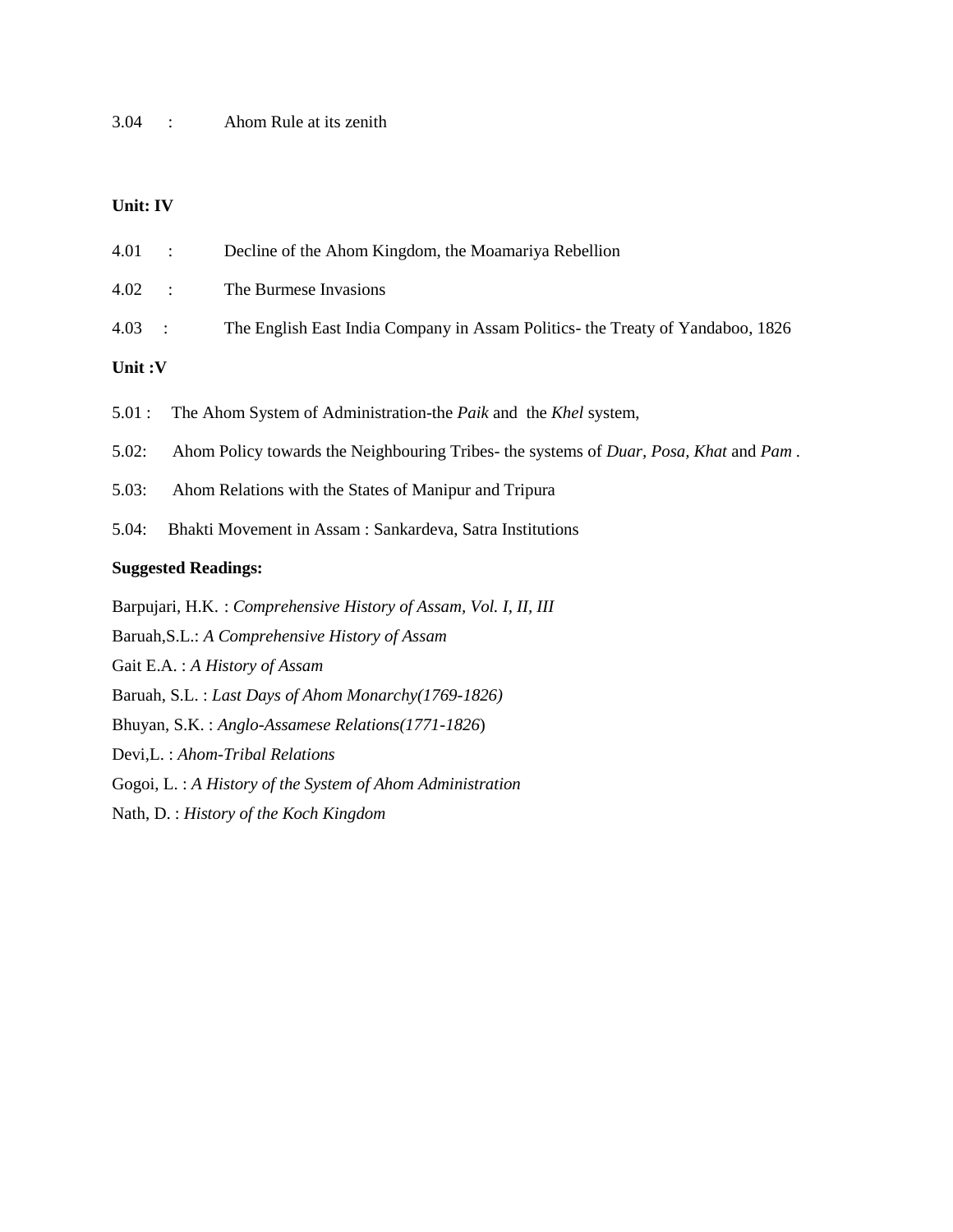## **Paper XI**

## **Course Code: HISHC1011**

## **Course Title: History of Modern Europe- I (c. 1780-1919)**

#### **I. The French Revolution and its European Repercussions**

[a] Crisis of Ancient Regime

[b] Intellectual Currents, Social Classes and Emerging Gender Relations.

[c] Phases of the French Revolution 1789 - 99.

[d] Art and Culture of French Revolution.

[f] Napoleonic Consolidation - Reform and Empire.

#### **II. Restoration and Revolution: c. 1815 - 1848**

[a] Forces of Conservatism and Restoration of Old Hierarchies.

[b] Social, Political and Intellectual Currents.

[c] Revolutionary and Radical movements, 1830

[d] Revolutionary and Radical movements, 1848

## **III Capitalist Industrialization and Social and Economic**

## **Transformation: Late 18th century to AD 1914**

[a]Industrial Revolution: Origin and Background

[b]Process of Capitalist development in Industry and Agriculture: Case Studies of Britain, France, the German States and Russia.

[c] Evolution and Differentiation of Social classes: Bourgeoisie, Proletariat, Land Owning Classes and Peasantry.

[d] Changing Trends in Demography and Urban patterns.

#### **IV. Varieties of Nationalism and the Remaking of States in the 19th and 20th Centuries.**

[a] Intellectual currents, popular movements and the formation of National identities in Germany, Italy, Ireland and the Balkans.

[b] Specificities of Economic Development, Political and Administrative Reorganization - Italy [c] Specificities of Economic Development, Political and Administrative Reorganization - Germany

#### **V. World War I :**

[a] Growth of Power Blocks, Militarism and Alliances in Europe in late  $19<sup>th</sup>$  and early  $20<sup>th</sup>$ century

[b] Balkan Wars

[c] First World War: Background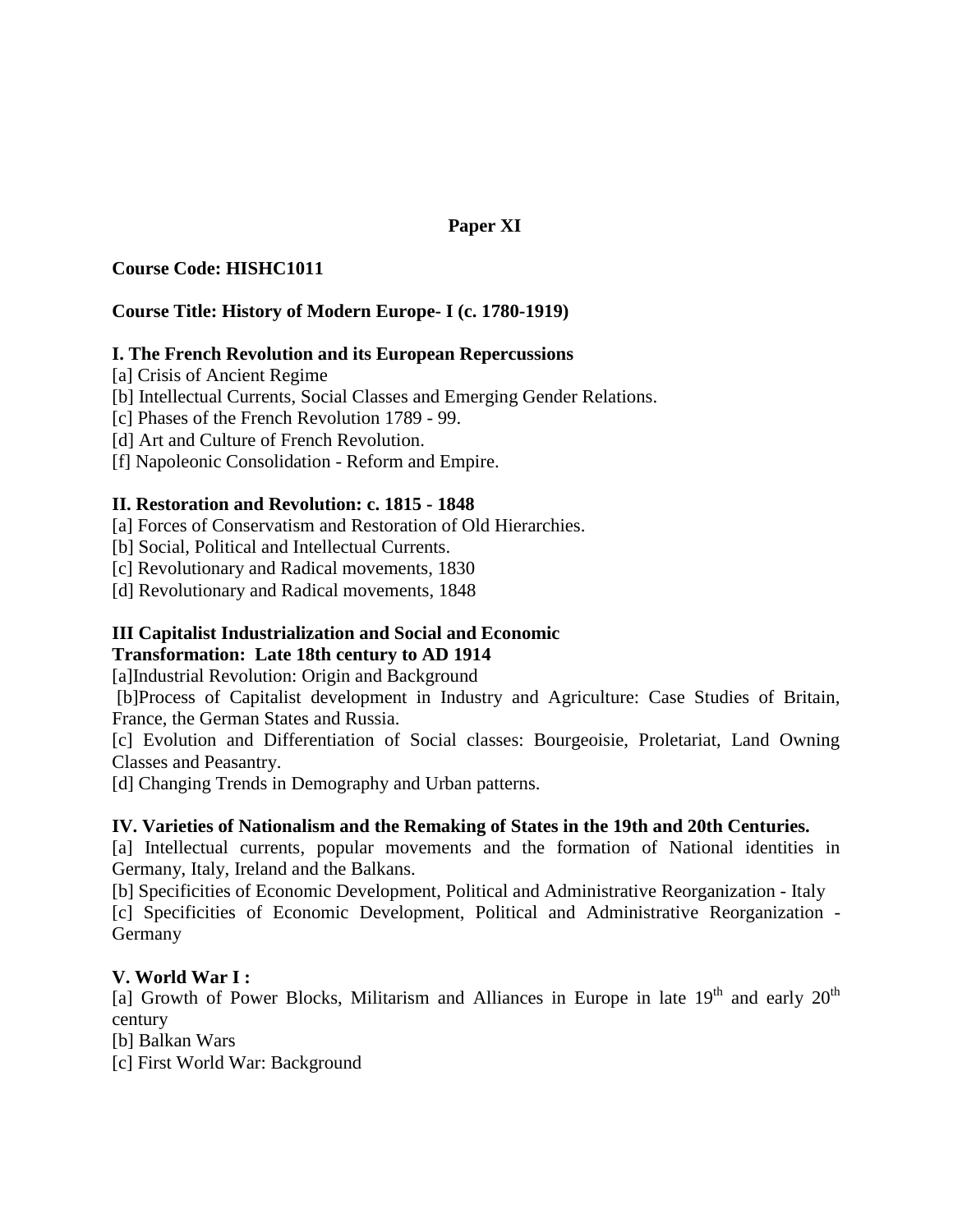#### **ESSENTIAL READINGS**

Gerald Brennan: The Spanish Labyrinth: An Account of the Social and Political Background of the Civil War. C.M. Cipolla: Fontana Economic History of Europe, Volume III: The Industrial Revolution. Norman Davies: Europe: A History J. Evans: The Foundations of a Modern State in 19th Century Europe. T.S. Hamerow: Restoration, Revolution and Reaction: Economics and Politics in Germany E.J. Hobsbawn: The Age of Revolution. Lynn Hunt: Politics, Culture and Class in the French Revolution. James Joll: Europe Since 1870. David Landes: Prometheus Unbound. George Lefebvre: Coming of the French Revolution. George Lichtheim : A Short History of Socialism. Peter Mathias: First Industrial Revolution. Alec Nove: An Economic History of the USSR. Andrew Porter: European Imperialism, 1876-1914 Anthony Wood: History of Europe, 1815-1960 Stuart Woolf: History of Italy, 1700 - 1860.

## **SUGGESTED READINGS**

G. Barrowclough, An Introduction to Contemporary History. Fernand Braudel, History and the Social Science in M. Aymard and H. Mukhia Ed. French Studies in History, Vol. I (1989). Maurice Dobb: Soviet Economic Development Since 1917. M. Perrot and G. Duby [eds.]: A History of Women in the West, Volumes 4 and 5. H.J. Hanham; Nineteenth Century Constitution, 1815 - 1914. E.J. Hobsbawm, Nations and Nationalism. Charles and Barbara Jelavich: Establishment of the Balkan National States, 1840 û 1920. James Joll, Origins of the First World war (1989). Jaon B. Landes: Women and the Public Sphere in the Age of the French Revolution. David lowenthal, The Past is a Foreign Country. Colin Licas: The French Revolution and the Making of Modern Political Culture, Volume Nicholas Mansergh: The Irish Question, 1840 û 1921. K.O. Morgan: Oxford Illustrated History of Britain, Volume 3 [1789 -1983]. R.P. Morgan: German Social Democracy and the First International. N.V. Riasanovsky: A History of Russia. J.M. Robert, Europe 1880 û 1985. J.J. Roth (ed.), World War I : A Turning Point in Modern History. Albert Soboul: History of the French Revolution (in two volumes). Lawrence Stone, History and the Social Sciences in the Twentieth Century The Past and the Present (1981). Dorothy Thompson: Chartists: Popular Politics in the Industrial Revolution. E.P. Thompson: Making of the English Working Class. Michel Vovelle, fall of the French Monarchy.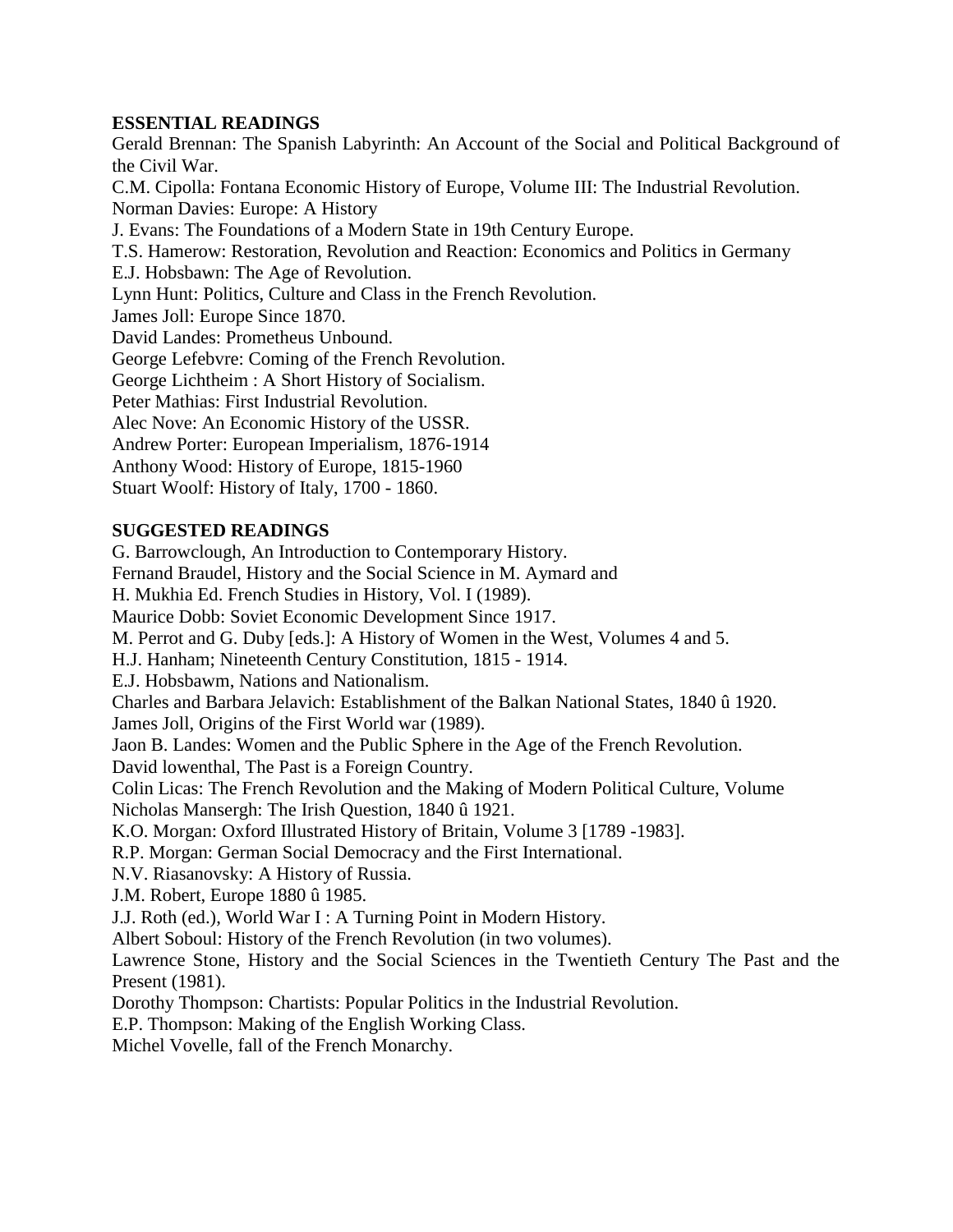## **PAPER XII**

## **Course Code: HISHC1012**

## **Course Title: HISTORY OF INDIA VII (c. 1750 - 1857)**

#### **I. India in the Mid-18th Century:**

[a] Society, Economy, Polity, Debates

[b]Expansion and Consolidation of Colonial Power:

[c] Mercantilism, Foreign Trade and Early Forms of Exactions from Bengal.

[d] Dynamics of Expansion, with special reference to Bengal, Mysore, Western India, Awadh, Punjab, and Sind.

## **II. Colonial State and Ideology:**

[a] Arms of the Colonial State: Army, Police, Law.

[b] Ideologies of the Raj and Racial Attitudes.

[c] Education: Indigenous and Modern.

#### **III. Rural Economy and Society:**

[a] Land Revenue Systems and Forest Policy.

[b] Commercialization and Indebtedness.

[c] Rural society: Change and Continuity.

[d] Famines.

#### **IV. Trade and Industry**

[a] Deindustrialization

[b] Trade and Fiscal policy

[c] Drain of Wealth

[d] Growth of Modern Industry

#### **V. Popular Resistance:**

[a] Santhal Uprising (1857); Indigo Rebellion (1860);

[b[Pabna Agrarian Leagues (1873); Deccan Riots (1875).

[c] Revolt of 1857: causes, courses and consequences

#### **ESSENTIAL READINGS**

C. A. Bayly, Indian Society and the Making of the British Empire,

Bipan Chandra, Rise and Growth of Economic Nationalism in India.

Suhash Chakravarty, The Raj Syndrome: A Study in Imperial Perceptions, 1989.

J.S. Grewal, The Sikhs of the Punjab, New Cambridge History of India

Ranajit Guha, ed., A Subaltern Studies Reader.

Dharma Kumar and Tapan Raychaudhuri, eds., The Cambridge Economic History of India.

P.J. Marshall, Bengal: The British Bridgehead, New Cambridge History of India.

R.C. Majumdar, ed., History and Culture of Indian People.

R.C. Majumdar, British Paramountcy and Indian Renaissance.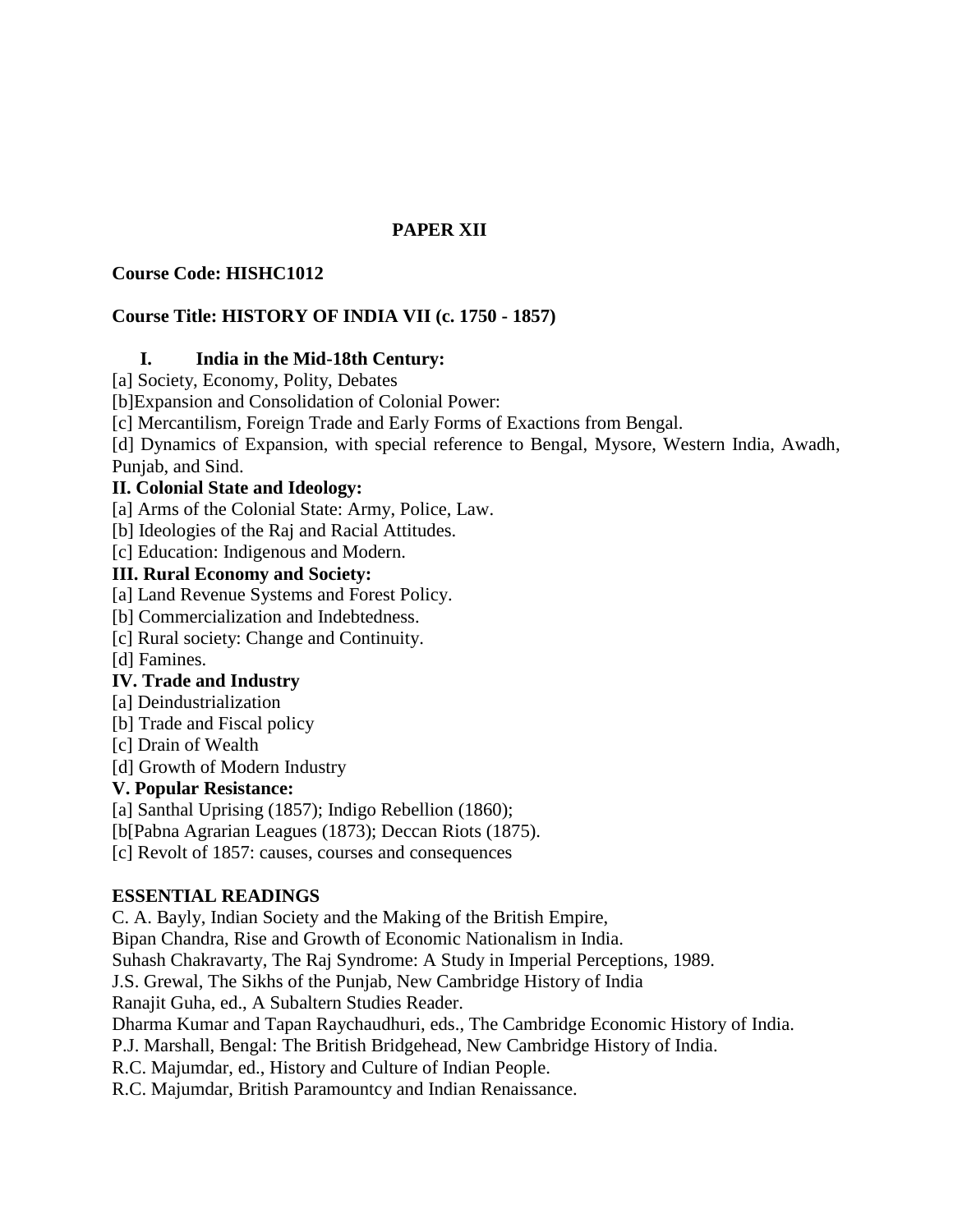Rajat K. Ray, ed., Entrepreneurship and Industry in India, 1800-1947, Eric Stokes, English Utilitarians and India. Ram Lakhan Shukla, ed., *Adhunik Bharat ka Itihas*.

#### **SUGGESTED READINGS**

David Arnold and Ramchandra Guha, eds, Nature, Culture and Imperialism. Amiya Bagchi, Private Investment in India. Bipan Chandra et. al, India's Struggles for Independence. A.R. Desai, Peasant Struggles in India. Ranajit Guha, Elementary Aspects of Peasant Insurgency in Colonial India (1983). P.C. Joshi, Rebellion 1857: A Symposium. Dadabhai Naroji, Poverty and Un-British Rule in India.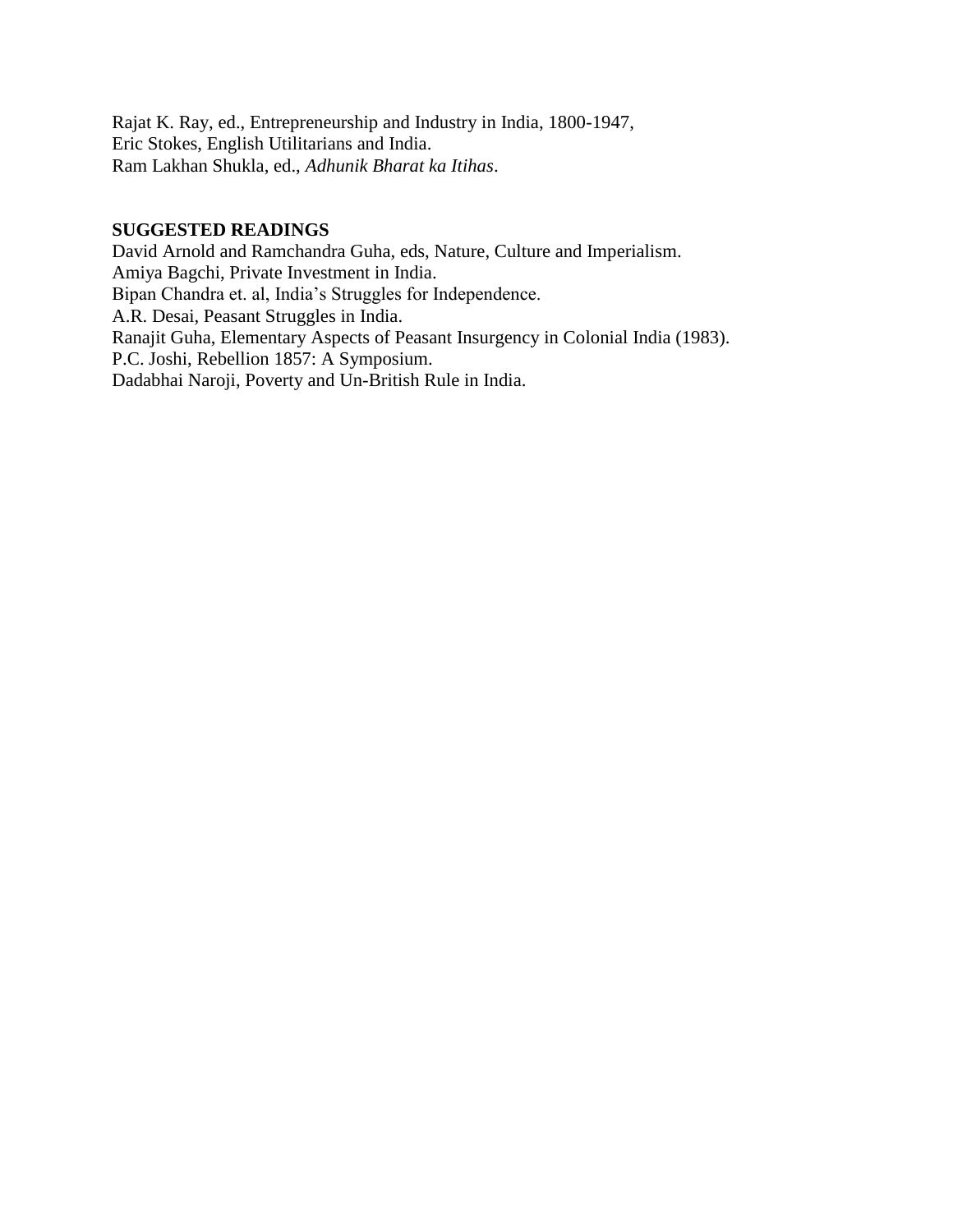## **PAPER XIII**

## **Course Code: HISHC1013**

## **Course Title: HISTORY OF INDIA VIII (c. 1857 - 1950)**

#### **I. Cultures Changes and Social and Religious Reform Movements:**

[a] The Advent of Printing and its Implications

[b] Reform and Revival: Brahmo Samaj, Prarthna Samaj, and Ramakrishna and Vivekananda, Arya Samaj,

[c] Wahabi, Deoband, Aligarh and Singh Sabha Movements.

[d] Debates around Gender

#### **II. Nationalism: Trends up to 1919:**

- [a] Political Ideology and Organizations, Formation of INC
- [b] Moderates and Extremists.

[c] Partition of Bengal and Swadeshi Movement

[d] Revolutionary Extremism

#### **III. Gandhian Nationalism after 1919: Ideas and Movements:**

[a] Mahatma Gandhi: His Thoughts and Methods

[b] Impact of the First World War, Rowlett Act: Satyagraha and Jallianwala Bagh

[c] Non-Cooperation and Civil Disobedience

[d]1935 Act, Provincial Autonomy, Ouit India and INA

#### **IV. Nationalism and Social Groups: Interfaces:**

- [a] Left Wing Movements, Peasant and Labour movements
- [b] Princely India: States People Movements
- [c]Ambedkar and anti Untouchability Movements
- [d] Women and Freedom Movement
- [e] Business groups

#### **V. Independence and Partition**

- [a] Communalism: Ideologies and Practices, RSS, Hindu Maha Sabha, Muslim League.
- [b] Negotiations for Independence, Partition and Partition Riots
- [c] Making of the Constitution
- [d] Integration of Princely States
- [e] Land Reform and Beginnings of Planning

#### **ESSENTIAL READINGS**

Judith Brown, Gandhi's rise to Power, 1915-22.

Paul Brass, The Politics of India Since Independence, OUP, 1990.

Bipan Chandra, Nationalism and Colonialism in Modern India, 1979.

Bipan Chandra, Rise and Growth of Economic Nationalism in India.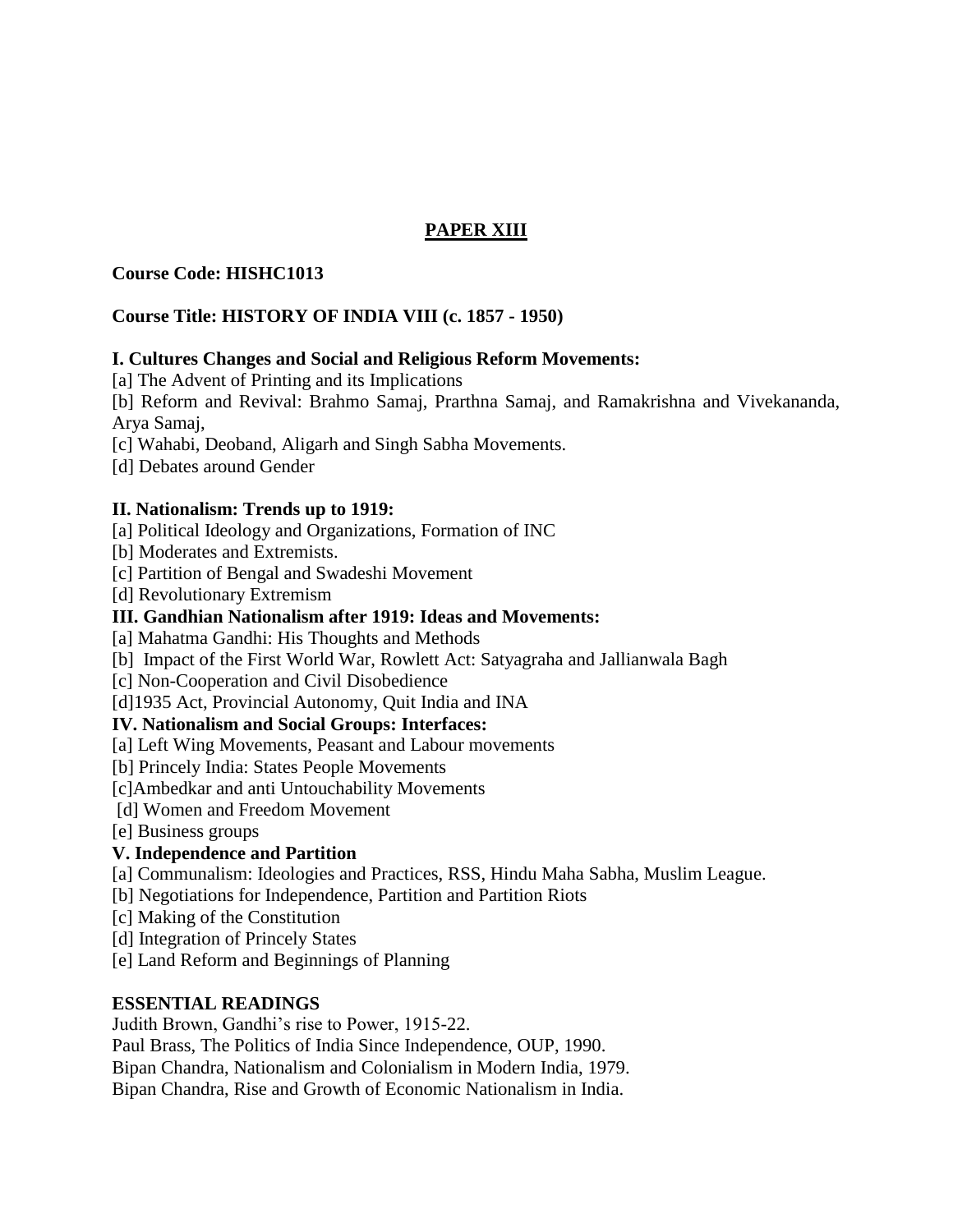Mohandas K. Gandhi, An Autobiography or The Story of My Experiments with Truth. Ranajit Guha, ed., A Subaltern Studies Reader. Peter Hardy, Muslims of British India. Mushirul Hasan, ed., India's Partition, Oxford in India Readings. D.A. Low, ed., Congress and the Raj. John R. McLane, Indian Nationalism and the Early Congress. Jawaharlal Nehru, An Autobiography. Gyanendra Pandey, The Construction of Communalism in colonial north India. Sumit Sarkar, Modern India, 1885-1947. Anil Seal, Emergence of Indian Nationalism. Ram Lakhan Shukla (ed.), *Adhunik Bharat ka Itihas*. Eleanor Zelliot, From Untouchable to Dalit: Essays on the Ambedkar Movement.

#### **SUGGESTED READINGS**

Judith Brown, Gandhi: (et al) A Prisoner of Hope. Bipan Chandra, Communalism in Modern India, 2nd ed., 1987. Bipan Chandra, K.N. Panikkar, Mridula Mukherjee, Sucheta Mahajan and Aditya Mukherjee, India's, Struggles for Independence. A.R. Desai, Social Background of Indian Nationalism. A.R. Desai, Peasant Struggles in India. Francine Frankel, India's Political Economy, 1947-77. Ranajit Guha, and G.C. Spivak, eds. Select Subaltern Studies. Charles Heimsath, Indian Nationalism and Hindu Social Reform. F. Hutchins, Illusion of Permanence. F. Hutchins, Spontaneous Revolution. V.C. Joshi (ed.), Rammohan Roy and the process of Modernization in India. J.Krishnamurti, Women in Colonial India.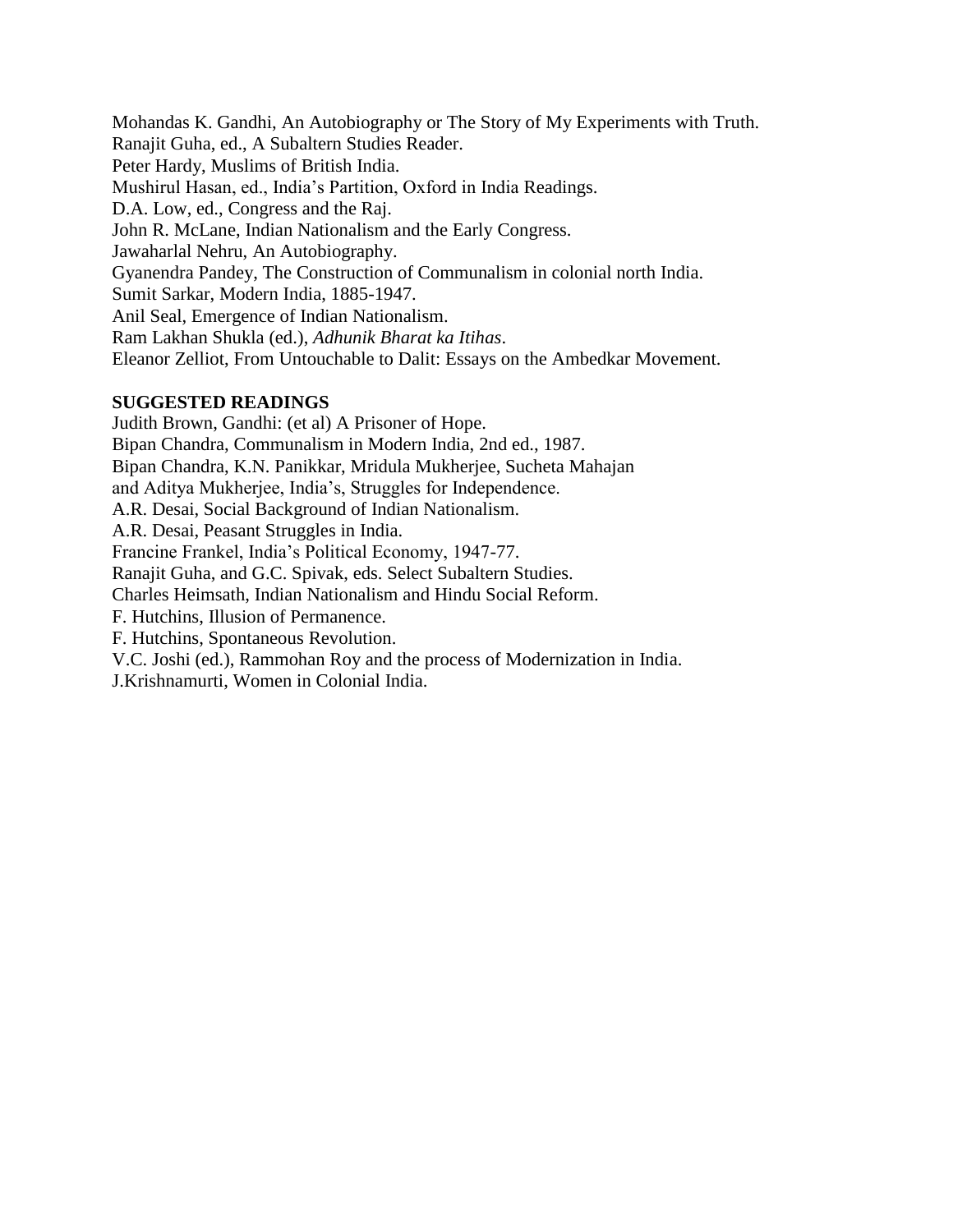## **PAPER-XIV**

#### **Course Code: HISHC1014**

## **Course Title: HISTORY OF MODERN EUROPE II (c. 1780 -1939)**

#### **I. Liberal Democracy, Working Class Movements and Socialism in the 19th and 20th Centuries:**

[a] The Struggle for Parliamentary Democracy and Civil Liberties in Britain.

[b] Forms of Protest during early Capitalism: Food Riots in France and England: Luddites and Chartism.

[c] Early Socialist thought; Marxian Socialism in the First and the Second International.

[d] Christian Democracy as a Political and Ideological Force in Western and Central Europe

#### **II. The Crisis of Feudalism in Russia and Experiments in Socialism:**

[a] Emancipation of Serfs.

[b] Russian Populism and Social Democracy.

[c] Revolutions of 1905; the Bolshevik Revolution of 1917.

[d] Programme of Socialist Construction.

#### **III. Imperialism, War, and Crisis: c. 1880-1939:**

[a] Theories and Mechanisms of Imperialism;

[b] War of 1914 – 1918, Consequences and peace treaties

[c] The Post-1919 World Order: Economic Crises, the Great Depression and Recovery.

#### **[IV] Post 1919 Political Development :**

[a] Fascism and Nazism.

[b] The Spanish Civil War.

[c] Origins of the Second World War.

#### **V. Cultural and Intellectual Developments since c. 1850:**

[a] Changing Contexts: [i] Creation of a New Public Sphere and Mass Media [ii] Mass Education and Extension of Literacy.

[b] Creation of New Cultural Forms: from Romanticism to Abstract Art.

[c] Major Intellectual Trends: Darwin and Freud.

[d] Culture and the making of Ideologies: Constructions of Race, Class and Gender, Ideologies of Empire.

## **ESSENTIAL READINGS**

Gerald Brennan: The Spanish Labyrinth: An Account of the Social and Political Background of the Civil War

C.M. Cipolla: Fontana Economic History of Europe, Volume II the Present (1981).

Norman Davies, Europe: A History

J. Evans: The Foundations of a Modern State in 19th Century Europe.

T.S. Hamerow: Restoration, Revolution and Reaction: Economics and Politics in Germany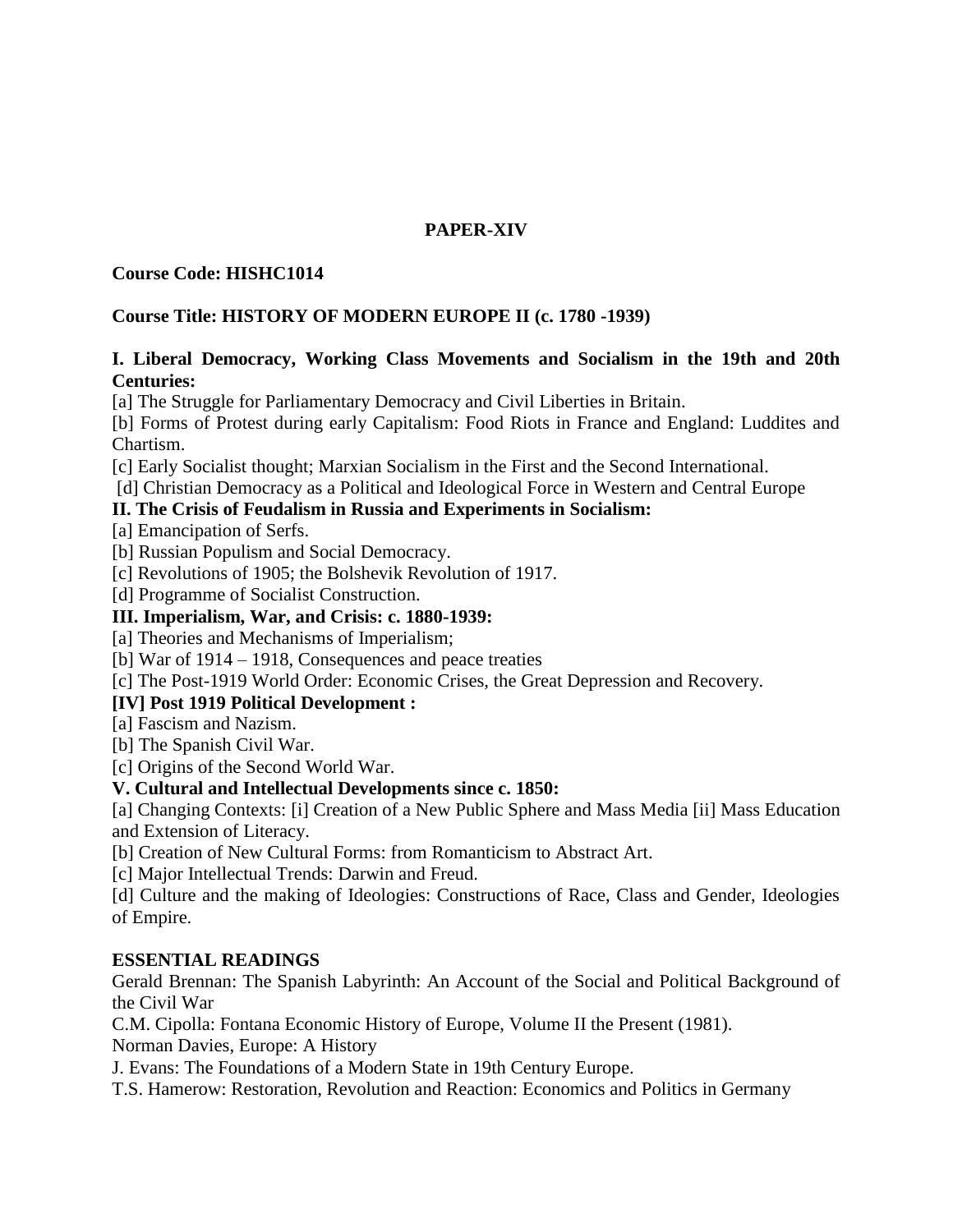E.J. Hobsbawm : The Age of Revolution. Lynn Hunt: Politics, Culture and Class in the French Revolution. James Joll, Europe Since 1870. David Landes: Promctheus Unbound. George Lefebvre, Coming of the French Revolution. George Lichtheim: A Short History of Socialism. Peter Mathias, First Industrial Revolution. Alec Nove: An Economic History of the USSR. Andrew Porter, European Imperialism, 18760 -1914 (1994). Antbony Wood, History of Europe, 1815-1960 (1983). **SUGGESTED READINGS** G. Barrowclough, An Introduction to Contemporary History. Fernand Braudel, History and the Social Science in M. Aymard and H. Mukhia eds. French Studies in History, Vol. I (1989). Maurice Dobb: Soviet Economic Development Since 1917. M. Perrot and G. Duby [eds.]: A History of Women in the West, H.J. Hanham; Nineteenth Century Constitution, 1815 û 1914. E.J. Hobsbawm, Nations and Nationalism. Charles and Barbara Jelavich: Establishment of the Balkan National States, 1840-1920. James Joll, Origins of the First World war (1989). Jaon B. Landes: Women and the Public Sphere in the Age of the French Revolution. David lowenthal, The Past is a Foreign Country. Colin Licas: The French Revolution and the Making of Modern Political Culture, Volume 2. Nicholas Mansergh: The Irish Question, 1840 - 1921. K.O. Morgan: Oxford Illustrated History of Britain, Volume 3 R.P. Morgan: German Social Democracy and the First International. N.V. Riasanovsky: A History of Russia. J.M. Robert, Europe 1880 - 1985. J.J. Roth (ed.), World War I: A Turning Point in Modern History. Albert Soboul: History of the French Revolution (in two volumes). Lawrence Stone, History and the Social Sciences in the Twentieth Century, The Past and the Present (1981). Dorothy Thompson: Chartists: Popular Politics in the Industrial Revolution. E.P. Thompson: Making of the English Working Class. Michel Vovelle, fall of the French Monarchy (1984). H. Seton Watson: The Russian Empire. Raymond Williams: Culture and Society.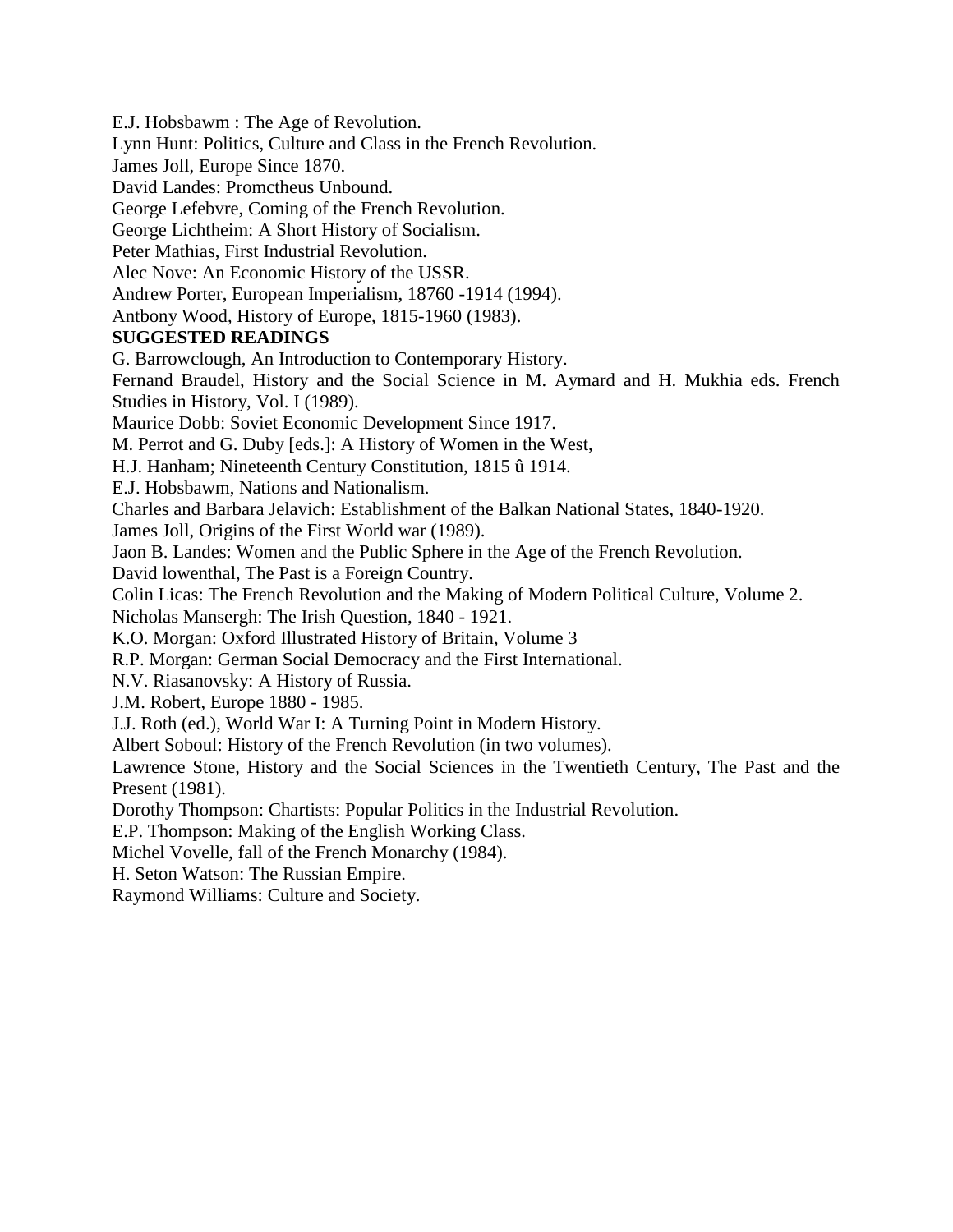# **Discipline Specific Elective**

## **Paper I**

## **Course Code: HISHDSE501**

#### **Course Title: EARLY AND MEDIEVAL ASSAM TILL 1826**

#### **Unit-1:**

| 1.01      | $\ddot{\cdot}$         | Sources: Archaeological, Numismatic, Epigraphy, Literary Sources                                  |
|-----------|------------------------|---------------------------------------------------------------------------------------------------|
| 1.02      | $\ddot{\cdot}$         | <b>State Formation in Early Assam</b>                                                             |
| 1.03      | $\ddot{\cdot}$         | Varmana, Salastambha and Pala dynasty                                                             |
| Unit-II:  |                        |                                                                                                   |
| 2.01      |                        | Foundation of the Ahom State and its Consolidation                                                |
| 2.02      | $\ddot{\cdot}$         | State Formation in the Brahmaputra Valley-the Chutiya, Kachari, the Koch States                   |
|           |                        | and Bara-Bhuyans                                                                                  |
| 2.03      |                        | Expansion of the Ahom Kingdom in the $16th$ century                                               |
| 2.04      | $\ddot{\cdot}$         | Political Developments in the $17th$ century, Ahom-Mughal Conflict                                |
| Unit-III: |                        |                                                                                                   |
| 3.01      | $\ddot{\phantom{1}}$ : | Tribal Kingdoms and Chiefdoms in Lower Assam region-their relations with the Ahom<br><b>State</b> |
| 3.02      |                        | Post-Saraighat Assam, the Court crisis and Political Developments                                 |
| 3.03      | $\ddot{\cdot}$         | Ascendancy of the Tungkhungia Dynasty                                                             |
| 3.04      |                        | Ahom Rule at its zenith                                                                           |
| Unit: IV  |                        |                                                                                                   |
| 4.01      |                        | Decline of the Ahom Kingdom, the Moamariya Rebellion                                              |
| 4.02      |                        | The Burmese Invasions                                                                             |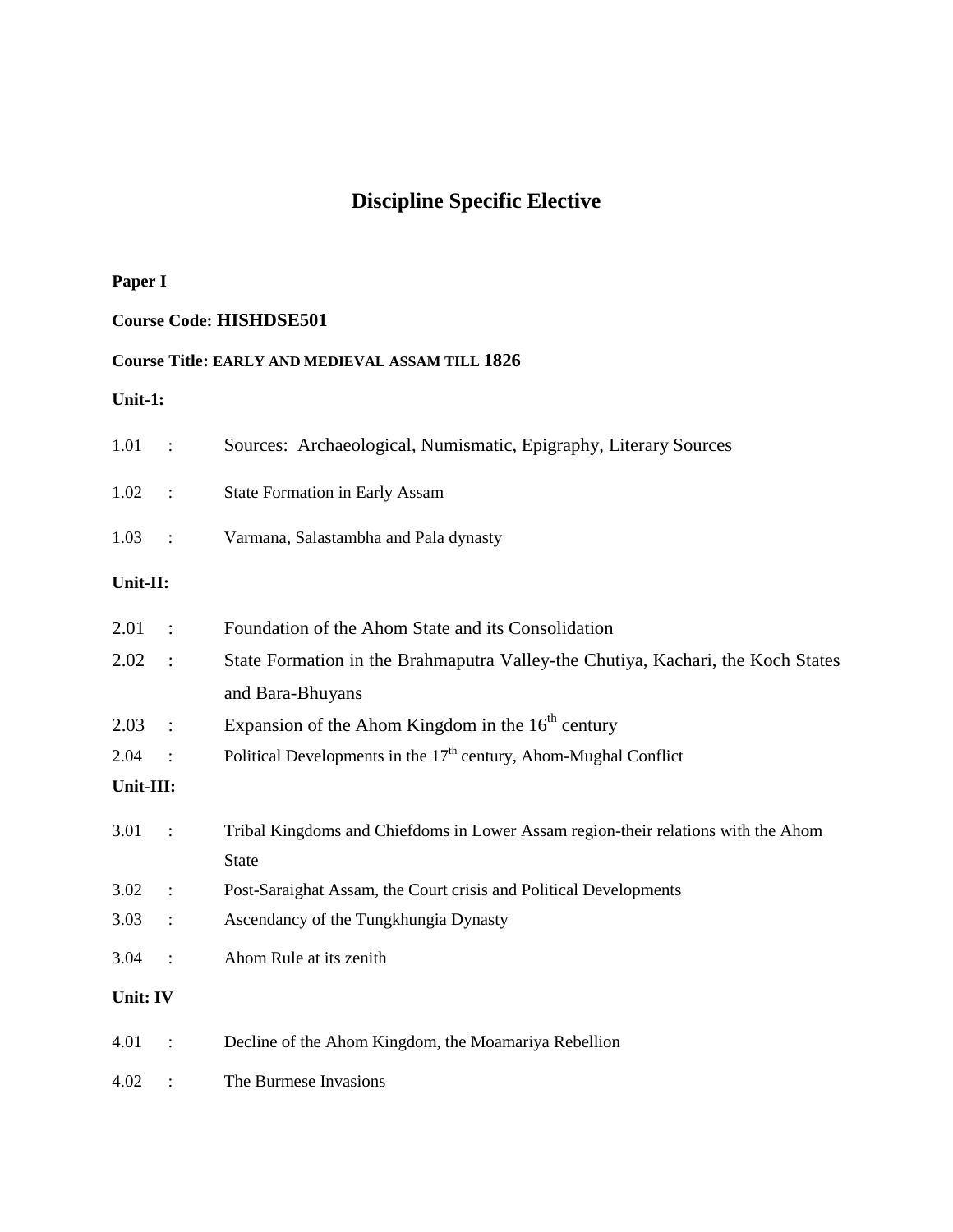4.03 : The English East India Company in Assam Politics- the Treaty of Yandaboo 1826

#### **Unit :V**

- 5.01 : The Ahom System of Administration-the *Paik* and the *Khel* system,
- 5.02: Ahom Policy towards the Neighbouring Tribes- the systems of *Duar, Posa, Khat* and *Pam .*
- 5.03: Ahom Relations with the States of Manipur and Tripura

#### **Suggested Readings:**

Barpujari, H.K. : *Assam in the Days of the Company*

- Baruah,S.L.: *A Comprehensive History of Assam*
- Boruah, Nirode and Surajit Baruah: *Asomar Itihas*

Dutta, A.K. : *Maniram Dewan and the Contemporary Assamese Society*

Gait E.A. : *A History of Assam*

Nath. D.: *Asam Buranji*

#### **Reference Books:**

Acharyya, N.N.: *The History of Medieval Assam* Baruah, S.L. : *Last Days of Ahom Monarchy(1769-1826)* Baruah, S.L. and D. Nath : *Chutiya Jatir Buranji* Bhuyan, N.C. : *Baro Bhuyanr Chamu Buranji* Basu, N.K. : *Assam in the Ahom Age (1228-1826)* Bhuyan, S.K. : *Anglo-Assamese Relations(1771-1826*) Bhuyan, S.K.(ed.) : *Asam Buranji* Bhuyan, S.K. : *Tungkhungia Buranji,* by Srinath Duara Barbarua Devi,L. : *Ahom-Tribal Relations* Dutta, A.K.: *Maniram Dewan and the Contemporary Assamese Society* Gogoi, L. : *A History of the System of Ahom Administration* Gohain, U.N.: *Assam under the Ahoms*. Nath, D. : *History of the Koch Kingdom*  Sarma, A.C.: *Tai-Ahom System of Government*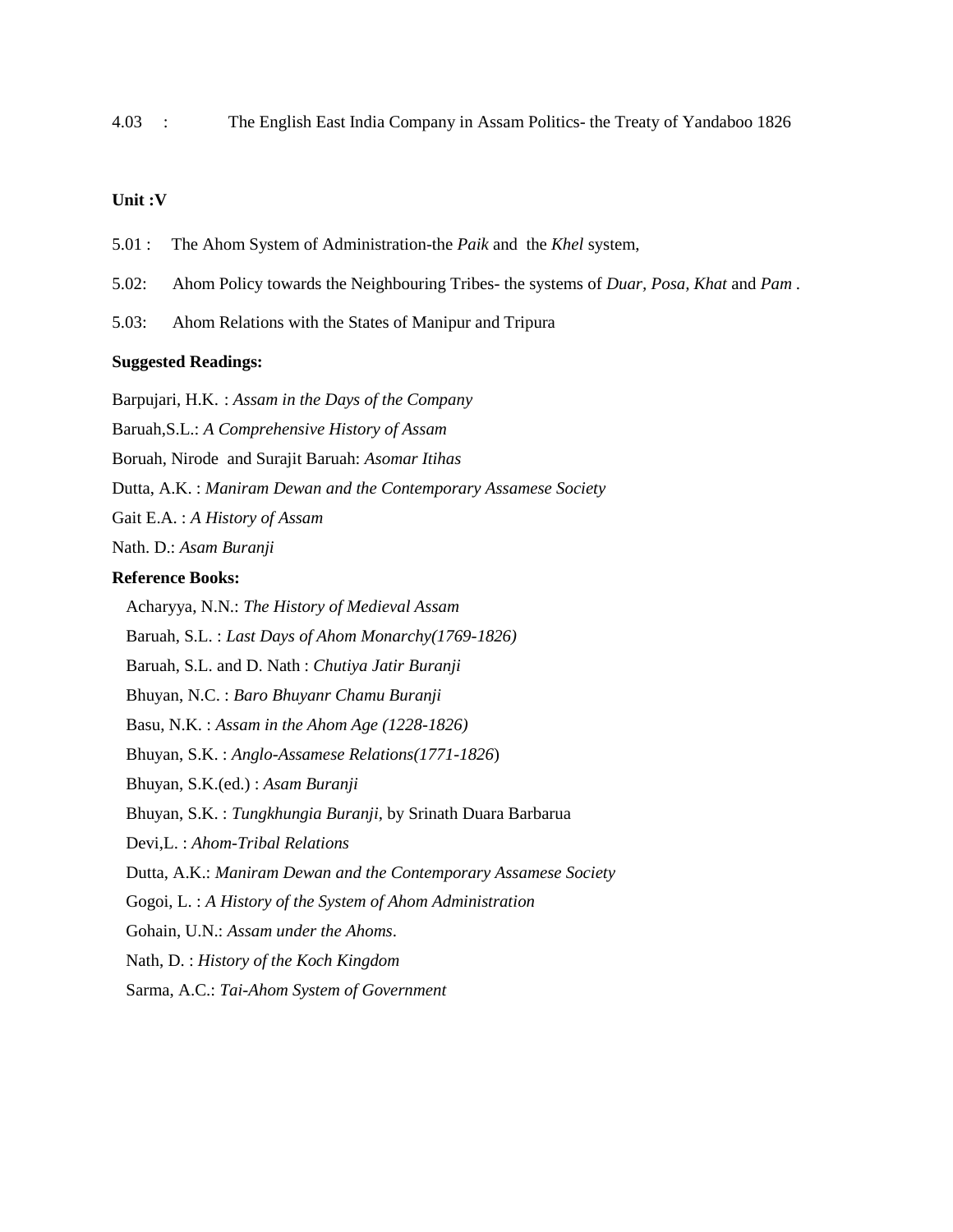## **Paper: II**

## **Course Code: HISHDSE502**

## **Course Title: HISTORY OF MODERN ASSAM: 1826 –1947**

**Unit I:**

| 1.01      | ÷              | Political Condition in Assam on the Eve of the British rule.                            |
|-----------|----------------|-----------------------------------------------------------------------------------------|
| 1.02      |                | Establishment and Consolidation of the British rule – Reforms and                       |
|           |                | Reorganizations - David Scott, Jenkins and Robertson - Annexation of Lower Assam,       |
|           |                | Administrative Reorganizations and Revenue Measures                                     |
| 1.05      |                | Ahom Monarchy in Upper Assam (1833-38)                                                  |
| 1.06      |                | Early phase of Revolts and Resistance to British rule- Gomdhar Konwar, Piyali Phukan,   |
|           |                | <b>U.Tirut Singh</b>                                                                    |
| Unit: II  |                |                                                                                         |
| 2.01      |                | Annexation of Cachar                                                                    |
| 2.02      |                | The Khamti and the Singpho Rebellion                                                    |
| 2.03      | $\ddot{\cdot}$ | The 1857 Revolt in Assam and its Aftermath.                                             |
| 2.04      |                | Establishment of Chief Commissionership in Assam                                        |
| Unit: III |                |                                                                                         |
| 3.01      |                | Land Revenue Measures and Peasant Uprisings in 19 <sup>th</sup> century Assam           |
| 3.02      |                | Growth of National Consciousness - Assam Association, Sarbajanik Sabhas, and the        |
|           |                | <b>Ryot Sabhas</b>                                                                      |
| 3.03      | $\cdot$ :      | Impact of Partition of Bengal and Swadeshi Movement in Assam.                           |
| Unit:IV   |                |                                                                                         |
| 4.01      | $\ddot{\cdot}$ | Government of India Act, 1919 – Dyarchy on Trial in Assam.                              |
| 4.02      |                | Non Co-operation Movement, Swarajist Politics in Assam, The Civil Disobedience Movement |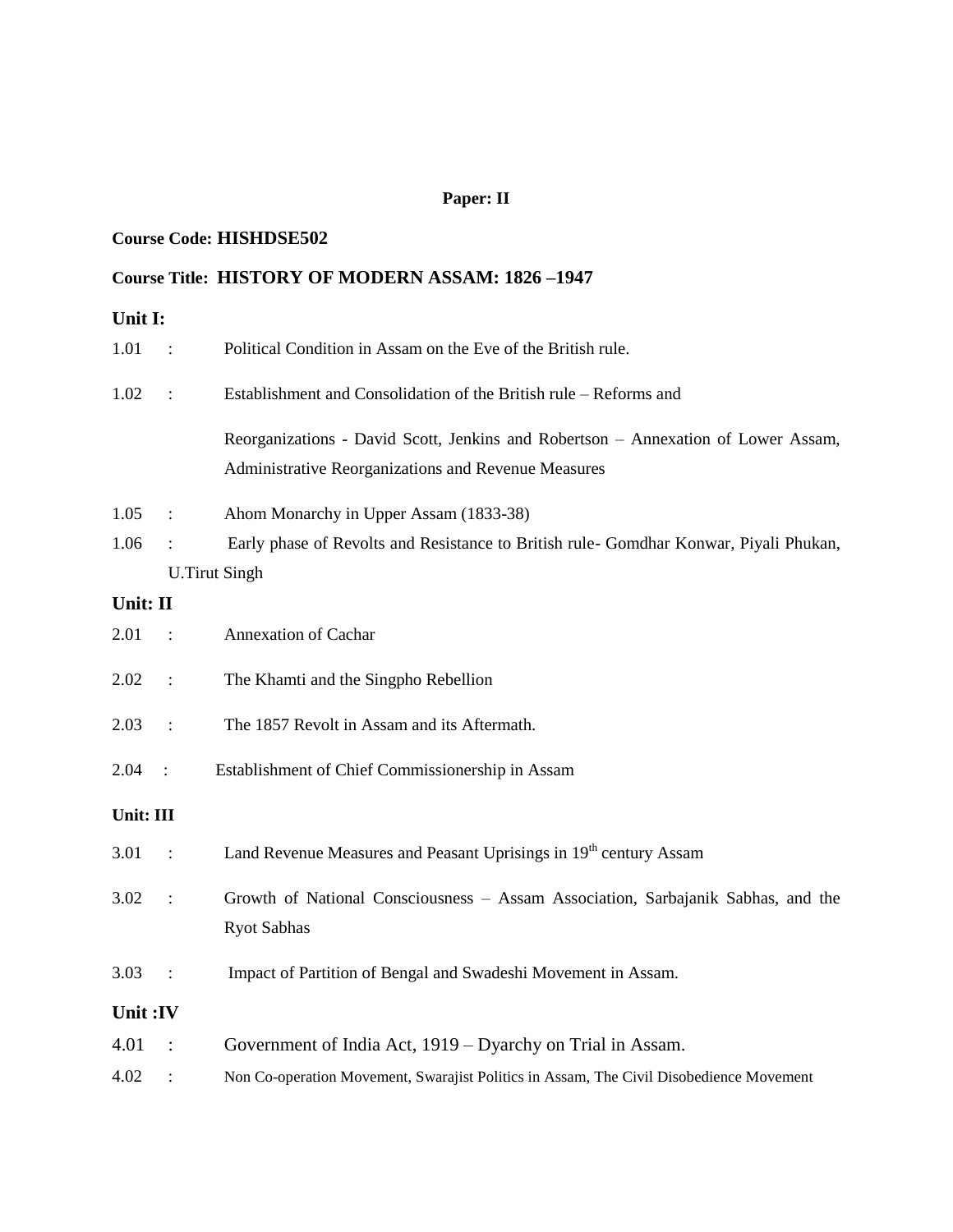| 4.03            | $\ddot{\phantom{a}}$ | <b>Student Movement in Assam</b>                                           |
|-----------------|----------------------|----------------------------------------------------------------------------|
| 4.04 :          |                      | Tribal League and Politics in Assam                                        |
| Unit: V<br>5.01 | $\sim$ 1             | Trade Union and Allied Movements                                           |
| 5.02            | $\ddot{\phantom{a}}$ | Congress and Provincial politics in Assam                                  |
| 5.03            | $\mathbb{R}^2$       | Migration, Line System and its Impact on Politics in Assam                 |
| 5.04            | ÷                    | Quit India Movement in Assam and Impact of World War II.                   |
| 5.05            |                      | Cabinet Mission Plan and the Grouping Controversy – the Sylhet Referendum. |

## **Suggested Readings**:

Barpujari, H. K : *Assam in the Days of the Company*.

|                 | : (ed) Francis Jenkins Report on the North- East Frontier of India.            |
|-----------------|--------------------------------------------------------------------------------|
| ,               | : (ed) Political History of Assam, Vol. I.                                     |
| ٠               | $: (ed)$ The Comprehensive History of Assam, Vols. IV & V.                     |
| Baruah, S. L.   | : A Comprehensive History of Assam.                                            |
| Bhuyan, A.C.    | : (ed) Political History of Assam, Vols. I, II & III.                          |
| Bhuyan, A.C     | : (ed) Nationalist Upsurge in Assam.                                           |
| Bora .S.        | : Student Revolution in Assam.                                                 |
| Dutta, Anuradha | : Assam in the Freedom Movement.                                               |
| Guha, Amalendu  | : Planters Raj to Swaraj, Freedom Struggle and Electoral<br>Politics in Assam. |
| Lahiri, R.M     | : Annexation of Assam                                                          |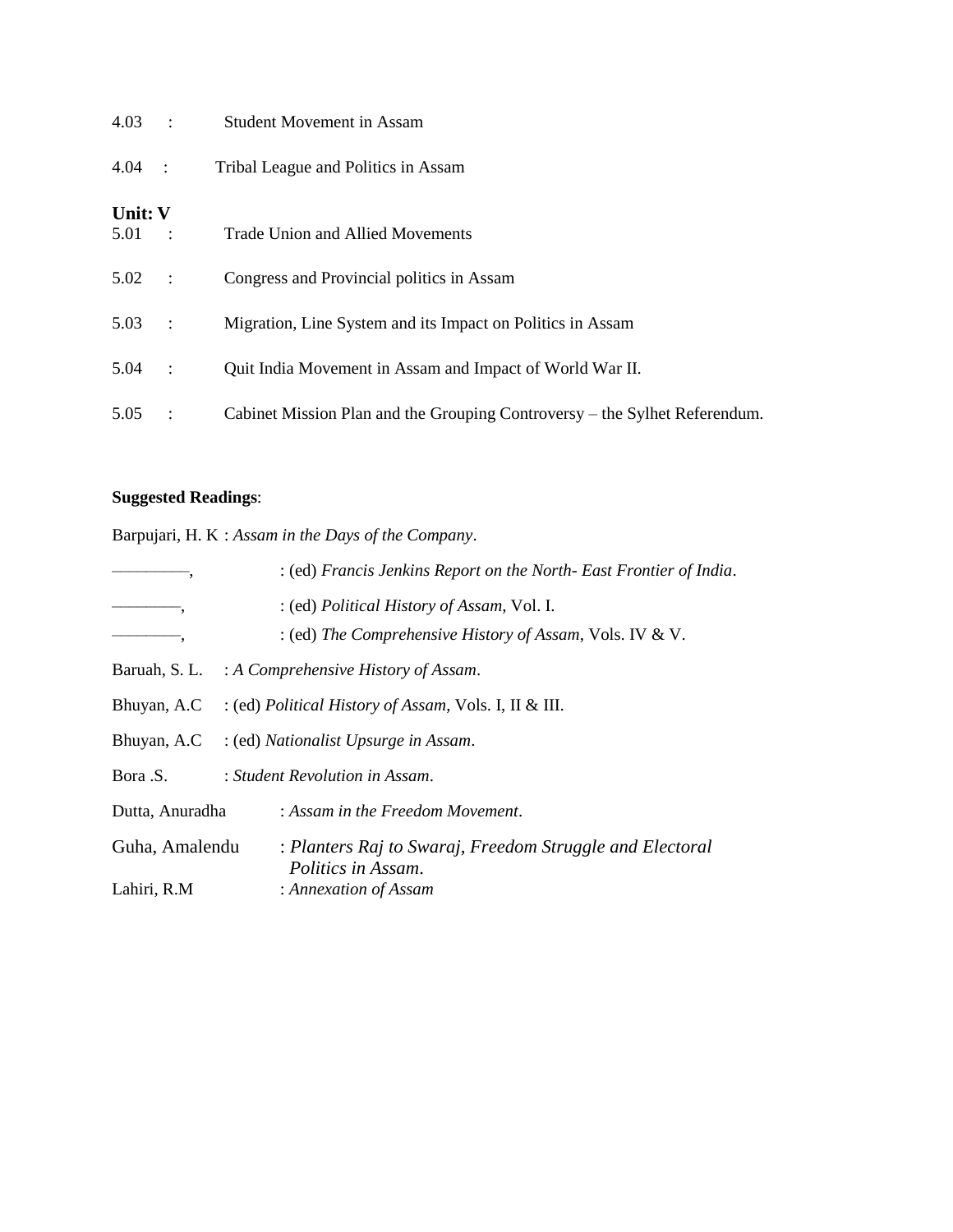## **Paper III**

## **Course Code: HISHDSE601**

## **Course Title: Social and Economic History of Assam**

| Unit: I                      | <b>Social and Economic History of Ancient Assam</b>                                                                                                            |
|------------------------------|----------------------------------------------------------------------------------------------------------------------------------------------------------------|
| 1.01                         | Development of Caste System in Ancient Assam, Social Classes and Occupational<br>Groups                                                                        |
| 1.02<br>$\ddot{\cdot}$       | Religious Beliefs and Practices in Ancient Assam : Vaishnavism, Saivism, Shaktism and<br>Buddhism; Art, Sculpture and Architecture of Early Assam              |
| 1.03<br>$\ddot{\cdot}$       | Land System and Ownership of Land; Land Grant and Agrahara Settlements                                                                                         |
| 1.04<br>$\ddot{\cdot}$       | Development of Agriculture, Trade and Medium of Exchange                                                                                                       |
| Unit: II                     | <b>Society in Medieval Assam</b>                                                                                                                               |
| 2.01<br>$\ddot{\cdot}$       | Social Structure in the Brahmaputra Valley - Caste System                                                                                                      |
| 2.02<br>$\ddot{\phantom{a}}$ | Social Organization - Caste-Class Relationship, Nobility, Paiks, Slaves and Servants                                                                           |
| 2.03                         | Neo-Vaishnavite Movement in Assam - Sankardeva and his followers, Development of<br>Satra Institutions, Bhakti movement and Development of Assamese literature |
| 2.04<br>$\ddot{\phantom{a}}$ | Art and Architecture in Medieval Assam                                                                                                                         |
| 2.04<br>$\ddot{\cdot}$       | Patriarchy, Women and Society in Medieval Assam                                                                                                                |
| Unit: III                    | <b>Economy in Medieval Assam</b>                                                                                                                               |
| 3.01<br>$\ddot{\cdot}$       | Agriculture and Land System - Classification and Ownership of Land                                                                                             |
| 3.02<br>$\ddot{\cdot}$       | Land Revenue and other Taxes                                                                                                                                   |
| 3.03<br>$\ddot{\cdot}$       | Trade and Commerce – Export and Import, Trade routes and Means of Transport,<br>Medium of Trade – Coinage                                                      |
| 3.04<br>$\ddot{\cdot}$       | Economic Relation between the Hills and Valleys                                                                                                                |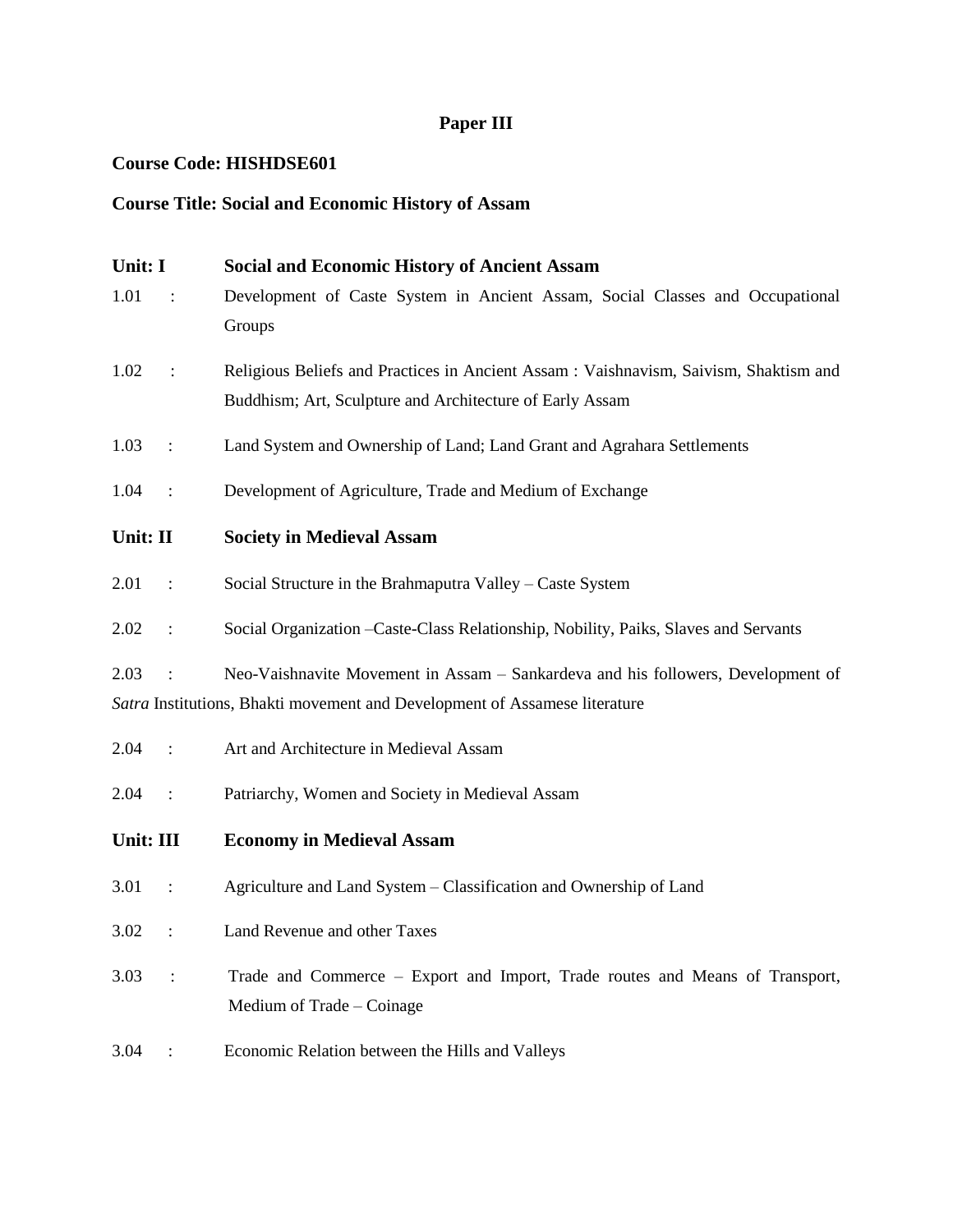| Unit: IV |                            | <b>Society in Colonial Assam</b>                                                  |
|----------|----------------------------|-----------------------------------------------------------------------------------|
| 4.01     |                            | Growth of Modern Education and role of the Christian Missionaries                 |
| 4.02     | $\mathbb{R}^2$             | Language Controversy in 19 <sup>th</sup> century Assam                            |
| 4.03     | $\cdot$ :                  | Emergence of Middle Class, Issues relating to Women                               |
| 4.04     | $\ddot{\cdot}$             | Development of Press, Periodicals and Growth of Public Associations - Ahom Sabha, |
|          |                            | The Assam Sahitya Sabha, Tribal league and other Ethnic organizations, Satras in  |
|          |                            | <b>Colonial Assam</b>                                                             |
| Unit: V  |                            | <b>Economy in Colonial Assam</b>                                                  |
| 5.01     | $\overline{\phantom{a}}$ : | Agriculture; Colonial Land Regulations and Revenue System, Cottage Industry       |
| 5.02     | $\cdot$ :                  | Plantation Economy-Waste Land Grants, Growth of Tea Industry                      |
| 5.03     | $\ddot{\cdot}$             | Development of Modern Industries - Coal and Oil.                                  |
|          |                            | Development of Transport System: Water, Rail and Road                             |

# **Suggested Readings:**

| Barpujari, H.K.: (ed)     | : The Comprehensive History of Assam, Vol. I,III, IV & V.                                           |
|---------------------------|-----------------------------------------------------------------------------------------------------|
| Boruah, Nirode            | : Early Assam, State Formation, Political Centres Cultural Zones,                                   |
| Rhodes, N. and S. K. Bose | : The Coinage of Assam, Vol. I & II                                                                 |
| Baruah, S.L.              | : A Comprehensive History of Assam.                                                                 |
| Choudhury, P.C.           | : History of Civilization of the People of Assam to the Twelfth CenturyA.D.                         |
| Gait, E.A.                | : A History of Assam.                                                                               |
| Guha, Amalendu            | : Medieval and Early Colonial Assam.                                                                |
| Goswami, Priyam           | : Assam in the Nineteenth Century: Industrialization and Colonial Penetration.                      |
|                           | Guha, Amalendu: Planters Raj to Swaraj, Freedom Struggle and Electoral Politics in Assam 1826-1947. |
| Medhi, S. B               | : Transport System and Economic Development in Assam.                                               |
| Saikia, Rajen             | : Social and Economic History of Assam (1853-1921).                                                 |
| Sharma, Monorama          | : Social and Economic Change in Assam: Middle Class Hegemony                                        |
| Jahnabi Gogoi             | : Agrarian System of Medieval Assam                                                                 |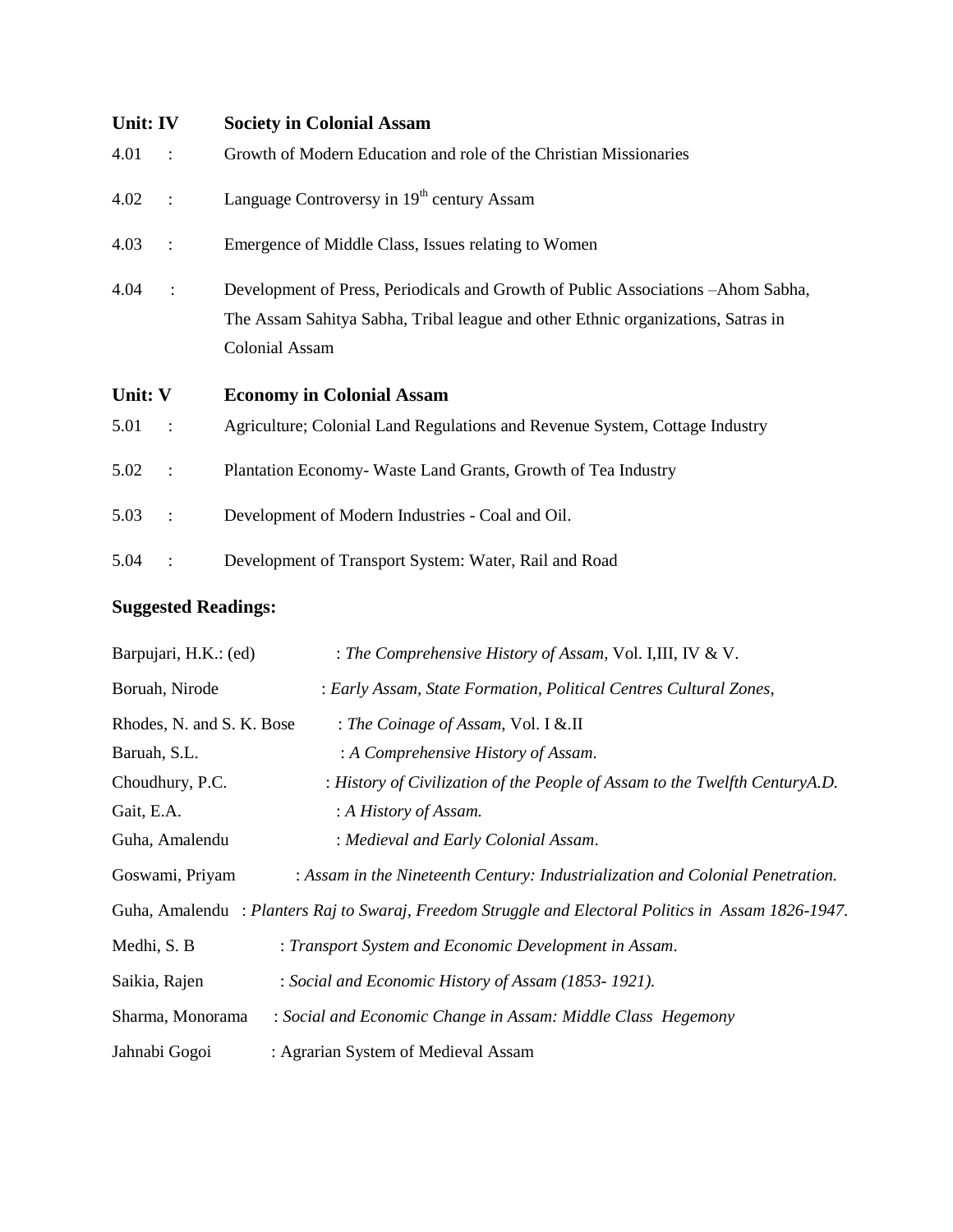#### **Paper IV**

**Course Code:** HISHDSE602

#### **Course Title: Historiography**

#### **Unit:I Concept and Sources**

1.01: Concept: Meaning, Scope and Purpose of History, Varieties of History, Causation in History, Objectivity in History

- 1.02: Primary and Secondary Sources, Internal and External Criticism,
- 1.03: History and Allied Subjects: Archeology, Epigraphy and Numismatics

1.04: History and Geography, History and Anthropology, History and Sociology, History and Literature

#### **Unit: II Evolution of Historiography**

- 2.01: Ancient Greece and Rome -Herodotus and Thucydides, Livy and Tacitus
- 2.02: Chinese Historiography- Summa Chien; Historiography in Arab Countries- Ibn Khaldun
- 2.03: Medieval European Historiography and Christian Chronicles
- 2.04: Renaissance Historiography

#### **Unit: III Renaissance to Enlightenment Historiography:**

- 3.01 Scientific Revolution and Impact on History Writing
- 3.03: Enlightenment Historiography
- 3.04 Ranke, Niebuhr and Development of History Writing
- 3.04 Marxism and its impact in History Writing

#### **Unit: IV Historical Traditions in India**

- 4.01 : Varieties of Historical Traditions in Early India; Rajatangini
- 4.02 : Development of History Writing in Sultanate and Mughal Period
- 4.03 : Regional Historical Traditions- Assam, Maharashtra, South India

#### **Unit: V Development of History Writing in India in Modern Period**

- 5.01: Sir William Jones and Asiatic Society of Bengal
- 5.02: James Mill and other Colonial Historians
- 5.03: Nationalist Historiography
- 5.04: Marxist and Subaltern Historiography

#### **Suggested Readings**

| Bajaj Satish     | : Recent Trends in Historiography, New Delhi, 1988            |
|------------------|---------------------------------------------------------------|
| Barnes, H.E.     | : A History of History Writing, Oklahoma, 1937                |
|                  | Black Jeremy and Donald M.: Studying History, Macmillan, 1997 |
| Cannon John (ed) | : The Historian at Work, London, 1980                         |
| Carr E.H.        | : What is History, Latest edition                             |
| Collingwood, R.G | : The Idea of History, OUP, latest edition                    |
| Evans J. Richard | : In Defense of History, London, 1997                         |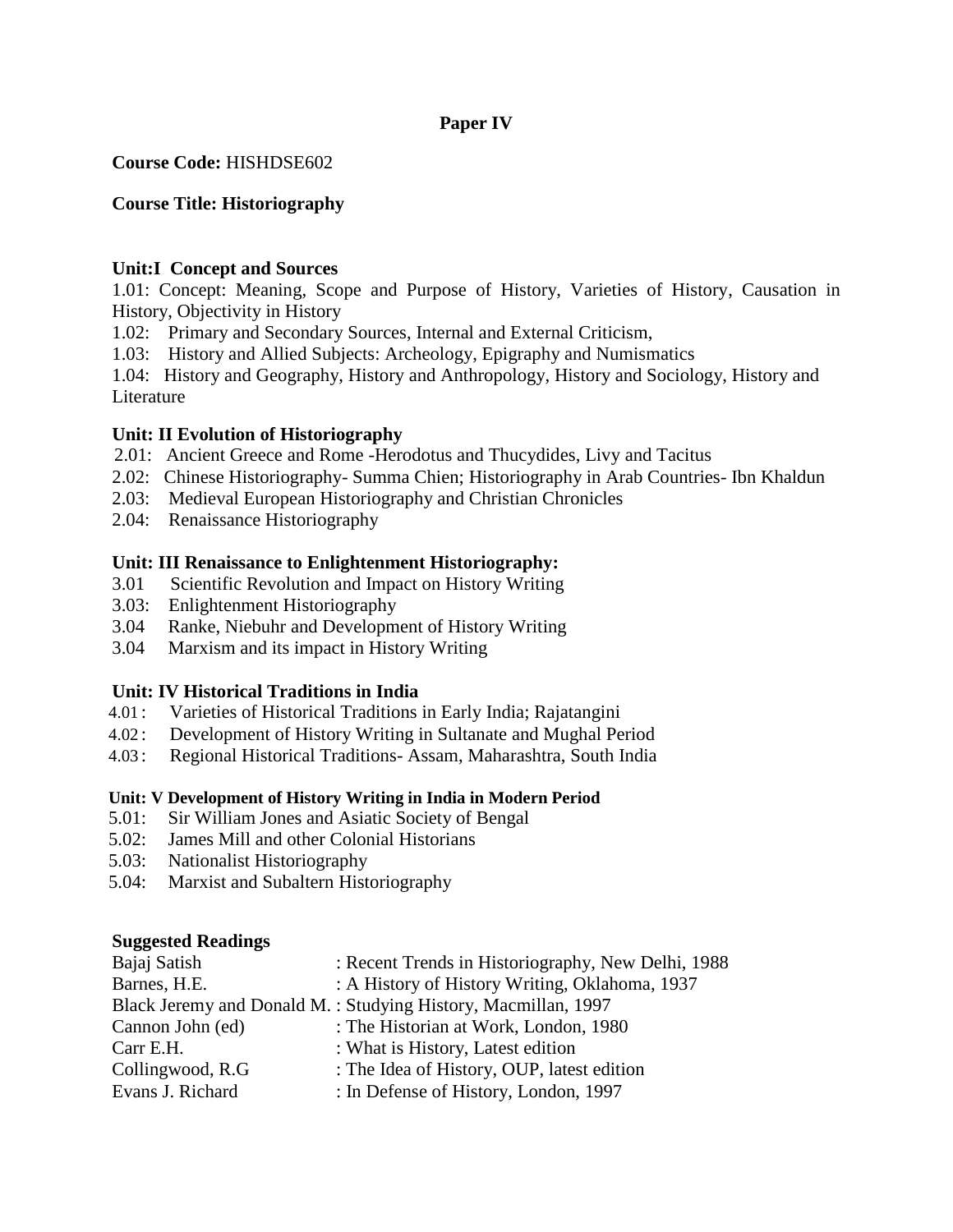| Gare, Arran E   | : Postmodernism and Environmental Crisis, London, 1997            |
|-----------------|-------------------------------------------------------------------|
| Gooch, G.P.     | : History and Historians of the Nineteenth Century, Reprint,      |
|                 | : 1952                                                            |
| Merquior J.G    | : Foucault, London, Second edition, 1991                          |
| Marwick, Arthur | : Introduction to History, London, 1977                           |
| Sreedharan, E   | : A Textbook of Historiography 500 BC to 2000                     |
| Stern Fritz     | : Varieties of History, New York,                                 |
|                 | Thompson, J.W & Bernard H: A History of History Writing, 2 vols., |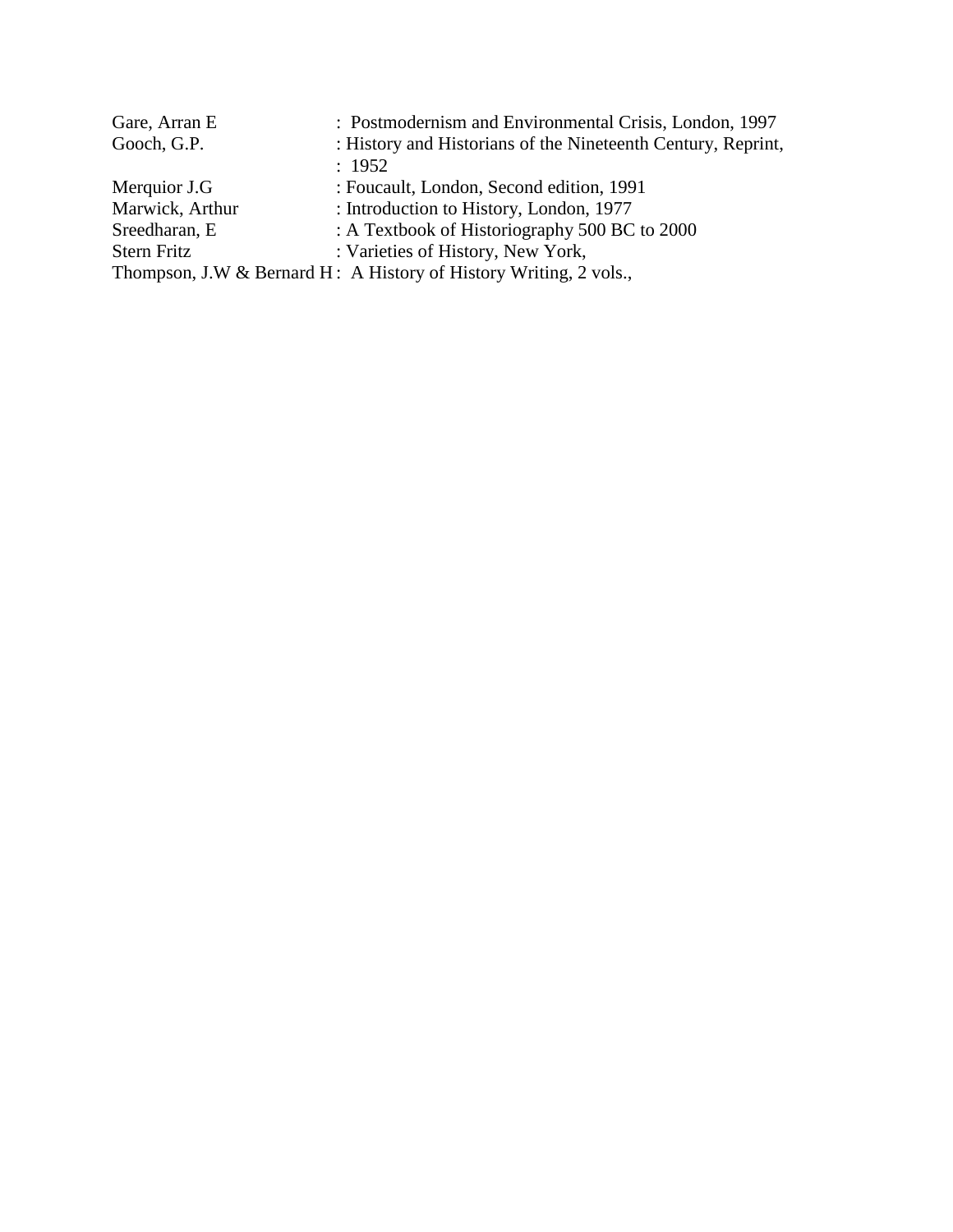## **Paper V**

## **Course Code: HISHDSE603**

## **Course Title: HISTORY OF THE UNITED STATES OF AMERICA (c.1776-1945)**

## **Unit I:**

1.01: The land and Indigenous People: Settlement and Colonization by Europeans

1.02: Revolution: Sources of Conflict, Revolutionary groups, Ideology: The War of Independence and its Historical Interpretations

1.03: Processes and Features of Constitution Making: Debates

## **Unit II:**

- 2.01: Federalists and Republicans,
- 2.02: War of 1812: Causes and Consequences
- 2.03: Monroe Doctrine and Manifest Destiny

## **Unit III:**

- 3.01: Abolitionism and Sectionalism**:** Rise of Republicanism, Lincoln and the Civil War
- 3.02: Reconstruction of the South
- 3.03: Beginnings of Industrialization

## **Unit IV:**

- 4.01: Growth of Capitalism and Big Business
- 4.02: Labour Movements and Trade Unions
- 4.03: Agrarian Crises, Populism and Progressivism

## **Unit V:**

- 5.01: Spanish-American War 1898
- 5.02: World War I and Fourteen Points of Woodrow Wilson,
- 5.03: Great Depression and New Deal Reforms
- 5.03: USA and World War II

#### **ESSENTIAL READINGS**

Baruah, Biswajit, History of USA 1776-1945

Bernard Bailyn, The Great Republic.

Bernard Bailyn, The Ideological Origins of the American Revolution.

Richard Hofstadter, The Age of Reform, From Bryan to FDR

Charles Beard, An Economic Interpretation of the American Constitution.

Peter Carroll and David Noble, Free and Unfree: A New History of the United States.

David B. Davis, The Problem of Slavery in the Age of Revolution.

U. Faulkner, American Economic History.

John Hope Franklin, From Slavery to Freedom.

David M. Potter, The Impending Crisis.

J. G. Randall and David Donald, The Civil War and Reconstruction.

Federick Jackson Turner, The Frontier in American History.

Richard W. Leopold, The Growth of American Foreign Policy.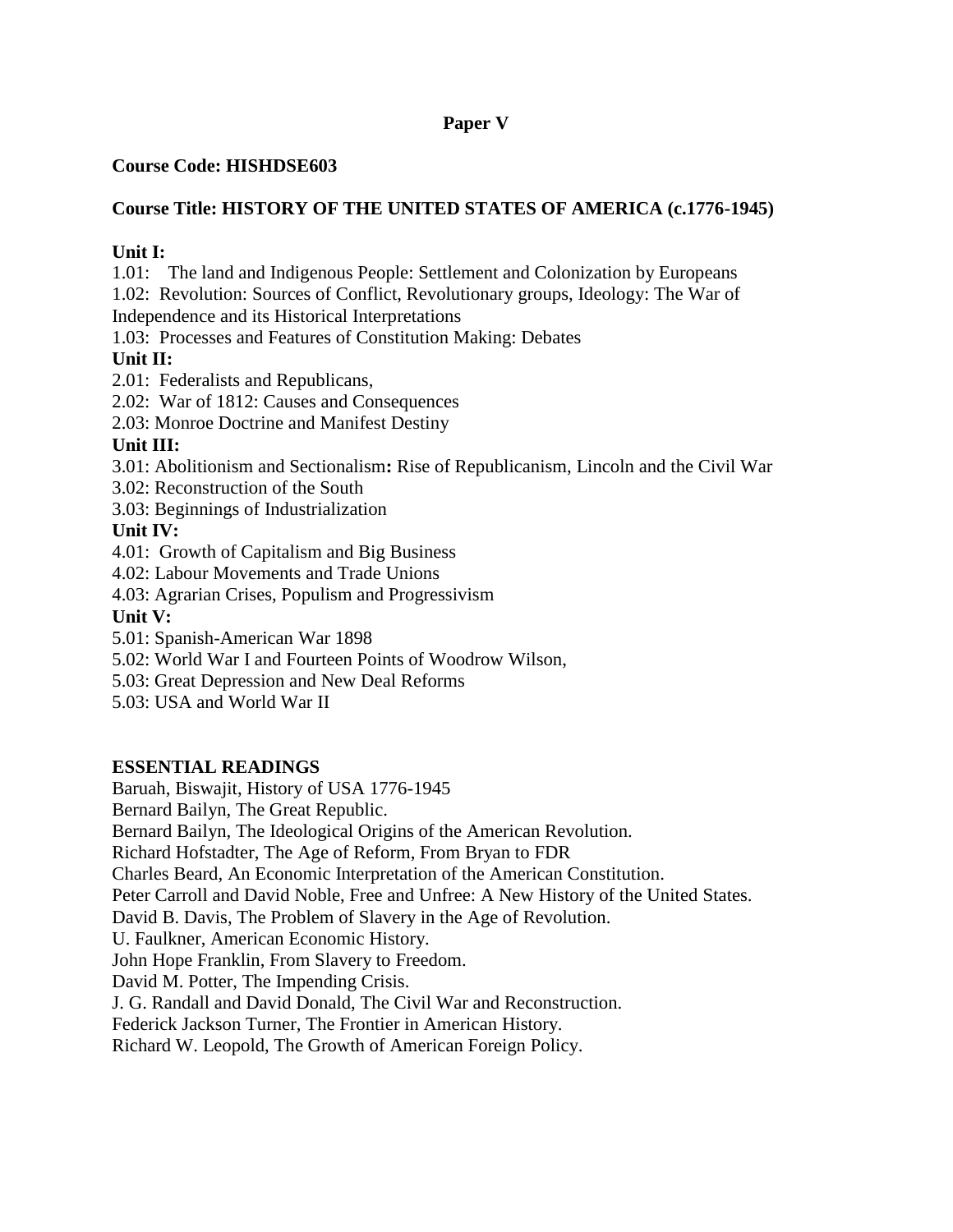## **Discipline Specific Elective (DSE) (Any two)**

## **Paper I**

#### **COURSE CODE: HISGDSE1**

## **COURSE TITLE: RISE OF MODERN WEST**

## **Unit I:**

| 1.01     |                   | Renaissance meaning -background-impacts                            |
|----------|-------------------|--------------------------------------------------------------------|
| $1.02$ : |                   | Reformation- origin, courses and consequences; Counter Reformation |
| 1.03     | $\sim$ 100 $\sim$ | The Thirty Years War- causes and consequences                      |

#### **Unit II:**

|          | 2.01 : Colonial Expansion in the $15th - 16th$ centuries – Causes, Extent and Implication |
|----------|-------------------------------------------------------------------------------------------|
|          | 2.02 : Commercial Revolution in Europe                                                    |
|          | 2.03 : Absolute monarchy in Europe-Spain, France, England and Russia                      |
| $2.04$ : | The Glorious Revolution – Background and results                                          |

## **Unit III:**

| 3.01   | <b>Contract Contract</b> | The Scientific Revolution in the $16th - 17th$ centuries - extent, nature and results |
|--------|--------------------------|---------------------------------------------------------------------------------------|
| 3.02 : |                          | Mercantilism and European Economy during $17th$ and $18th$ Centuries                  |
| 3.03 : |                          | American War of Independence- political and Economic Issues and Significance          |

## **Unit IV:**

| 4.01     | $\sim 1000$ km s $^{-1}$ | Enlightenment in Europe $-$ its Impact                        |
|----------|--------------------------|---------------------------------------------------------------|
| 4.02 :   |                          | Enlightened Despotism in Europe – Russia, Prussia and Austria |
| 4.03 :   |                          | The Industrial Revolution in Europe- causes and significance  |
| $4.04$ : |                          | Transition from Feudalism to Capitalism                       |

#### **Unit: V**

| $5.01$ : | The French Revolution- Causes, Courses and Significance                           |
|----------|-----------------------------------------------------------------------------------|
| $5.02$ : | Napoleon Bonaparte- internal and external polices- downfall of Napoleon Bonaparte |
| $5.03$ : | The Congress of Vienna and Europe in 1815.                                        |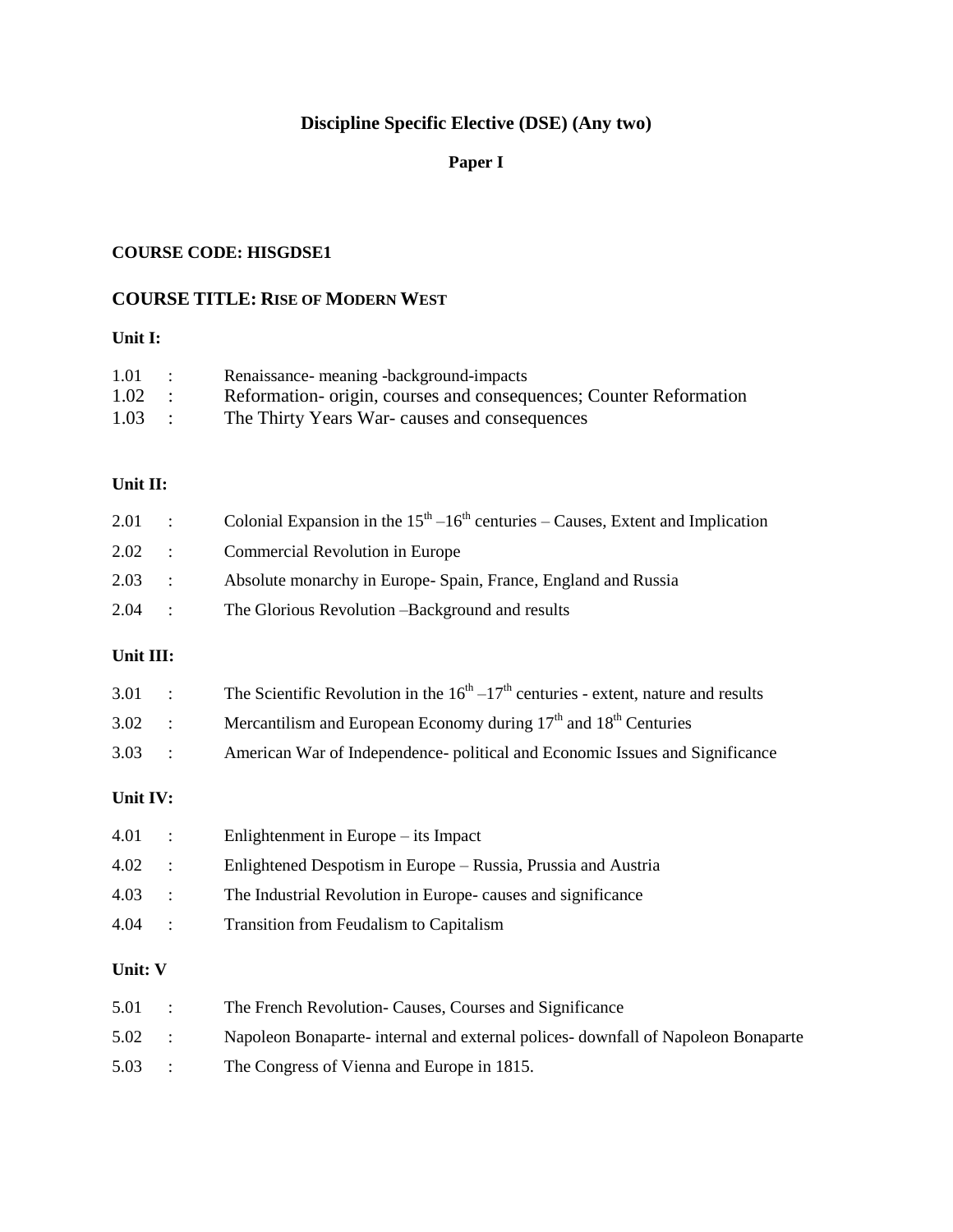#### **SUGGESTED READINGS**

M. S. Anderson, Europe in the Eighteenth Century. Perry Anderson, The Lineages of the Absolutist State. Stuart Andrews, Eighteenth Century Europe. B. H. Slicher von Bath, The Agrarian History of Western Europe. AD. 500 - 1850. The Cambridge Economic History of Europe. Vol. I - VI. James B. Collins, The State in Early Modern France, New Approaches to European History. G. R. Elton, Reformation Europe, 1517-1559. M. P. Gilmore, The World of Humanism. 1453-1517. Peter Kriedte, Peasants, Landlords and Merchant Capitalists. J. Lynch, Spain under the Hapsburgs. Peter Mathias, First Industrial revolution. Harry Miskimin, The Economy of Later Renaissance Europe: 1460-1600. Charles A. Nauert, Humanism and the Culture of the Renaissance (1996). The New Cambridge Modern History of Europe, Vols. I - VII. L. W. Owie, Seventeenth Century Europe. D. H. Pennington, Seventeenth Century Europe.

F. Rice, The Foundations of Early Modern Europe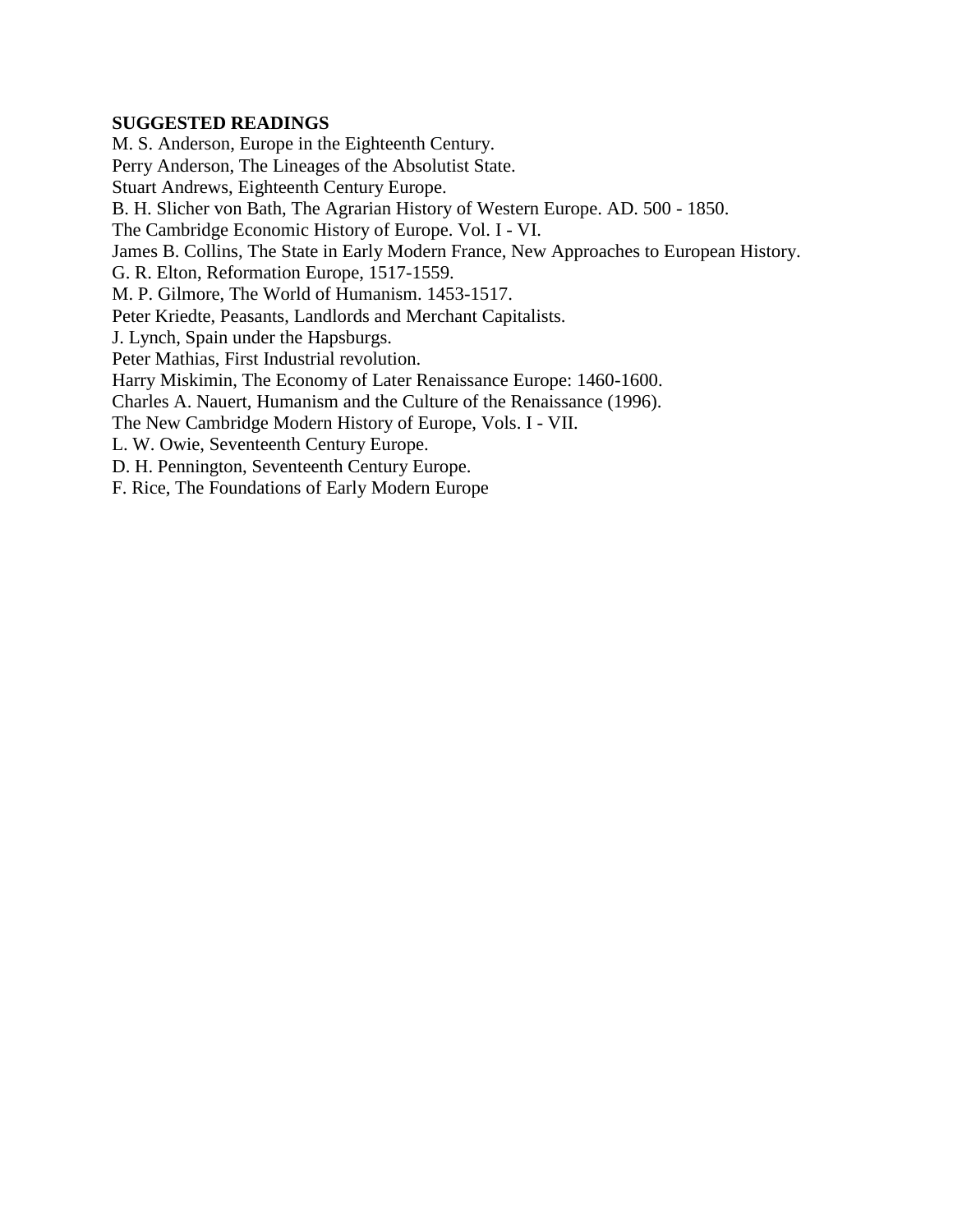# **Paper II**

## **COURSE CODE: HISGDSE 2.1**

## **COURSE TITLE: HISTORY OF EUROPE: 1815 - 1945**

## **Unit: I**

| 1.01         |                        | The Congress of Vienna                                                              |
|--------------|------------------------|-------------------------------------------------------------------------------------|
| 1.02         |                        | The Concert of Europe: Peace Settlements and its impact                             |
| 1.03         | $\ddot{\phantom{1}}$ : | Metternich System and Balance of Power                                              |
| Unit: I      |                        |                                                                                     |
| 2.01         | $\mathbb{R}^2$         | The unification of Italy: Cavour and Garibaldi, Internal Affairs and Foreign policy |
|              |                        | Italy                                                                               |
| 2.02         | $\sim$ 1               | The unification of Germany: Bismarck, Internal developments and foreign             |
|              |                        | Policies of Bismarck                                                                |
| 2.03         | $\cdot$ :              | France under Napoleon III, Internal and Foreign Policies                            |
| Unit: III    |                        |                                                                                     |
| 3.01         | $\cdot$                | Era of Reforms in Russia-Alexander II and Alexander III                             |
| 3.02         | $\sim$ 1.              | The Eastern Question: Role of Imperialist powers: Crimean War-Russo-Turkish         |
|              |                        | War and the Berlin Congress- rise of nationalism and the Balkan Wars.               |
| 3.03         | $\ddot{\phantom{1}}$ : | Imperialism in Africa and Asia in the pre-war period.                               |
| Unit: IV     |                        |                                                                                     |
| 4.01         |                        | Europe before the First World War-Triple Alliance and Triple Entente-The First      |
|              |                        | World War and its Consequences                                                      |
| 4.01         |                        | The Paris Peace Conference and the Peace Settlements.                               |
| 4.02         |                        | The League of Nations- Origin and Activities.                                       |
| 4.03         | $\ddot{\cdot}$         | Reparations and the Economic Crisis.                                                |
|              |                        |                                                                                     |
| Unit: V      |                        |                                                                                     |
| $5 \cap 1$ . |                        | Itoly under Denite Musselini                                                        |

|          | 5.01 : Italy under Benito Mussolini.                |
|----------|-----------------------------------------------------|
|          | 5.02 : Germany under Adolph Hitler.                 |
|          | 5.03 : The Spanish Civil War                        |
| $5.04$ : | The Second World War: Background, Course and Result |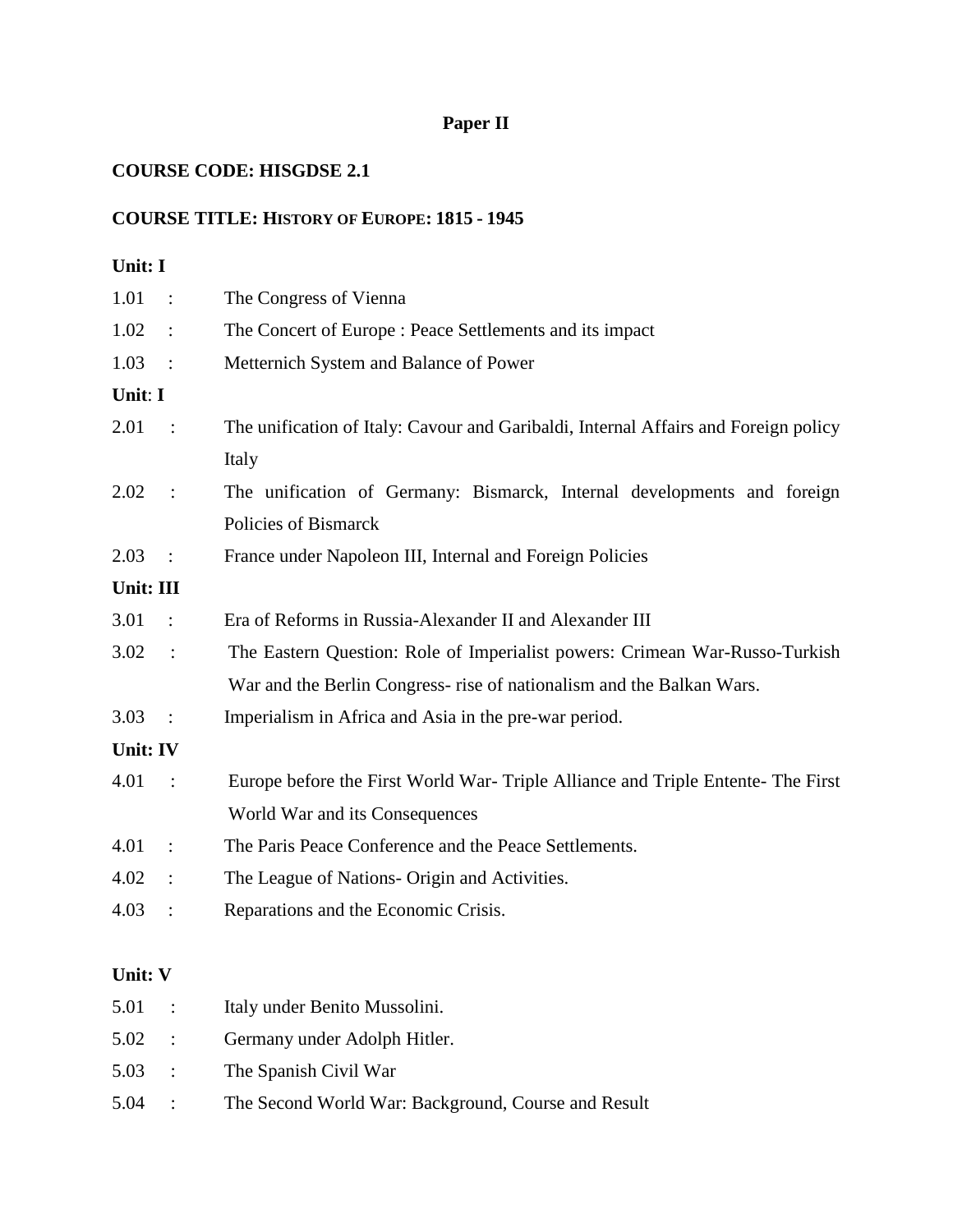# **Suggested Readings:**

| Hayes, C J H     | : A Political and Cultural History of Modern Europe, Vol. |
|------------------|-----------------------------------------------------------|
|                  | Vol. II                                                   |
| Lipson E         | : Europe in Nineteenth and Twentieth Century              |
| Gooch, C.P       | : History of Modern Europe                                |
| Thompson D       | : Europe since Napoleon                                   |
| Lee, Benns       | : European History since 1870                             |
| Vernadsky, H     | : A History of Russia                                     |
| Fisher, H.A.L    | : History of Europe from early Eighteenth Century to 1935 |
| Bora, S          | : Adhunik Europe (Assamese)                               |
| Bhattacharyya, D | : Europar Buranji (Assamese)                              |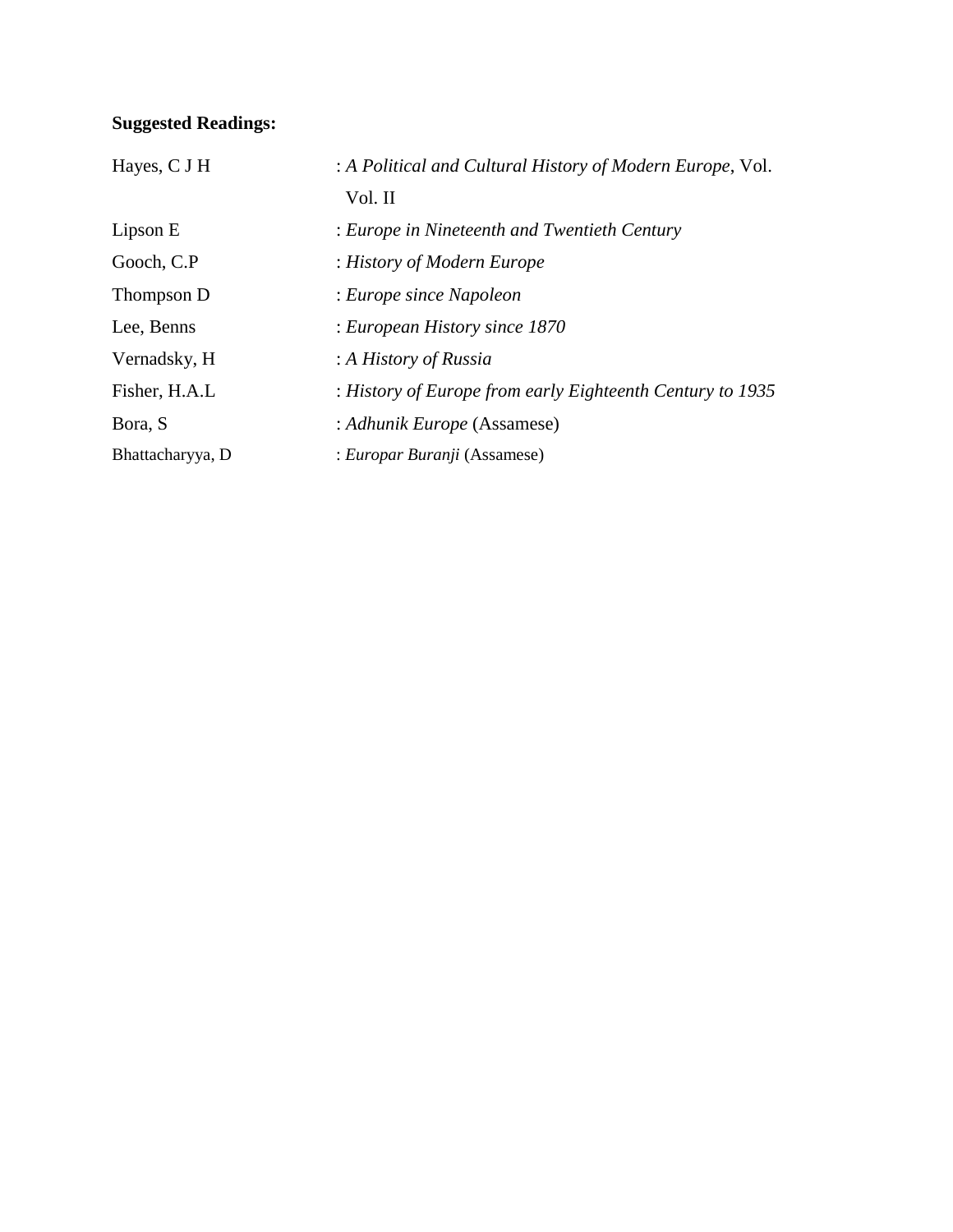#### **Paper III**

#### **COURSE CODE: HISGDSE 2.2**

#### **COURSE TITLE: Polity, Society and Economy of Modern Assam (1826-1947) Unit I:**

- 1.01: Political Condition in Assam on the Eve of the British Rule.
- 1.02: Establishment and Consolidation of the British rule Reforms and Reorganizations- the role of David Scott, Robertson and Jenkins
- 1.03: Early phase of Revolts and Resistance to British rule- Gomdhar Konwar, Piyali Phukan, U.Tirut Singh, the Khamti and the Singpho rebellion

#### **Unit II:**

- 2.01: Expansion of the British Rule in Assam
- 2.02: The 1857 Revolt in Assam and its aftermath
- 2.03: Establishment of Chief Commissionership in Assam

#### **Unit III:**

- 3.01: Partition of Bengal Swadeshi and Boycott Movement in Assam, Growth of Revolutionary Terrorism
- 3.02: Non Co-operation Movement and Swarajist Politics in Assam
- 3.03: The Civil Disobedience Movement
- 3.04: Quit India Movement, Cabinet Mission Plan and the Grouping Controversy

#### **Unit IV:**

- 4.01: Decline of Old aristocracy and the Emergence of the Middle Class
- 4.02: Growth of Modern Education, Role of the Christian Missionaries
- 4.03: Literary and Cultural Development Impact of the Bengal Renaissance, Growth of Press
- 4.04: Growth of National Consciousness Assam Association, Sarbajanik Sabhas and the Ryot Sabhas

#### **Unit V:**

- 5.01: Agriculture, Land Revenue and Miscellaneous Revenues
- 5.02: Growth of Tea Industry Its impact on the Society, Development of Modern Industries-Coal and Oil
- 5.03: Growth of new Infrastructures- Roads, Steamers and Railways, Post and Telegraphs, Trade and Commerce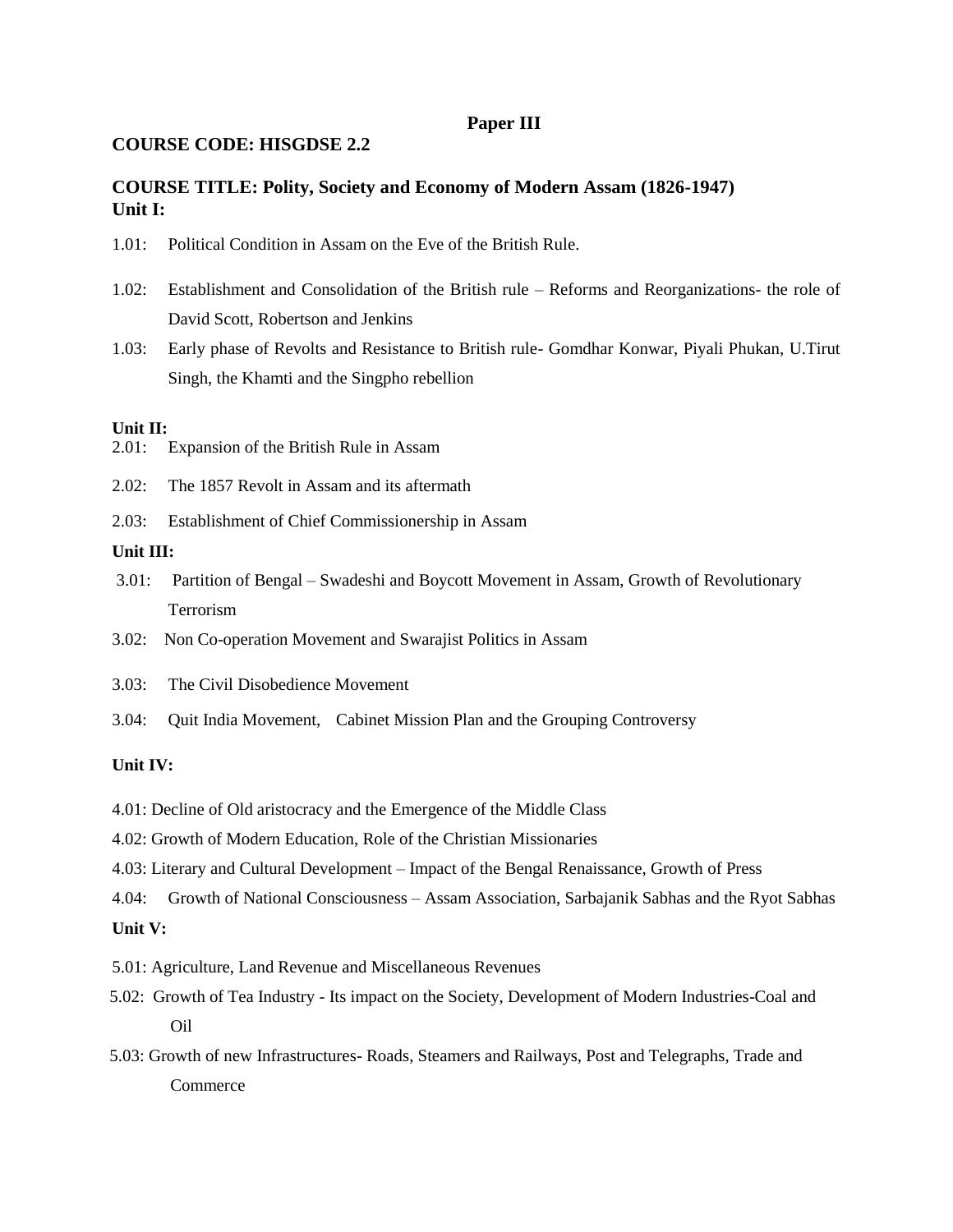## **Suggested Readings**:

| Barpujari, H. K    | : Assam in the Days of the Company.                                               |
|--------------------|-----------------------------------------------------------------------------------|
|                    | : (ed) Francis Jenkins Report on the North-East Frontier of                       |
|                    | India.                                                                            |
|                    | : (ed) Political History of Assam, Vol I                                          |
|                    | : (ed) The Comprehensive History Of Assam, Vols. IV & V.                          |
|                    | Barua, Swarnalata: A Comprehensive History of Assam.                              |
|                    | Bhuyan, A.C (ed) Political History of Assam, Vols. II & III.                      |
| Bhuyan, A.C        | : (ed) Nationalist Upsurge in Assam.                                              |
| Dutta, Anuradha    | : Assam in the Freedom Movement.                                                  |
| Guha, Amalendu     | : Planters Raj to Swaraj, Freedom Struggle and Electoral<br>Politics in Assam.    |
| Lahiri, R.M        | : Annexation of Assam.                                                            |
| Barpujari, H.K     | : The American Missionaries and the North East India.                             |
| Barua, A. K        | : Indian Railways The Final Frontier, Genesis and growth of                       |
|                    | the North-East Frontier Railway.                                                  |
| Guha, Amalendu     | : Medieval and Early Colonial Assam.                                              |
| Goswami, P. C.     | : Economic Development of Assam.                                                  |
| Goswami, Priyam    | : Assam in the Nineteenth Century: Industrialization and Colonial<br>Penetration. |
| Goswami, Shrutidev | : Aspects of Revenue Administration in Assam (1826-1874).                         |
| Medhi, S. B        | : Transport System and Economic Development in Assam.                             |
| Saikia, Rajen      | : Social and Economic History of Assam (1853-1921).                               |
| Sharma, Monorama   | : Social and Economic Change in Assam: Middle Class Hegemony                      |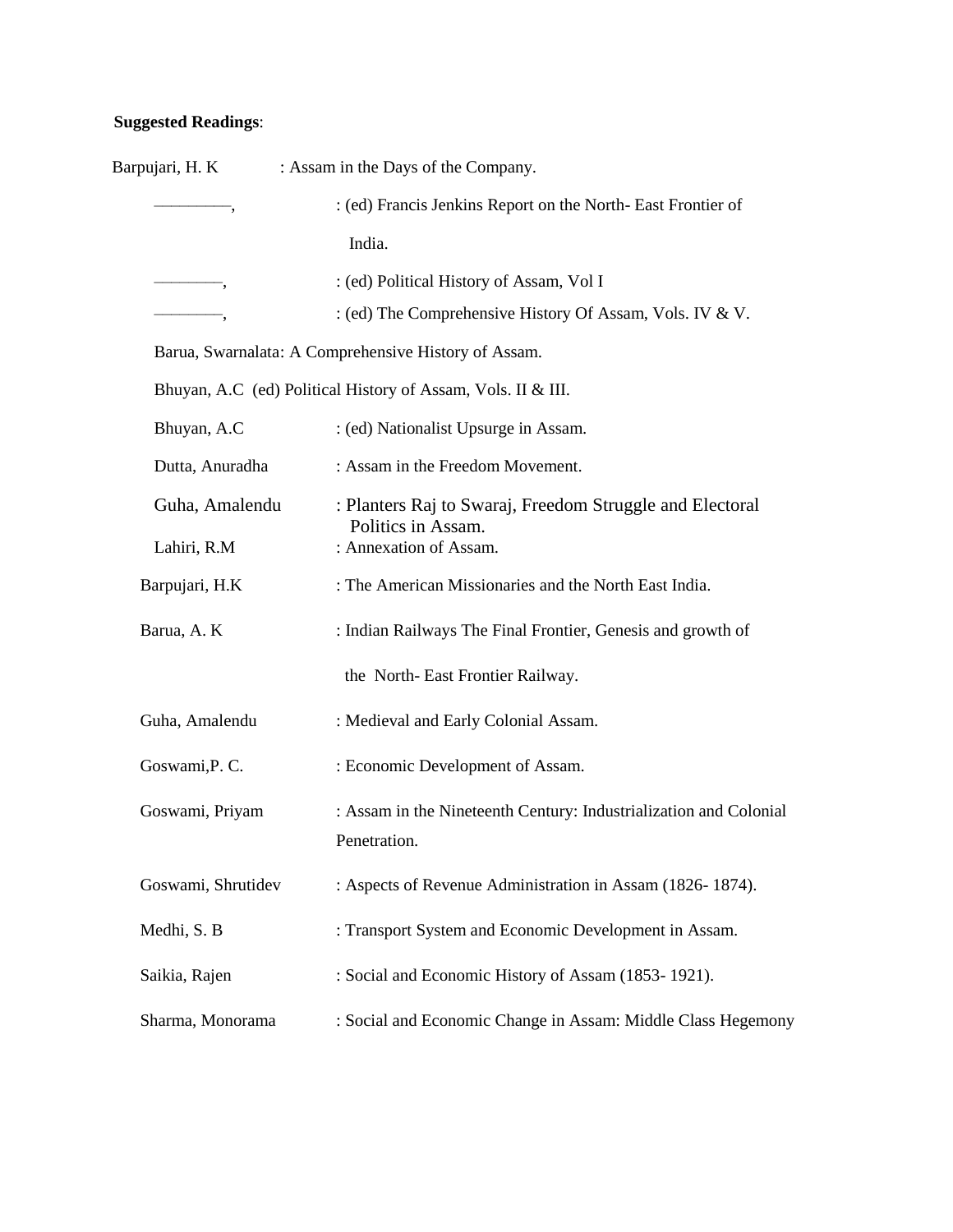## **Generic Elective (Interdisciplinary)**

## **Paper I**

## **COURSE CODE: HISGE5**

## **COURSE TITLE: Women in Indian History**

#### **Unit I:**

| 1.01 | $\sim$ 100 $\sim$        | Definition and Scope, Feminist Movements and Development of Women's History           |
|------|--------------------------|---------------------------------------------------------------------------------------|
| 1.02 | $\sim 1000$ km s $^{-1}$ | Key Concepts in Women's Studies – Gender, Patriarchy and Sexual Division of Labour    |
| 1.03 | $\mathbb{R}^n$           | Sources for Reconstruction of Women's History – Oral Narratives, Memoirs,<br>Diaries. |
|      |                          | Autobiographies etc.                                                                  |

## **Unit II:**

| 2.01     | : Women In Ancient Indian Society : Vedic Period          |
|----------|-----------------------------------------------------------|
| $2.02$ : | Status of Women In Buddhism                               |
|          | 2.03 : Changing Status of Women in the Subsequent Periods |
| $2.04$ : | Women in Medieval India                                   |

#### **Unit III:**

| 3.01     | $\ddot{\cdot}$  | Social Customs and Reform Movements in 19 <sup>th</sup> century India : Sati, Widow Remarriage,               |
|----------|-----------------|---------------------------------------------------------------------------------------------------------------|
|          |                 | Female Infanticide : Role of Brahmo Samaj, Arya Samaj, Prarthna Samaj and Aligarh                             |
|          |                 | Movement                                                                                                      |
| 3.02     | $\ddot{\cdot}$  | Jyotiba Phule, Pandita Ramabai and Begum Rukia Sakhawat Hussain                                               |
| 3.03     |                 | Development of Women's' Education in 19 <sup>th</sup> and 20 <sup>th</sup> Century : Role of Social Reformers |
|          |                 | and Missionaries                                                                                              |
| 3.04     | $\ddot{\cdot}$  | Sarda Act, 1929 and Hindu Women's Right to Property Act, 1937                                                 |
| Unit IV: |                 |                                                                                                               |
| 4.01     | $\ddot{\cdot}$  | Development of Women's Organization : Women's Conference, 1910 and National                                   |
|          |                 | Council of Women in India                                                                                     |
| 4.02     | $\ddot{\cdot}$  | Demand for Women's Franchise                                                                                  |
| 4.03     | $\ddot{\cdot}$  | Women in Indian Freedom Struggle : Pre-Gandhian Phase                                                         |
| 4.04     | $\ddot{\cdot}$  | Women in Freedom Struggle: Gandhian Phase                                                                     |
| 4.05     | $\dddot{\cdot}$ | Women in Revolutionary Movement                                                                               |
| Unit: V  |                 |                                                                                                               |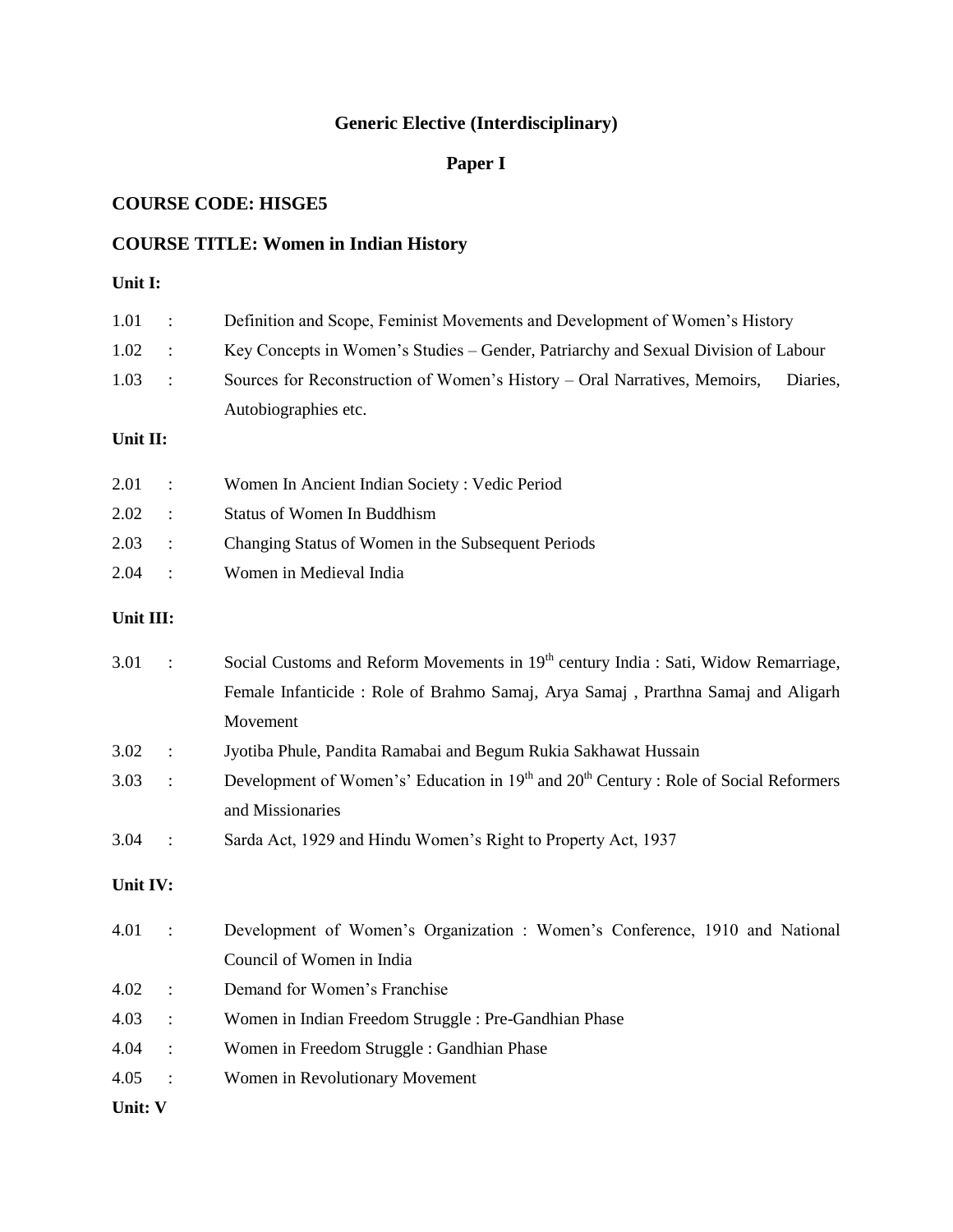| 5.01 | $\mathcal{I}$  | Women, Society and Patriarchy in Medieval Assam     |
|------|----------------|-----------------------------------------------------|
| 5.02 | $\sim$ $\sim$  | Social Reform Movement in $19th$ and $20th$ Century |
| 5.03 | $-1.1$         | Development of Women's Organization in Assam        |
| 5.04 | $\mathbb{R}^n$ | Women and Freedom Struggle in North East India      |

## **Suggested Readings:**

| Altekar, A.S.                     | : The Position of Women in Hindu Civilization                              |
|-----------------------------------|----------------------------------------------------------------------------|
| Chakravarti, Uma                  | : Re-writing History: the Life and Times of Pandita Ramabai                |
| Desai Neera & Usha Thakkaar (eds) | : Women in Indian Society.                                                 |
| Forbes, Geraldine                 | : Women in Modern India                                                    |
| Kumar, Radha                      | $:$ The History of Doing                                                   |
| Krishnamurthy, J (ed)             | : Women in Colonial India                                                  |
| Lerner, Gerda                     | : The Creation of Patriarchy                                               |
| Majumdar, V.                      | : Studies on the Political Status of Women in India                        |
| Mukherjee, P.                     | : Hindu Women Normative Models                                             |
| Nair, Janaki                      | : Women and Law in Colonial India                                          |
| Roy, KumKum. (ed).                | : Women in Early Indian Societies                                          |
| Sangari Kumkum & Sudesh Vaid      |                                                                            |
| (ed).                             | : Recasting Women Essays in Colonial History                               |
| Sharma, D                         | : The Role of the Assamese Women in the Freedom Movements                  |
| Swarup Hemlata, Bisaria Sarojini  | : Women, Politics and Religion.                                            |
| Thorner, Alice& M. Krishnaraj     | : Ideal, Images and Real lives, essays on women, history and<br>literature |
| Walters, Margaret                 | : Feminism, A Very Short Introduction.                                     |
|                                   |                                                                            |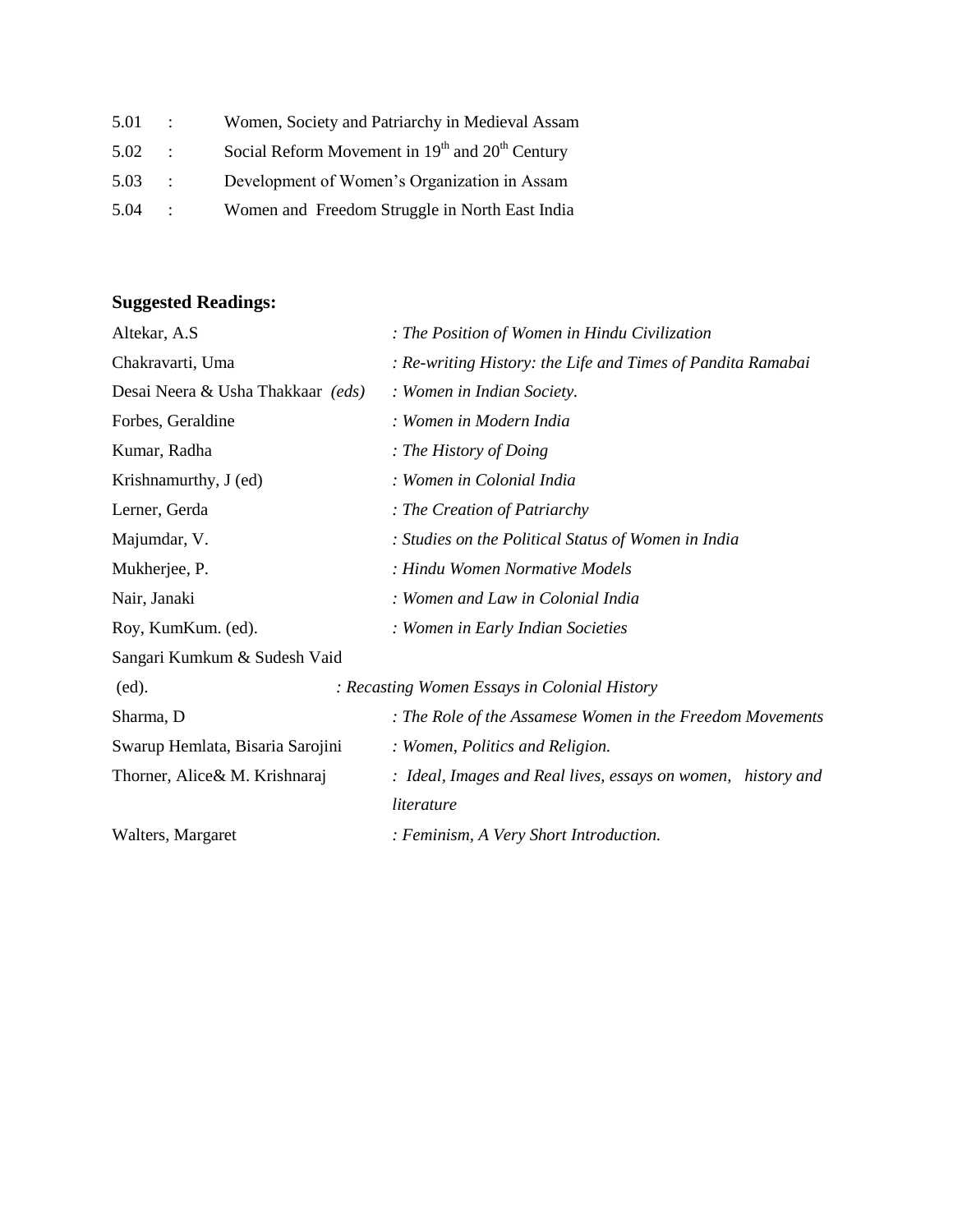#### **Paper II**

#### **COURSE CODE: HISGE6**

#### **COURSE TITLE: Environmental History**

#### **Unit I:**

| $1.01$ : |                  | Emergence of Environmental History as a Branch of History                   |
|----------|------------------|-----------------------------------------------------------------------------|
| 1.02     | $\sim$ 100 $\pm$ | Mode of Resource Utilization: Gathering, Nomadic, Pastoralism, Agricultural |
|          |                  | Mode and Industrial Mode; Resource Use Patterns in Indian History           |
| $1.03$ : |                  | Ecology and Environment, Ecosystem and Population Interaction               |
| $1.04$ : |                  | Geographical Background of the Indian Subcontinent                          |
|          |                  |                                                                             |

#### **Unit II:**

| $2.01$ : | Community interaction with the Environment in the Early period in India, Indus |
|----------|--------------------------------------------------------------------------------|
|          | Valley Civilization and its decline: Environmental factors                     |
| $2.02$ : | Use of iron implements; Agricultural Expansion and Deforestation in the        |

- Gangetic Valley
- 2.03 : Expansion of Agricultural in Early Medieval and Medieval India, Technological changes and Agricultural productions in Medieval period, Forest and the pastoral communities in the Medieval period
- 2.04 : Water as a Resource in Ancient and Medieval India

#### **Unit III:**

| 3.01 | British Forest Policy in India: Impact of European Forestry Tradition |
|------|-----------------------------------------------------------------------|
|      |                                                                       |

- 3.02 : Making of British Forest Policy, British Forest Policies up to 1947
- 3.03 : Forest Legislations : Forest Acts of 1878 and 1927
- 3.04 : Impact of British Forest Policy: Deforestation and Ecological change in India
- 3.05 : Commercial Exploitation of Forest Products; Impact of Railway Construction on Forestry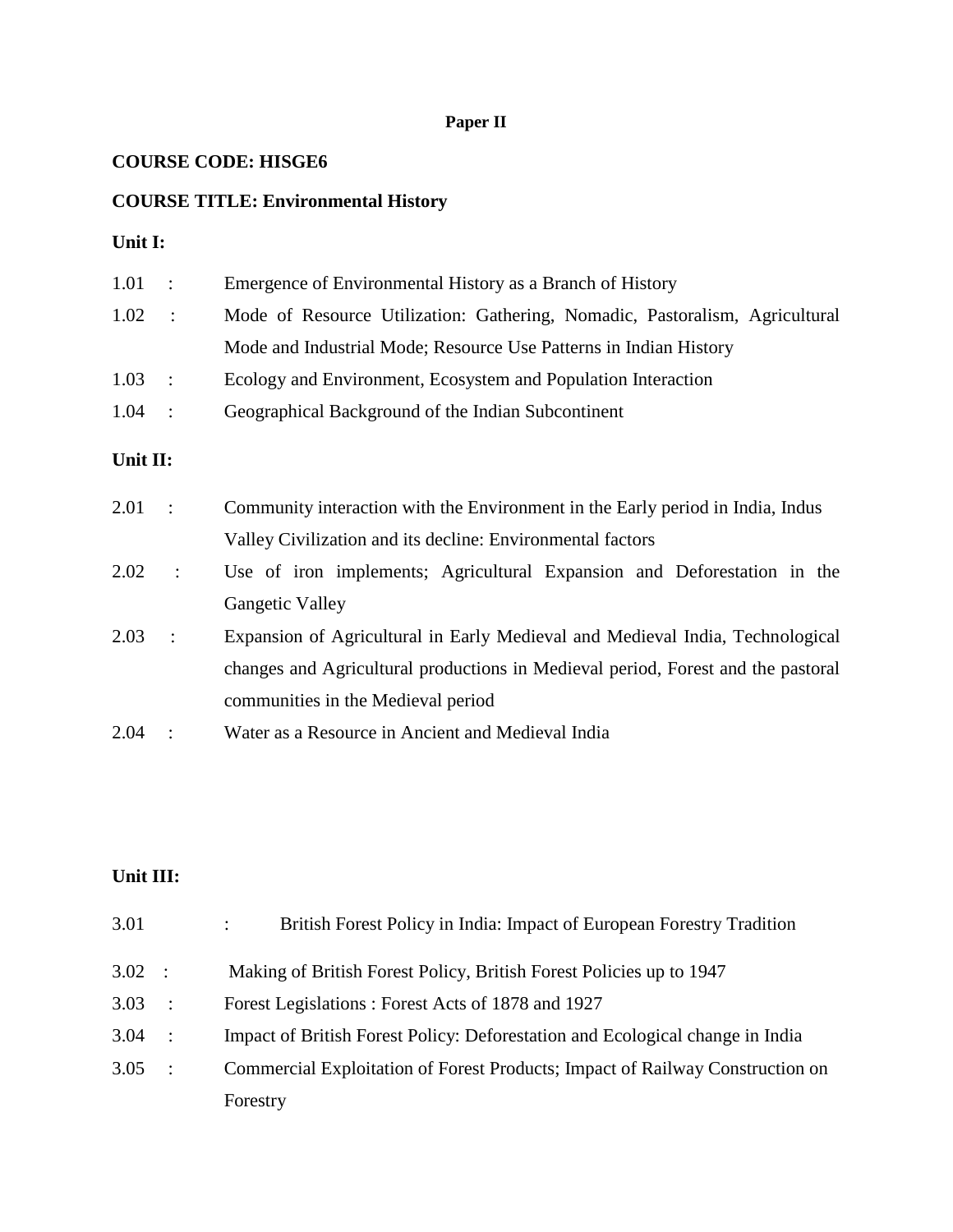| Jnit. |  |
|-------|--|
|-------|--|

| 4.01    | $\cdot$                    | Mahatma Gandhi and Nehru's view on Environment                                                                                                              |
|---------|----------------------------|-------------------------------------------------------------------------------------------------------------------------------------------------------------|
| 4.02    | $\ddot{\cdot}$             | Conservation Policies in Post independence Period; Social Forestry                                                                                          |
| 4.03    | $\ddot{\cdot}$             | Environmental movements: Chipko Movement, Narmada Bachao Andolan and other<br><b>Environmental Movements</b>                                                |
| 4.04    | $\ddot{\cdot}$             | Dams and Mines: Problems of displacement, Loss of Livelihood and Problems of<br>Rehabilitation                                                              |
| Unit V: |                            |                                                                                                                                                             |
| 5.01    | $\overline{\phantom{a}}$ : | People's Movements and Resistance against the Colonial Forest Policies                                                                                      |
| 5.02    | $\ddot{\cdot}$             | British Forest Policies in North- East India; Environmental and Socio-Economic<br>Consequences of Colonial Forest Policies; Plantation Economy and Forestry |
| 5.03    | $\ddot{\cdot}$             | Flood and Soil Erosion in the Brahmaputra Valley                                                                                                            |
| 5.04    | $\ddot{\cdot}$             | History of Conservation Strategies in North East India                                                                                                      |
| 5.05    |                            | Hill area and Shifting Cultivation, Problems of Shifting Cultivation                                                                                        |

## **Suggested Reading:**

| Agarwal, D.P                                    | : Man and Environment in India through the Ages                                     |
|-------------------------------------------------|-------------------------------------------------------------------------------------|
| Arnold, D and R. Guha                           | : Nature, Culture, Imperialism: Essays on the Environmental History of              |
|                                                 | South Asia                                                                          |
| Bhattacharya, D.K.                              | : Ecology and Social Formation in Ancient History                                   |
| Cederlof, Gunnel and K. Sivaramakrishnan (eds.) | : Ecological Nationalisms                                                           |
| Chakrabarti, Ranjan, (ed.)                      | : Situating Environmental History                                                   |
|                                                 | : Does Environmental History Matter? Shikar, Subsistence and the<br><i>Sciences</i> |
| Dhavalikar, M.K.                                | : Environment and Culture: A Historical Perspective                                 |